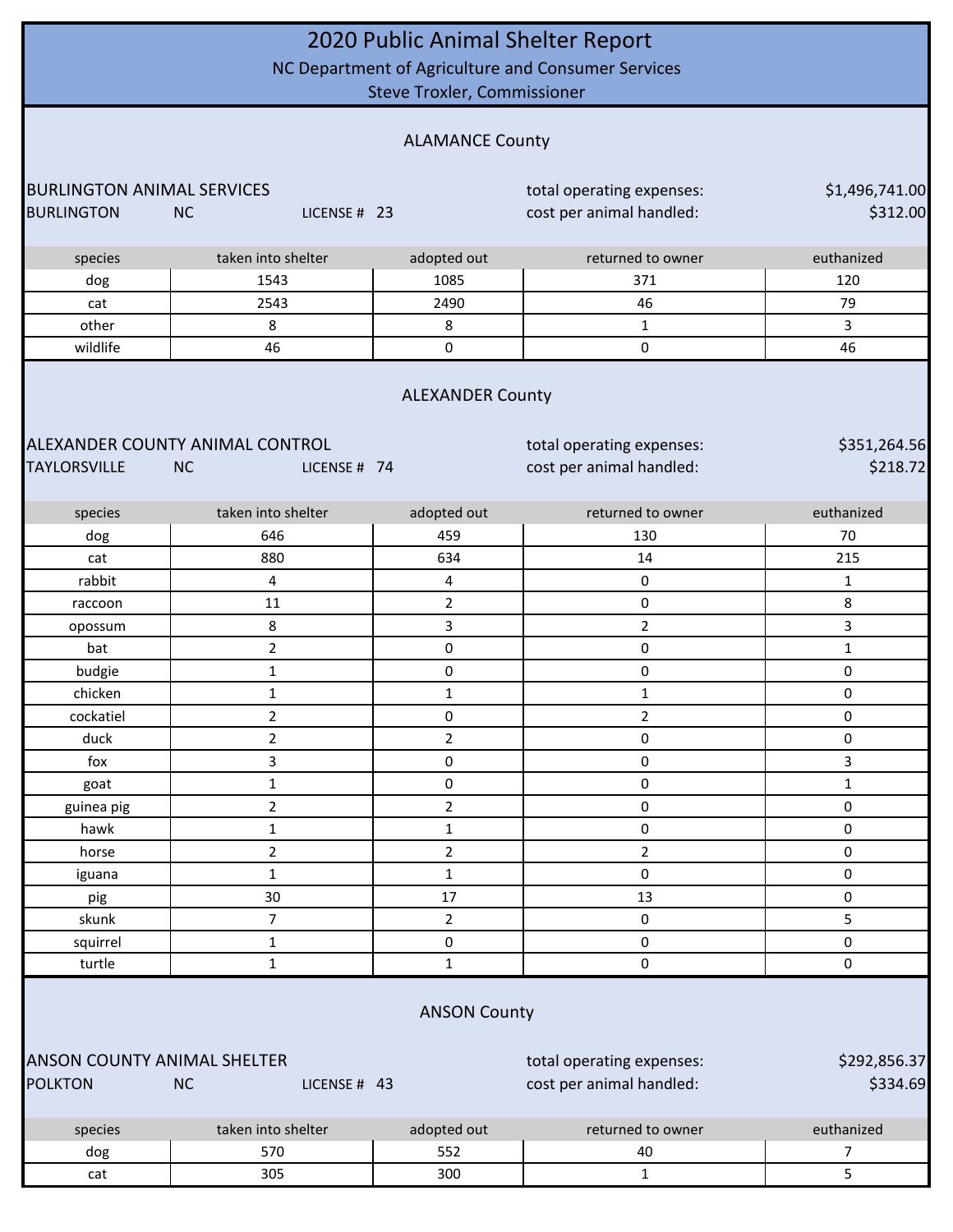|                                                      |                                                                      | <b>ASHE County</b>             |                                                       |                          |
|------------------------------------------------------|----------------------------------------------------------------------|--------------------------------|-------------------------------------------------------|--------------------------|
| <b>ASHE COUNTY ANIMAL SHELTER</b><br><b>CRUMPLER</b> | <b>NC</b><br>LICENSE # 79                                            |                                | total operating expenses:<br>cost per animal handled: | \$284,412.00<br>\$520.90 |
| species                                              | taken into shelter                                                   | adopted out                    | returned to owner                                     | euthanized               |
| dog                                                  | 295                                                                  | 211                            | 52                                                    | 29                       |
| cat                                                  | 250                                                                  | 106                            | 5                                                     | 139                      |
|                                                      |                                                                      | <b>AVERY County</b>            |                                                       |                          |
| <b>AVERY COUNTY HUMANE SOCIETY</b><br><b>NEWLAND</b> | <b>NC</b><br>LICENSE # 6                                             |                                | total operating expenses:<br>cost per animal handled: | \$360,912.58<br>\$316.60 |
| species                                              | taken into shelter                                                   | adopted out                    | returned to owner                                     | euthanized               |
| dog                                                  | 272                                                                  | 243                            | 37                                                    | 10                       |
| cat                                                  | 259                                                                  | 264                            | 3                                                     | 9                        |
| rabbit                                               | $\overline{2}$                                                       | $\overline{2}$                 | 0                                                     | $\pmb{0}$                |
| ferret                                               | $\overline{3}$                                                       | 3                              | 0                                                     | $\pmb{0}$                |
| <b>WASHINGTON</b>                                    | BETSY BAILEY NELSON ANIMAL CONTROL FAC.<br><b>NC</b><br>LICENSE # 58 |                                | total operating expenses:<br>cost per animal handled: | \$336,619.00<br>\$202.05 |
| species                                              | taken into shelter                                                   | adopted out                    | returned to owner                                     | euthanized               |
| dog                                                  | 605                                                                  | 424                            | 108                                                   | 68                       |
| cat                                                  | 1027                                                                 | 590                            | 13                                                    | 402                      |
| raccoon                                              | 1                                                                    | 0                              | 0                                                     | 1                        |
| rabbit                                               | $\mathbf 1$                                                          | $\mathbf{1}$                   | 0                                                     | 0                        |
| opossum                                              | 0                                                                    | 0                              | 0                                                     | 0                        |
| bat                                                  | $\overline{2}$                                                       | 0                              | 0                                                     | $\mathbf{1}$             |
| ferret                                               | $\mathbf{1}$                                                         | $\mathbf{1}$                   | 0                                                     | $\pmb{0}$                |
| goat                                                 | 14                                                                   | 14                             | 0                                                     | $\pmb{0}$                |
| horse                                                | $\mathbf{3}$                                                         | 3                              | 0                                                     | $\pmb{0}$                |
| pig                                                  | 12                                                                   | 12                             | 0                                                     | $\pmb{0}$                |
| TOWN OF WINDSOR<br><b>WINDSOR</b>                    | <b>NC</b><br>LICENSE # 126                                           | <b>BERTIE County</b><br>$\ast$ | total operating expenses:<br>cost per animal handled: | \$8,547.24<br>\$949.69   |
| species                                              | taken into shelter                                                   | adopted out                    | returned to owner                                     | euthanized               |
| dog                                                  | 9                                                                    | 7                              | 2                                                     | 0                        |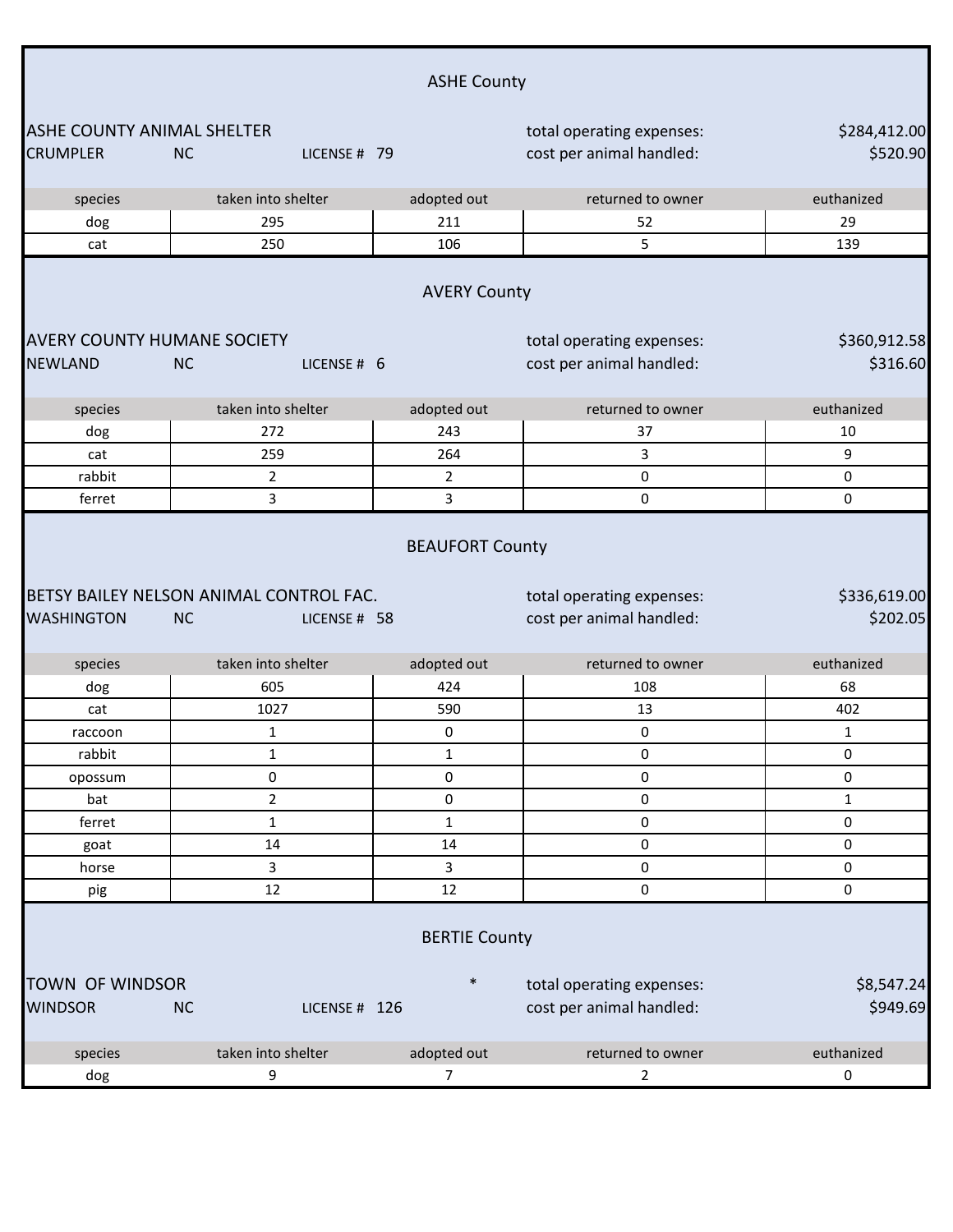|                                     |                                                                              | <b>BLADEN County</b>    |                                                       |                            |
|-------------------------------------|------------------------------------------------------------------------------|-------------------------|-------------------------------------------------------|----------------------------|
|                                     |                                                                              |                         |                                                       |                            |
| <b>BLADEN COUNTY ANIMAL SHELTER</b> |                                                                              |                         | total operating expenses:                             | \$291,918.52               |
| <b>ELIZABETHTOWN</b>                | <b>NC</b><br>LICENSE # 85                                                    |                         | cost per animal handled:                              | \$204.57                   |
|                                     | taken into shelter                                                           |                         | returned to owner                                     | euthanized                 |
| species<br>dog                      | 723                                                                          | adopted out<br>595      | 142                                                   | 39                         |
| cat                                 | 704                                                                          | 467                     | 14                                                    | 197                        |
|                                     |                                                                              |                         |                                                       |                            |
|                                     |                                                                              | <b>BRUNSWICK County</b> |                                                       |                            |
|                                     | LELAND POLICE DEPT. ANIMAL SHELTER                                           | $\ast$                  | total operating expenses:                             |                            |
| <b>LELAND</b>                       | <b>NC</b><br>LICENSE # 17                                                    |                         | cost per animal handled:                              |                            |
|                                     |                                                                              |                         |                                                       |                            |
| species                             | taken into shelter                                                           | adopted out             | returned to owner                                     | euthanized                 |
| dog                                 | 42                                                                           |                         |                                                       |                            |
| cat                                 | 88                                                                           |                         |                                                       |                            |
|                                     |                                                                              |                         |                                                       |                            |
| <b>TOWN OF SUNSET BEACH</b>         |                                                                              | $\ast$                  | total operating expenses:                             |                            |
| <b>SUNSET BEACH</b>                 | <b>NC</b><br>LICENSE # 110                                                   |                         | cost per animal handled:                              |                            |
|                                     |                                                                              |                         |                                                       |                            |
| species                             | taken into shelter                                                           | adopted out             | returned to owner                                     | euthanized                 |
| dog                                 | 11                                                                           | 4                       | 7                                                     | 0                          |
| chicken                             | $\mathbf{1}$                                                                 | $\mathbf{1}$            | 0                                                     | 0                          |
|                                     |                                                                              | <b>BUNCOMBE County</b>  |                                                       |                            |
| <b>ASHEVILLE</b>                    | BUNCOMBE CO ANIMAL SHELTER/ASHEVILLE HUMANE SOC<br><b>NC</b><br>LICENSE # 66 |                         | total operating expenses:<br>cost per animal handled: | \$1,278,297.00<br>\$254.24 |
| species                             | taken into shelter                                                           | adopted out             | returned to owner                                     | euthanized                 |
| dog                                 | 2086                                                                         | 823                     | 705                                                   | 242                        |
| cat                                 | 2396                                                                         | 1835                    | 129                                                   | 200                        |
| rabbit                              | $\overline{2}$                                                               | $\mathsf{O}\xspace$     | $\mathbf 0$                                           | $\overline{2}$             |
| raccoon                             | 278                                                                          | 0                       | 0                                                     | 274                        |
| opossum                             | 29                                                                           | 0                       | 0                                                     | 28                         |
| bat                                 | 29                                                                           | $\pmb{0}$               | 0                                                     | 29                         |
| bird, wild                          | $\overline{2}$                                                               | $\pmb{0}$               | 0                                                     | $\mathbf{1}$               |
| chicken                             | 24                                                                           | 21                      | $\pmb{0}$                                             | $\overline{2}$             |
| cow                                 | $\mathbf{1}$                                                                 | $\pmb{0}$               | $\overline{2}$                                        | $\pmb{0}$                  |
| coyote                              | 3                                                                            | $\pmb{0}$               | 0                                                     | 3                          |
| deer                                | $\mathbf{1}$                                                                 | $\mathsf{O}\xspace$     | $\pmb{0}$                                             | $\mathbf 1$                |
| duck                                | 14                                                                           | 12                      | 0                                                     | $\pmb{0}$                  |
| ferret                              | 5                                                                            | $\overline{2}$          | 0                                                     | $\overline{3}$             |
| fish                                | 5                                                                            | 5                       | 0                                                     | $\pmb{0}$                  |
| fox                                 | 5                                                                            | $\mathsf 0$             | 0                                                     | $\overline{\mathbf{4}}$    |
| frog                                | $\mathbf{1}$                                                                 | 0                       | 0                                                     | $\mathsf{O}\xspace$        |
| gecko                               | $\mathbf{1}$                                                                 | $\mathbf{1}$            | $\pmb{0}$                                             | $\mathsf{O}\xspace$        |
| goat<br>ground hog                  | 9<br>14                                                                      | $\overline{2}$<br>0     | 9<br>0                                                | $\mathsf{O}\xspace$<br>13  |
|                                     |                                                                              |                         |                                                       |                            |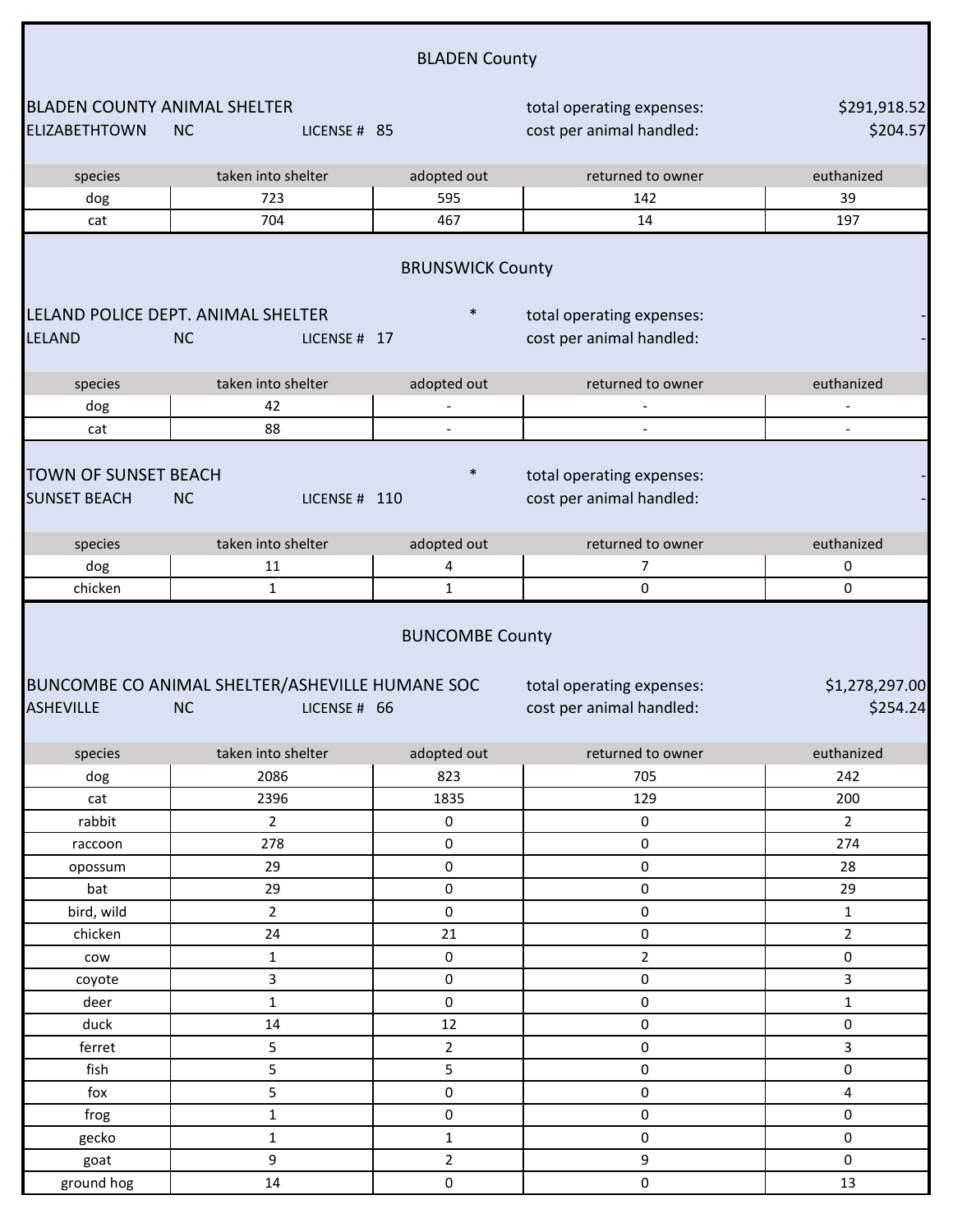| guinea pig                                              | 38                                                                  | 35                     | 2                                                     | 1                                        |
|---------------------------------------------------------|---------------------------------------------------------------------|------------------------|-------------------------------------------------------|------------------------------------------|
| hamster                                                 | $\overline{2}$                                                      | $\overline{2}$         | 0                                                     | 0                                        |
| horse                                                   | 8                                                                   | $\overline{2}$         | $\overline{2}$                                        | $\pmb{0}$                                |
| mouse                                                   | 1                                                                   | $\pmb{0}$              | 0                                                     | $\mathbf{1}$                             |
| parakeet                                                | 3                                                                   | $\overline{2}$         | $\mathbf{1}$                                          | $\pmb{0}$                                |
| parrot                                                  | $\mathbf{1}$                                                        | 0                      | $\mathbf{1}$                                          | 0                                        |
| pig                                                     | 17                                                                  | 3                      | 6                                                     | 0                                        |
| pigeon                                                  | $\mathbf{1}$                                                        | $\mathbf{1}$           | 0                                                     | $\pmb{0}$                                |
| rabbit                                                  | 28                                                                  | 23                     | 3                                                     | $\overline{2}$                           |
| rat, wild                                               | 3                                                                   | $\pmb{0}$              | 0                                                     | 3                                        |
| rat                                                     | 11                                                                  | 11                     | 0                                                     | 6                                        |
| sheep                                                   | 3                                                                   | $\mathbf{1}$           | $\overline{2}$                                        | 0                                        |
| snake                                                   | 3                                                                   | $\overline{2}$         | $\mathbf{1}$                                          | 0                                        |
| squirrel                                                | 0                                                                   | 0                      | 0                                                     | 4                                        |
| <b>BURKE COUNTY ANIMAL SERVICES</b><br><b>MORGANTON</b> | <b>NC</b><br>LICENSE # 54                                           | <b>BURKE County</b>    | total operating expenses:<br>cost per animal handled: | \$322,766.00<br>\$221.98                 |
| species                                                 | taken into shelter                                                  | adopted out            | returned to owner                                     | euthanized                               |
| dog                                                     | 640                                                                 | 429                    | 166                                                   | 54                                       |
|                                                         | 814                                                                 | 483                    | 15                                                    | 266                                      |
| cat                                                     |                                                                     | <b>CABARRUS County</b> |                                                       |                                          |
| <b>CONCORD</b>                                          | <b>CABARRUS COUNTY ANIMAL SHELTER</b><br><b>NC</b><br>LICENSE # 161 |                        | total operating expenses:<br>cost per animal handled: |                                          |
| species                                                 | taken into shelter                                                  | adopted out            | returned to owner                                     | euthanized                               |
| dog                                                     | 1074                                                                | 541                    | 399                                                   | 125                                      |
| cat                                                     | 1289                                                                | 1043                   | 15                                                    | 175                                      |
| raccoon                                                 | $\overline{2}$                                                      | 0                      | 0                                                     | $\overline{2}$                           |
| guinea pig                                              | 6                                                                   | $\overline{7}$         | 0                                                     | $\pmb{0}$                                |
| bird                                                    | $\overline{2}$                                                      | $\overline{2}$         | 0                                                     | $\pmb{0}$                                |
| hamster                                                 | $\mathbf{1}$                                                        | 0                      | 0                                                     | \$558,126.00<br>\$234.60<br>$\mathbf{1}$ |
| goat                                                    | $\mathbf{1}$                                                        | $\mathbf{1}$           | 0                                                     | 0                                        |
| turtle                                                  | $\overline{2}$                                                      | $\overline{2}$         | 0                                                     | $\pmb{0}$                                |
| ferret                                                  | $\overline{2}$                                                      | $\overline{2}$         | 0                                                     | $\pmb{0}$                                |
|                                                         | CALDWELL CO. ANIMAL CARE & CONTROL SHELTER                          | <b>CALDWELL County</b> | total operating expenses:                             |                                          |
| <b>LENIOR</b>                                           | <b>NC</b><br>LICENSE # 61                                           |                        | cost per animal handled:                              |                                          |
| species                                                 | taken into shelter                                                  | adopted out            | returned to owner                                     | euthanized                               |
| dog                                                     | 243                                                                 | 25                     | 50                                                    | 52                                       |
| cat                                                     | 164                                                                 | 57                     | 3                                                     | 67                                       |
| raccoon                                                 | $\mathbf{1}$                                                        | $\pmb{0}$              | 0                                                     | $\pmb{0}$                                |
| goat                                                    | $\overline{\mathbf{4}}$                                             | $\pmb{0}$              | $\overline{2}$                                        | \$456,397.96<br>\$1,046.78<br>$\pmb{0}$  |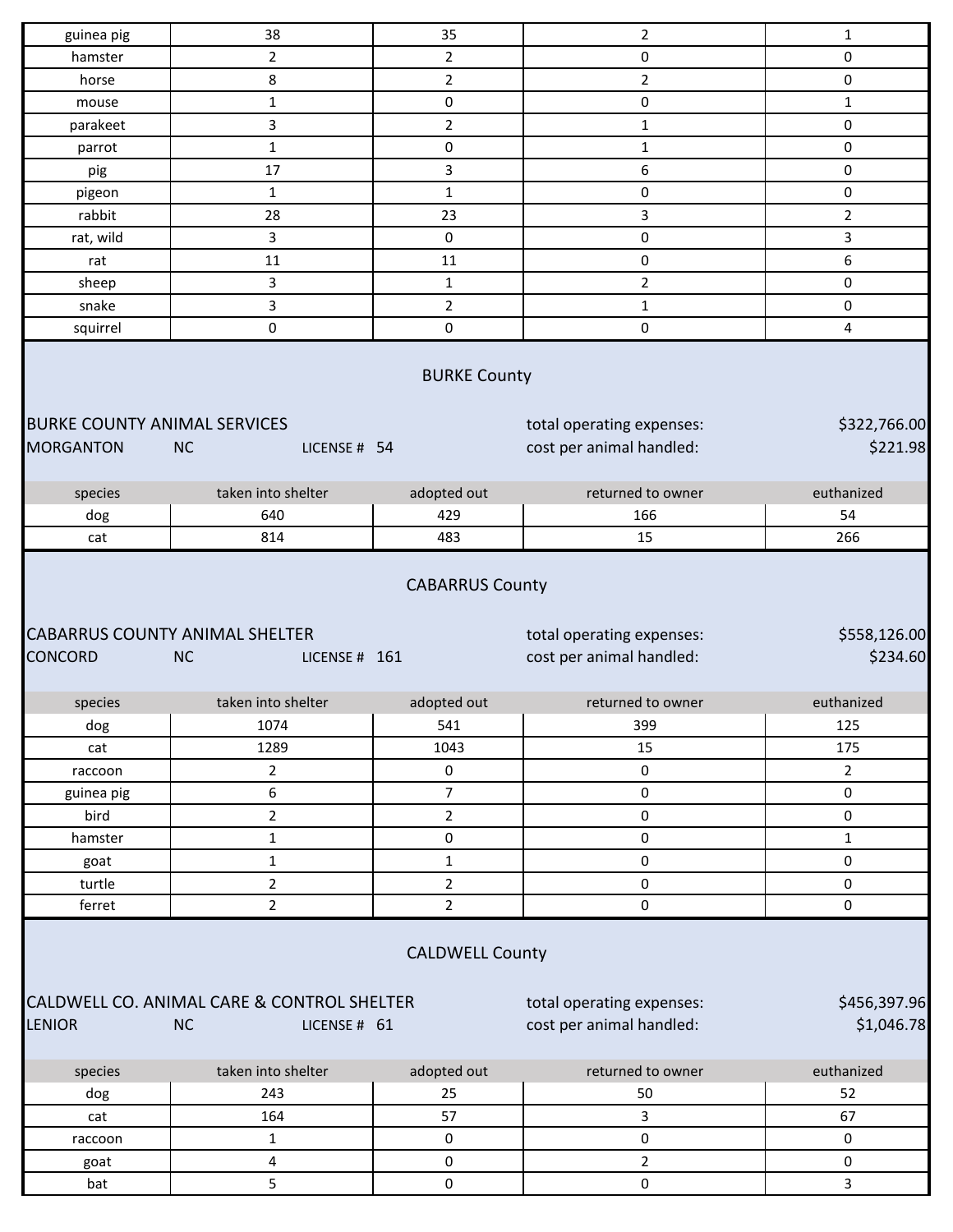| fox             | $\overline{2}$                                                                                                                                                               | 0                       | 0                                                     | 0                        |  |  |
|-----------------|------------------------------------------------------------------------------------------------------------------------------------------------------------------------------|-------------------------|-------------------------------------------------------|--------------------------|--|--|
| turkey          | $\mathbf{1}$                                                                                                                                                                 | $\pmb{0}$               | $\mathbf 1$                                           | 0                        |  |  |
| skunk           | $\overline{2}$                                                                                                                                                               | $\pmb{0}$               | $\pmb{0}$                                             | 0                        |  |  |
| pig             | 8                                                                                                                                                                            | 3                       | 6                                                     | 0                        |  |  |
| goose           | $\mathbf 1$                                                                                                                                                                  | $\pmb{0}$               | $\pmb{0}$                                             | 0                        |  |  |
| cow             | 3                                                                                                                                                                            | 0                       | 0                                                     | 0                        |  |  |
| mule            | $\mathbf{1}$                                                                                                                                                                 | $\mathbf 1$             | $\pmb{0}$                                             | 0                        |  |  |
| ground hog      | $\mathbf{1}$                                                                                                                                                                 | 0                       | $\mathbf 0$                                           | 0                        |  |  |
| budgie          | 0                                                                                                                                                                            | 12                      | $\pmb{0}$                                             | 0                        |  |  |
| finch           | 0                                                                                                                                                                            | $\overline{2}$          | $\pmb{0}$                                             | 0                        |  |  |
| <b>NEWPORT</b>  | CARTERET COUNTY HUMANE SOCIETY<br><b>NC</b><br>LICENSE # 12                                                                                                                  | <b>CARTERET County</b>  | total operating expenses:<br>cost per animal handled: | \$423,783.00<br>\$173.40 |  |  |
| species         | taken into shelter                                                                                                                                                           | adopted out             | returned to owner                                     | euthanized               |  |  |
| dog             | 620                                                                                                                                                                          | 386                     | 227                                                   | 29                       |  |  |
| cat             | 1779                                                                                                                                                                         | 925                     | 72                                                    | 679                      |  |  |
| rabbit          | 19                                                                                                                                                                           | 19                      | $\pmb{0}$                                             | 0                        |  |  |
|                 | $\mathbf{1}$                                                                                                                                                                 | $\mathbf 0$             | $\pmb{0}$                                             | $\mathbf{1}$             |  |  |
| raccoon<br>bird |                                                                                                                                                                              |                         | $\pmb{0}$                                             |                          |  |  |
| chicken         | 3<br>$\overline{7}$                                                                                                                                                          | $\overline{2}$          |                                                       | 0                        |  |  |
|                 |                                                                                                                                                                              | 5                       | $\pmb{0}$                                             | 0                        |  |  |
| guinea pig      | $\overline{7}$                                                                                                                                                               | 5                       | $\pmb{0}$                                             | 0                        |  |  |
| pig             | $\overline{2}$                                                                                                                                                               | $\mathbf{1}$            | $\mathbf{1}$                                          | 0                        |  |  |
| hedgehog        | $\mathbf{1}$                                                                                                                                                                 | $\mathbf 0$             | $\pmb{0}$                                             | $\mathbf{1}$             |  |  |
| rat             | $\overline{2}$                                                                                                                                                               | $\mathbf 0$             | $\pmb{0}$                                             | $\overline{2}$           |  |  |
| rooster         | 3                                                                                                                                                                            | 3                       | $\pmb{0}$                                             | 0                        |  |  |
| <b>BLANCH</b>   | ANIMAL PROTECTION SOCIETY OF CASWELL COUNTY<br><b>NC</b><br>LICENSE # 67                                                                                                     | <b>CASWELL County</b>   | total operating expenses:<br>cost per animal handled: | \$130,000.00<br>\$158.73 |  |  |
| species         | taken into shelter                                                                                                                                                           | adopted out             | returned to owner                                     | euthanized               |  |  |
| dog             | 474                                                                                                                                                                          | 397                     | 63                                                    | 47                       |  |  |
| cat             | 337                                                                                                                                                                          | 234                     | $\mathbf{1}$                                          | 145                      |  |  |
| rabbit          | 5                                                                                                                                                                            | 4                       | $\pmb{0}$                                             | $\mathbf{1}$             |  |  |
| bat             | $\mathbf{1}$                                                                                                                                                                 | $\pmb{0}$               | 0                                                     | $\mathbf{1}$             |  |  |
| goat            | 1                                                                                                                                                                            | $\mathbf{1}$            | 0                                                     | 0                        |  |  |
| songbird        | $\mathbf{1}$                                                                                                                                                                 | $\mathbf{1}$            | $\pmb{0}$                                             | $\mathbf 0$              |  |  |
|                 |                                                                                                                                                                              |                         |                                                       |                          |  |  |
| <b>NEWTON</b>   | <b>CATAWBA County</b><br>CATAWBA COUNTY ANIMAL SERVICES<br>\$1,003,623.00<br>total operating expenses:<br>\$216.68<br>cost per animal handled:<br><b>NC</b><br>LICENSE # 400 |                         |                                                       |                          |  |  |
| species         | taken into shelter                                                                                                                                                           | adopted out             | returned to owner                                     | euthanized               |  |  |
| dog             | 596                                                                                                                                                                          | 337                     | 170                                                   | 36                       |  |  |
| cat             | 1283                                                                                                                                                                         | 629                     | 14                                                    | 577                      |  |  |
| rabbit          | $\overline{7}$                                                                                                                                                               | $\overline{\mathbf{4}}$ | $\pmb{0}$                                             | $\overline{2}$           |  |  |
|                 |                                                                                                                                                                              |                         |                                                       |                          |  |  |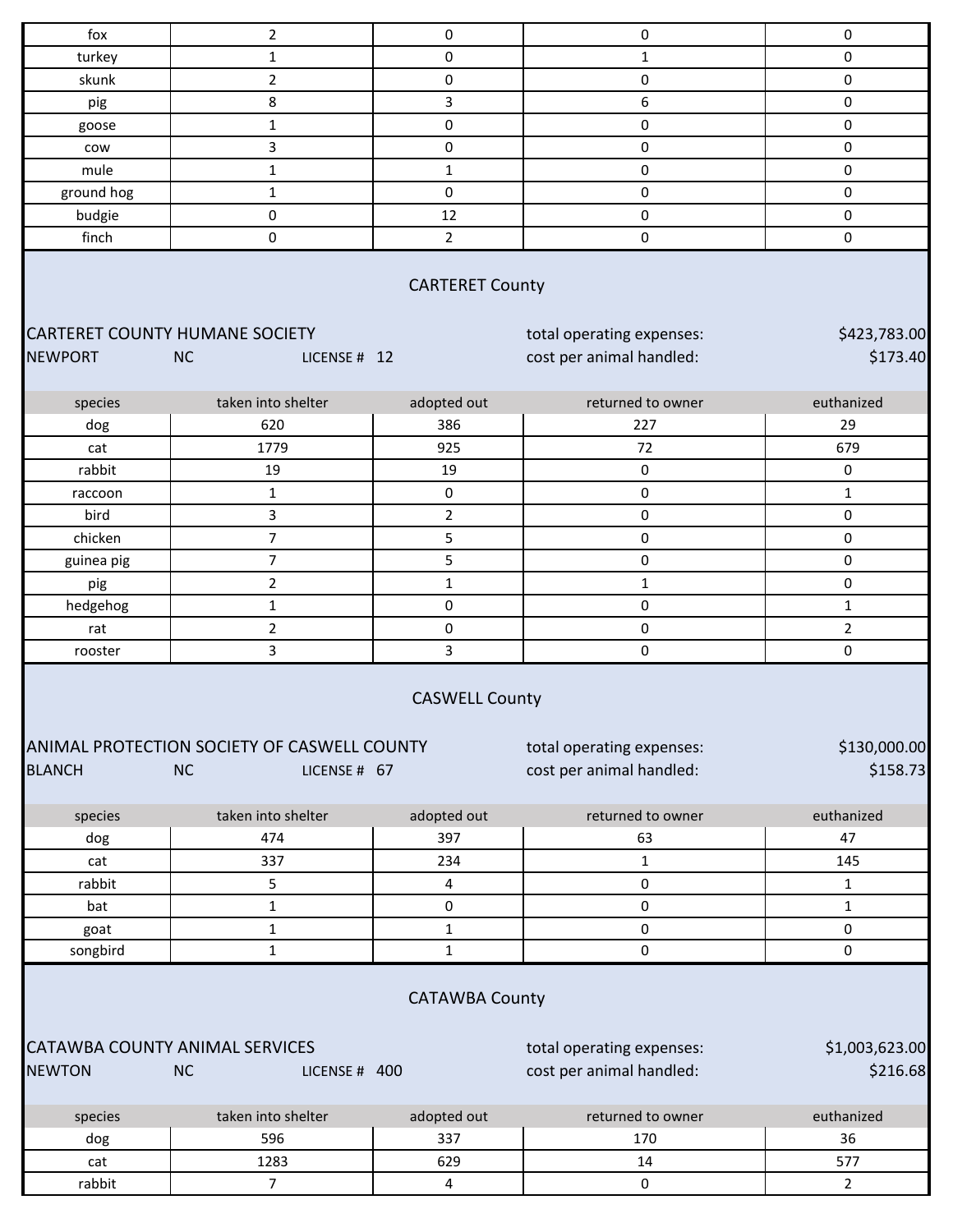| opossum                          | 24                         | $\pmb{0}$            | $\pmb{0}$                 | 23                                    |
|----------------------------------|----------------------------|----------------------|---------------------------|---------------------------------------|
|                                  | 1                          | $\mathbf{1}$         | 0                         | $\mathsf{O}\xspace$                   |
| bat                              | $\mathbf{1}$               | $\pmb{0}$            | 0                         | $\mathbf{1}$                          |
| chicken                          | 44                         | 41                   | 0                         | $\mathbf{1}$                          |
| duck                             | $\overline{2}$             | $\overline{2}$       | 0                         | $\pmb{0}$                             |
| fox                              | 5                          | $\pmb{0}$            | 0                         | 5                                     |
| goat                             | 1                          | 0                    | 0                         | $\mathbf{1}$                          |
| goose                            | 1                          | 0                    | 0                         | 0                                     |
| guinea pig                       | 6                          | 3                    | 0                         | $\pmb{0}$                             |
| hamster                          | $\mathbf{1}$               | $\mathbf{1}$         | 0                         | $\pmb{0}$                             |
| hawk                             | $\overline{2}$             | $\overline{2}$       | 0                         | $\pmb{0}$                             |
| mouse                            | 296                        | 296                  | 0                         | $\pmb{0}$                             |
| parakeet                         | $\mathbf{1}$               | $\mathbf{1}$         | 0                         | $\pmb{0}$                             |
| peking duck                      | $\overline{7}$             | 7                    | 0                         | $\pmb{0}$                             |
| pig                              | $\overline{2}$             | $\mathbf{1}$         | $\mathbf{1}$              | $\pmb{0}$                             |
| skunk                            | $\overline{7}$             | 0                    | 0                         | $\overline{7}$                        |
| snake                            | 23                         | $\pmb{0}$            | 23                        | $\pmb{0}$                             |
| sparrow                          | $\overline{2}$             | $\mathbf{1}$         | $\pmb{0}$                 | $\mathbf{1}$                          |
| squirrel                         | $\mathbf{1}$               | 0                    | 0                         | $\mathbf{1}$                          |
| tortoise                         | $\mathbf{1}$               | $\mathbf{1}$         | 0                         | $\pmb{0}$                             |
| starling                         | $\mathbf{1}$               | $\pmb{0}$            | 0                         | $\mathbf{1}$                          |
| ground hog                       | $\mathbf{1}$               | 0                    | 0                         | $\mathbf{1}$                          |
| <b>PITTSBORO</b>                 | <b>NC</b><br>LICENSE # 377 |                      | cost per animal handled:  | \$1,024.90                            |
| species                          |                            |                      |                           |                                       |
| dog                              | taken into shelter         | adopted out          | returned to owner         | euthanized                            |
|                                  | 401                        | 105                  | 130                       | 59                                    |
| cat                              | 348                        | 116                  | 5                         | 113                                   |
| rabbit                           | 1                          | 0                    | $\mathbf 1$               | $\mathsf{O}\xspace$                   |
| raccoon                          | 11                         | 0                    | 0                         | $11\,$                                |
| guinea pig                       | 3                          | 3                    | 0                         | $\mathbf 0$                           |
| ferret                           | $\mathbf{1}$               | $\mathbf{1}$         | 0                         | $\pmb{0}$                             |
| bat                              | 8                          | 0                    | 0                         | $\,8\,$                               |
| skunk                            | $\mathbf{1}$               | 0                    | 0                         | $\mathbf{1}$                          |
| rooster                          | $\mathbf{1}$               | $\mathbf{1}$         | 0                         | $\mathsf{O}\xspace$                   |
| game-fowl                        | 96                         | 0                    | 0                         | 96                                    |
| snake                            | 3                          | $\mathbf{1}$         | $\mathbf 1$               | $\pmb{0}$                             |
| opossum                          | $\overline{2}$             | 0                    | 0                         | $\pmb{0}$                             |
| <b>TRI-COUNTY ANIMAL SHELTER</b> |                            | <b>CHOWAN County</b> | total operating expenses: |                                       |
| <b>TYNER</b>                     | NC<br>LICENSE # 35         |                      | cost per animal handled:  |                                       |
|                                  |                            |                      |                           |                                       |
| species                          | taken into shelter         | adopted out          | returned to owner         | euthanized                            |
| dog<br>cat                       | 432<br>737                 | 266<br>204           | 87<br>18                  | \$219,412.67<br>\$187.69<br>69<br>479 |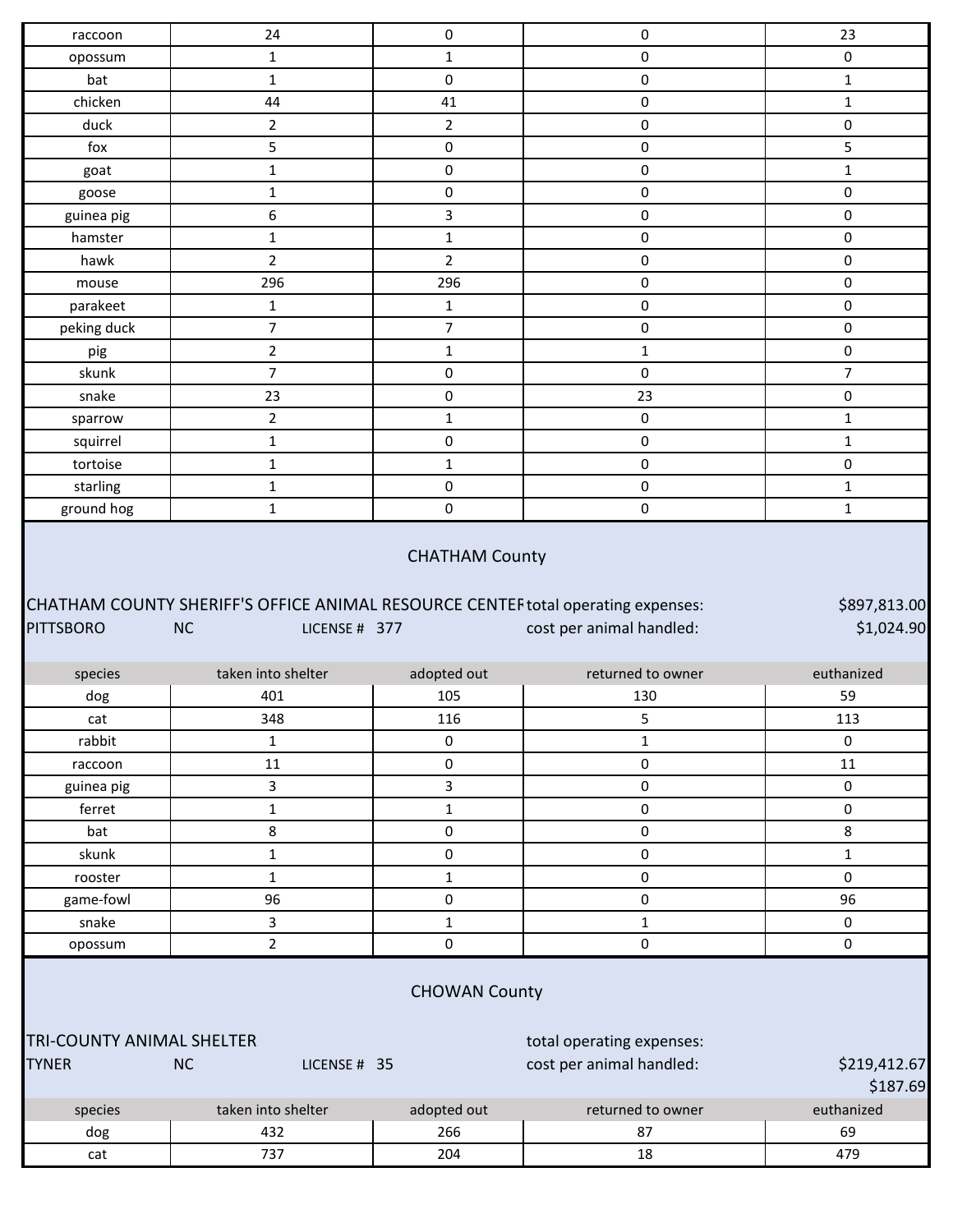|                      |                                                                           | <b>CLEVELAND County</b>        |                                                       |                          |
|----------------------|---------------------------------------------------------------------------|--------------------------------|-------------------------------------------------------|--------------------------|
|                      |                                                                           |                                |                                                       |                          |
| <b>SHELBY</b>        | <b>CLEVELAND COUNTY ANIMAL SHELTER</b><br><b>NC</b><br>LICENSE # 75       |                                | total operating expenses:<br>cost per animal handled: | \$351,129.72<br>\$171.95 |
|                      |                                                                           |                                |                                                       |                          |
| species              | taken into shelter                                                        | adopted out                    | returned to owner                                     | euthanized               |
| dog                  | 1010                                                                      | 718                            | 176                                                   | 120                      |
| cat                  | 1009                                                                      | 854                            | 14                                                    | 91                       |
| raccoon              | $\mathbf 1$                                                               | 0                              | $\mathsf{O}\xspace$                                   | $\mathbf{1}$             |
| skunk                | 3                                                                         | 0                              | $\mathsf{O}\xspace$                                   | 3                        |
| fox                  | 4                                                                         | 0                              | 0                                                     | 4                        |
| opossum              | $\overline{2}$                                                            | 0                              | 0                                                     | $\overline{2}$           |
| bat                  | $\boldsymbol{7}$                                                          | 0                              | $\pmb{0}$                                             | $\overline{7}$           |
| bat                  | $\pmb{0}$                                                                 | 0                              | 0                                                     | 0                        |
| ground hog           | 3                                                                         | 0                              | $\pmb{0}$                                             | 3                        |
| pig                  | $\pmb{0}$                                                                 | 4                              | 0                                                     | 0                        |
| donkey               | $\mathbf{1}$                                                              | 0                              | $\mathbf{1}$                                          | 0                        |
| squirrel             | $\mathbf{1}$                                                              | 0                              | 0                                                     | $\mathbf{1}$             |
| chicken              | 1                                                                         | 0                              | $\mathbf{1}$                                          | 0                        |
| <b>NEW BERN</b>      | <b>CRAVEN-PAMLICO ANIMAL SERVICES CENTER</b><br><b>NC</b><br>LICENSE # 34 |                                | total operating expenses:<br>cost per animal handled: | \$269,138.00<br>\$80.94  |
| species              | taken into shelter                                                        | adopted out                    | returned to owner                                     | euthanized               |
| dog                  | 1363                                                                      | 973                            | 216                                                   | 174                      |
| cat                  | 1953                                                                      | 1445                           | 19                                                    | 489                      |
| rabbit               | 8                                                                         | 8                              | $\mathsf{O}\xspace$                                   | 0                        |
| raccoon              | 3                                                                         | 0                              | $\pmb{0}$                                             | 3                        |
| opossum              | $\overline{2}$                                                            | 0                              | 0                                                     | $\overline{2}$           |
| bat                  | $\mathbf{1}$                                                              | 0                              | 0                                                     | $\mathbf{1}$             |
| cow                  | $\mathbf{1}$                                                              | 0                              | $\mathbf{1}$                                          | 0                        |
| chicken              | 27                                                                        | 27                             | 0                                                     | 0                        |
| chincilla            | $\mathbf{1}$                                                              | $\mathbf{1}$                   | $\mathsf{O}\xspace$                                   | 0                        |
| duck                 | 16                                                                        | 16                             | 0                                                     | 0                        |
| goose                | $\mathbf{1}$                                                              | $\mathbf{1}$<br>$\overline{2}$ | $\pmb{0}$<br>0                                        | 0<br>0                   |
| guinea pig<br>lizard | $\overline{2}$<br>$\mathbf{1}$                                            | $\mathbf{1}$                   | 0                                                     | 0                        |
| pig                  | 11                                                                        | 10                             | $\mathbf{1}$                                          | 0                        |
| squirrel             | $\mathbf{1}$                                                              | 0                              | $\mathbf{1}$                                          | 0                        |
| turtle               | $\mathbf{1}$                                                              | $\mathbf{1}$                   | $\mathsf{O}\xspace$                                   | $\pmb{0}$                |
| <b>FAYETTEVILLE</b>  | <b>CUMBERLAND COUNTY ANIMAL CONTROL</b><br><b>NC</b><br>LICENSE # 14      | <b>CUMBERLAND County</b>       | total operating expenses:<br>cost per animal handled: | \$775,776.00<br>\$149.00 |
| species              | taken into shelter                                                        | adopted out                    | returned to owner                                     | euthanized               |
| dog                  | 2863                                                                      | 923                            | 584                                                   | 331                      |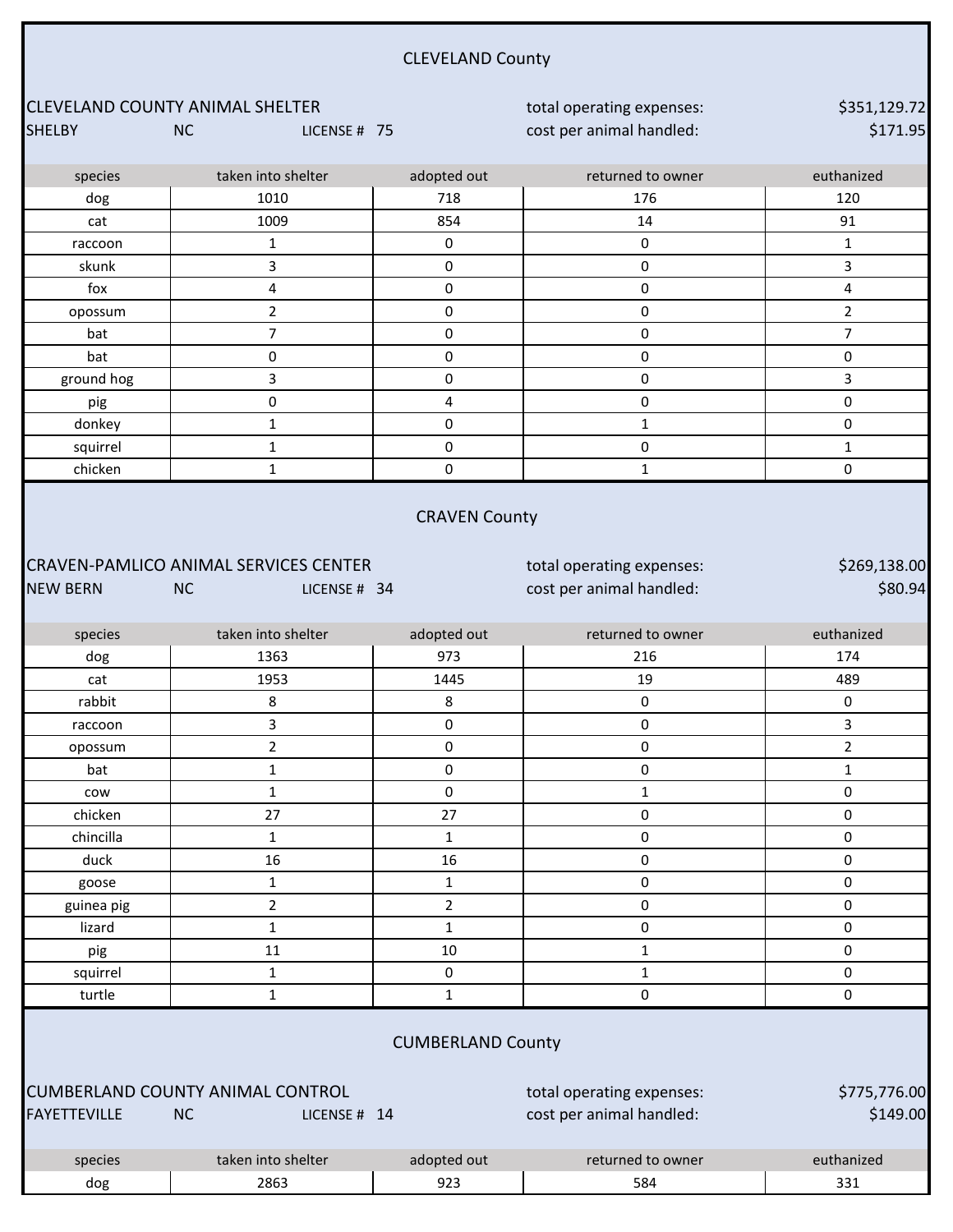| 1981                                                                  | 1069               | 35                                                    | 325                                   |
|-----------------------------------------------------------------------|--------------------|-------------------------------------------------------|---------------------------------------|
| 29                                                                    | 19                 | 0                                                     | 3                                     |
| 26                                                                    | $\pmb{0}$          | $\pmb{0}$                                             | 19                                    |
| 21                                                                    | $\pmb{0}$          | $\pmb{0}$                                             | 18                                    |
| 53                                                                    | $\pmb{0}$          | 0                                                     | 38                                    |
| 15                                                                    | $\overline{7}$     | 4                                                     | $\pmb{0}$                             |
| 22                                                                    | $\pmb{0}$          | 0                                                     | $\mathbf{1}$                          |
| $\overline{a}$                                                        | $\pmb{0}$          | 0                                                     | 0                                     |
| 3                                                                     | $\pmb{0}$          | $\pmb{0}$                                             | $\overline{2}$                        |
| 3                                                                     | $\mathbf{1}$       | 0                                                     | $\mathbf 1$                           |
| $\mathbf 1$                                                           | $\pmb{0}$          | $\pmb{0}$                                             | $\mathbf 1$                           |
| 5                                                                     | $\pmb{0}$          | $\pmb{0}$                                             | $\mathsf{O}\xspace$                   |
| 55                                                                    | 18                 | 0                                                     | 28                                    |
| 9                                                                     | $\pmb{0}$          | 0                                                     | 9                                     |
| $\overline{\mathbf{4}}$                                               | $\pmb{0}$          | $\pmb{0}$                                             | 0                                     |
| $\overline{a}$                                                        | $\pmb{0}$          | 0                                                     | $\pmb{0}$                             |
| 1                                                                     | $\mathsf 0$        | 0                                                     | $\mathbf 0$                           |
| $\overline{\mathbf{4}}$                                               | $\pmb{0}$          | $\pmb{0}$                                             | 4                                     |
| 9                                                                     | 3                  | 0                                                     | $\overline{2}$                        |
| 64                                                                    | 45                 | 0                                                     | $10\,$                                |
| 9                                                                     | $\overline{7}$     | $\overline{2}$                                        | $\mathsf 0$                           |
| 5                                                                     | $\pmb{0}$          | 0                                                     | 5                                     |
| $\overline{7}$                                                        | $\pmb{0}$          | $\pmb{0}$                                             | 3                                     |
| $\mathbf{1}$                                                          | $\pmb{0}$          | 0                                                     | $\pmb{0}$                             |
|                                                                       |                    |                                                       |                                       |
| <b>CURRITUCK ANIMAL SERVICES &amp; CONTROL</b><br>NC<br>LICENSE # 155 |                    | total operating expenses:<br>cost per animal handled: |                                       |
|                                                                       |                    |                                                       |                                       |
| taken into shelter                                                    | adopted out        | returned to owner                                     | euthanized                            |
| 237                                                                   | 140                | 90                                                    | $\overline{7}$                        |
| 670                                                                   | 501                | 21                                                    | 148                                   |
| 24                                                                    | 24                 | 0                                                     | $\mathbf 0$                           |
| 4                                                                     | 3                  | $\mathbf{1}$                                          | $\mathbf 0$                           |
| 11                                                                    | ${\bf 11}$         | 0                                                     | $\mathsf{O}\xspace$                   |
| $\mathbf{1}$                                                          | $\pmb{0}$          | $\mathbf 1$                                           | \$698,877.00<br>\$729.51<br>$\pmb{0}$ |
| $\overline{4}$                                                        | 3                  | $\pmb{0}$                                             | $\mathbf 1$                           |
| $\mathbf{1}$                                                          | $\mathbf{1}$       | 0                                                     | $\mathsf{O}\xspace$                   |
| $\overline{a}$                                                        | $\overline{2}$     | $\pmb{0}$                                             | $\mathsf{O}\xspace$                   |
| $\overline{a}$                                                        | $\overline{2}$     | 0                                                     | $\mathsf 0$                           |
| $\overline{2}$                                                        | $\overline{2}$     | $\pmb{0}$                                             | $\pmb{0}$                             |
|                                                                       | <b>DARE County</b> |                                                       |                                       |
| DARE CO ANIMAL SHELTER                                                |                    | total operating expenses:                             |                                       |
| NC<br>LICENSE # 5                                                     |                    | cost per animal handled:                              |                                       |
| taken into shelter                                                    |                    | returned to owner                                     | euthanized                            |
| 410                                                                   | adopted out<br>324 | 85                                                    | 16                                    |
| 538                                                                   | 348                | 35                                                    | 60                                    |
|                                                                       |                    |                                                       | <b>CURRITUCK County</b>               |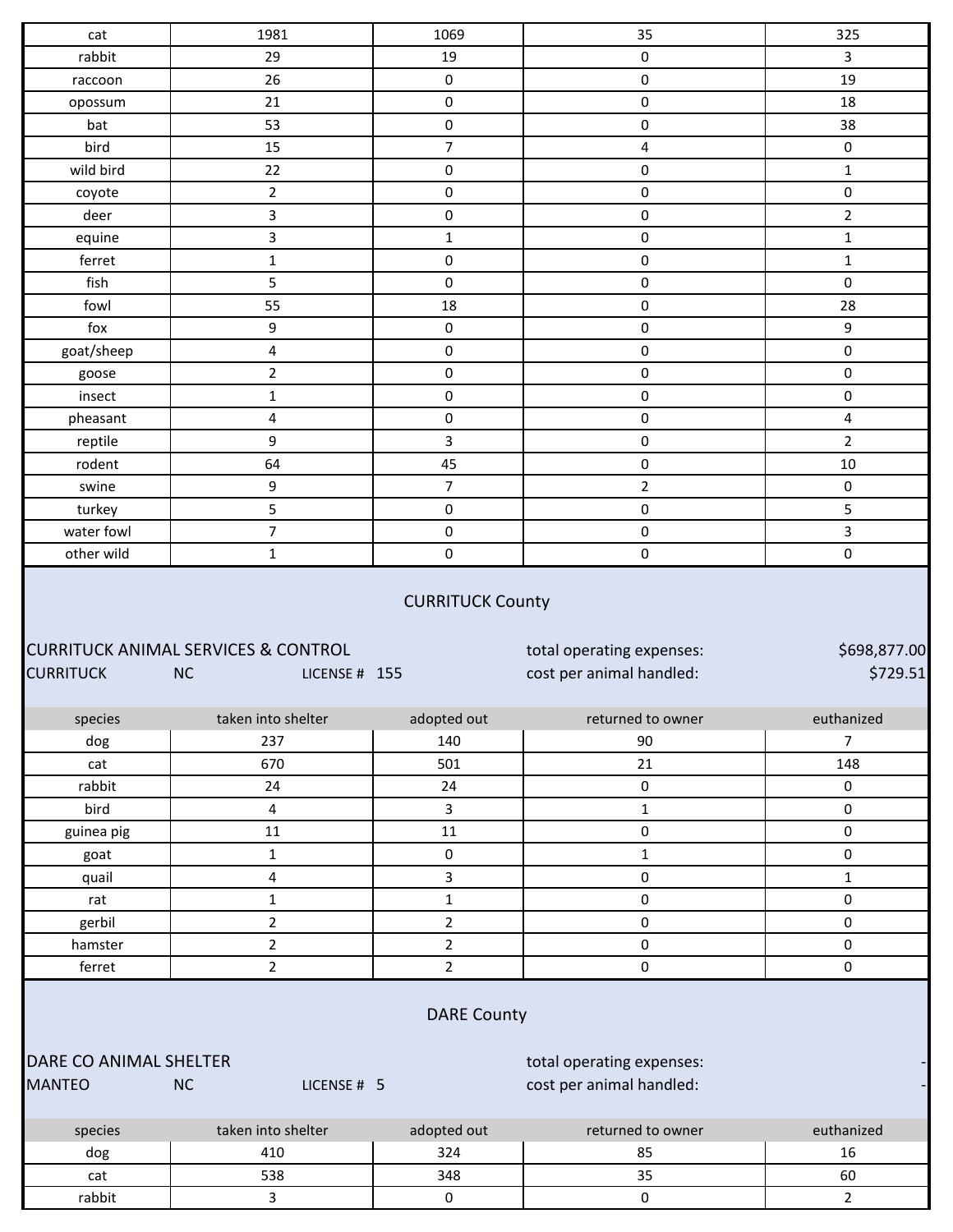| raccoon                                          | 11                                                           | 0                      | 0                                                     | $\overline{7}$           |
|--------------------------------------------------|--------------------------------------------------------------|------------------------|-------------------------------------------------------|--------------------------|
| opossum                                          | $\overline{7}$                                               | 0                      | 0                                                     | $\mathbf 0$              |
| osprey                                           | 4                                                            | $\pmb{0}$              | 0                                                     | $\mathbf 0$              |
| pelican                                          | 6                                                            | 0                      | 0                                                     | $\mathbf 1$              |
| seagull                                          | 9                                                            | $\pmb{0}$              | 0                                                     | 5                        |
| hawk                                             | $\mathbf 1$                                                  | $\pmb{0}$              | 0                                                     | $\pmb{0}$                |
| sandpiper                                        | $\mathbf{1}$                                                 | 0                      | 0                                                     | $\mathbf{1}$             |
| starling                                         | $\overline{2}$                                               | 0                      | 0                                                     | $\mathbf 0$              |
| cormorant                                        | $\overline{2}$                                               | 0                      | 0                                                     | $\mathbf{1}$             |
| rat                                              | $\mathbf{1}$                                                 | $\pmb{0}$              | 0                                                     | $\pmb{0}$                |
| bat                                              | $\overline{2}$                                               | $\pmb{0}$              | 0                                                     | $\mathsf{O}\xspace$      |
| squirrel                                         | $\mathbf 1$                                                  | $\pmb{0}$              | 0                                                     | $\pmb{0}$                |
| goose                                            | $\mathbf{1}$                                                 | $\pmb{0}$              | 0                                                     | $\mathsf{O}\xspace$      |
| pigeon                                           | $\mathbf{1}$                                                 | 0                      | 0                                                     | $\mathsf 0$              |
| gull                                             | $\overline{2}$                                               | 0                      | 0                                                     | $\overline{2}$           |
| guinea pig                                       | $\overline{2}$                                               | $\overline{2}$         | 0                                                     | $\mathsf{O}\xspace$      |
| hamster                                          | $\mathbf{1}$                                                 | $\pmb{0}$              | $\pmb{0}$                                             | $\mathbf 1$              |
| <b>LEXINGTON</b>                                 | DAVIDSON COUNTY ANIMAL SHELTER<br><b>NC</b><br>LICENSE # 153 | <b>DAVIDSON County</b> | total operating expenses:<br>cost per animal handled: | \$656,905.00<br>\$280.01 |
| species                                          | taken into shelter                                           | adopted out            | returned to owner                                     | euthanized               |
| dog                                              | 1190                                                         | 128                    | 313                                                   | 253                      |
| cat                                              | 1124                                                         | 164                    | 31                                                    | 410                      |
| rabbit                                           | $\overline{2}$                                               | $\mathbf{1}$           | $\pmb{0}$                                             | $\mathbf{1}$             |
| raccoon                                          | $\mathbf{1}$                                                 | $\pmb{0}$              | 0                                                     | $\mathbf{1}$             |
| bat                                              | 5                                                            | 0                      | 0                                                     | 5                        |
| chicken                                          | $\mathbf{1}$                                                 | 0                      | 0                                                     | $\mathbf 1$              |
| guinea pig                                       | 16                                                           | 15                     | 0                                                     | $\mathbf 1$              |
| goat                                             | $\overline{2}$                                               | $\mathbf{1}$           | $\mathbf{1}$                                          | $\mathbf{1}$             |
| pig                                              | 5                                                            | $\pmb{0}$              | $\overline{2}$                                        | $\mathbf{1}$             |
| DAVIE COUNTY ANIMAL SHELTER<br><b>MOCKSVILLE</b> | <b>NC</b><br>LICENSE # 62                                    | <b>DAVIE County</b>    | total operating expenses:<br>cost per animal handled: | \$422,961.00<br>\$530.03 |
| species                                          | taken into shelter                                           | adopted out            | returned to owner                                     | euthanized               |
| dog                                              | 417                                                          | 301                    | 82                                                    | 50                       |
| cat                                              | 348                                                          | 254                    | 5                                                     | 99                       |
| opossum                                          | $\mathbf{1}$                                                 | $\mathsf 0$            | 0                                                     | $\mathsf{O}\xspace$      |
| chicken                                          | 6                                                            | 5                      | 0                                                     | $\mathsf 0$              |
| donkey                                           | $\mathbf{1}$                                                 | 0                      | 0                                                     | $\mathbf{1}$             |
| duck                                             | 3                                                            | 3                      | 0                                                     | $\mathbf 0$              |
| kinkajou                                         | $\mathbf 1$                                                  | $\mathbf{1}$           | 0                                                     | $\pmb{0}$                |
| fox                                              | 3                                                            | $\overline{2}$         | 0                                                     | $\mathbf{1}$             |
| horse                                            | $11\,$                                                       | 11                     | 0                                                     | $\mathsf{O}\xspace$      |
| lizard                                           | $\overline{2}$                                               | $\overline{2}$         | 0                                                     | $\mathbf 0$              |
| pig                                              | 4                                                            | 4                      | 0                                                     | $\mathsf{O}\xspace$      |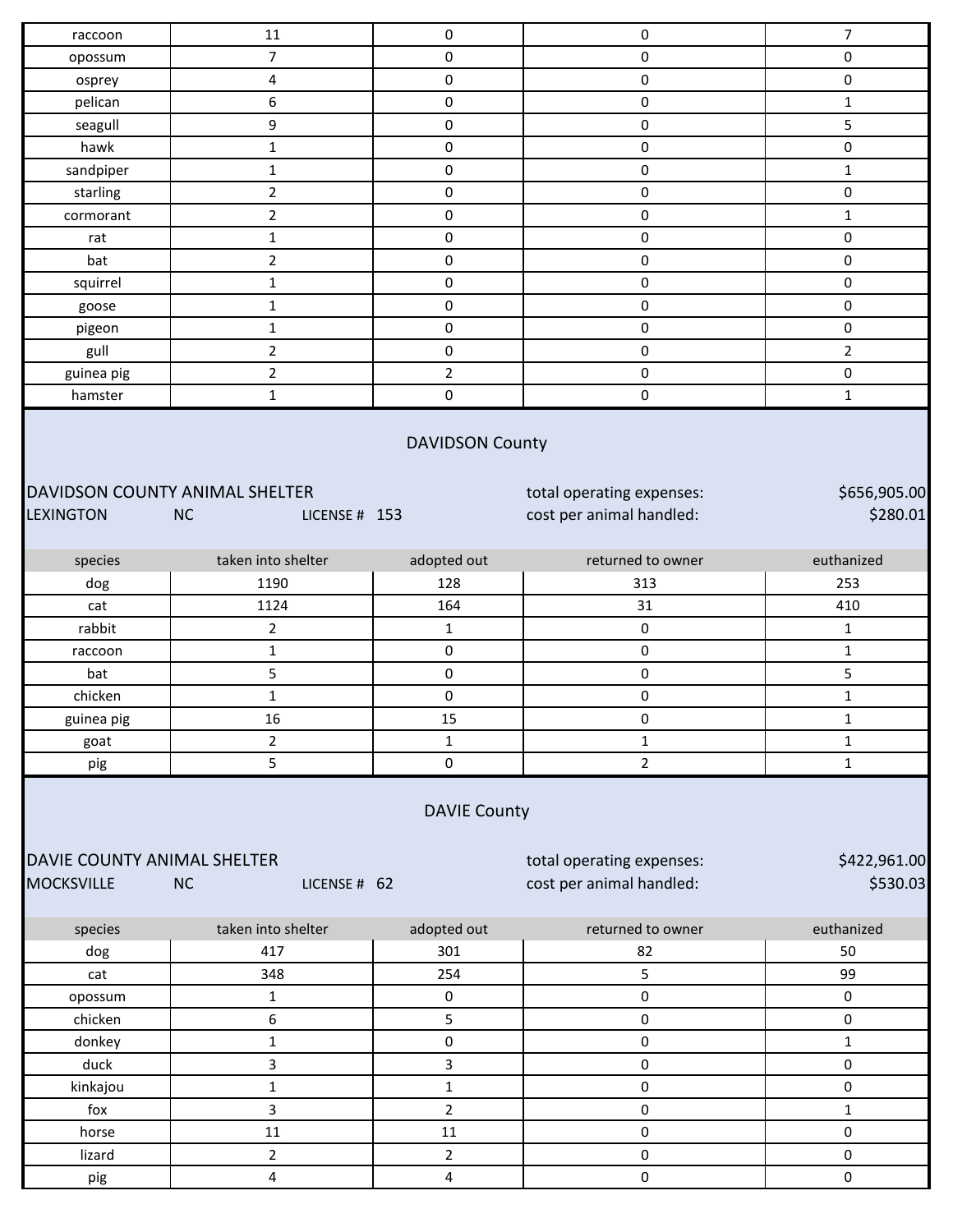| sheep                        | $\mathbf{1}$               | $\mathsf{O}\xspace$  | $\mathbf{1}$              | $\mathsf{O}\xspace$ |
|------------------------------|----------------------------|----------------------|---------------------------|---------------------|
|                              |                            | <b>DUPLIN County</b> |                           |                     |
| DUPLIN COUNTY ANIMAL SHELTER |                            |                      | total operating expenses: | \$289,066.00        |
| <b>KENANSVILLE</b>           | <b>NC</b><br>LICENSE # 41  |                      | cost per animal handled:  | \$139.00            |
|                              |                            |                      |                           |                     |
| species                      | taken into shelter         | adopted out          | returned to owner         | euthanized          |
| dog                          | 1136                       | 888                  | 138                       | 110                 |
| cat                          | 874                        | 470                  | 48                        | 347                 |
| rabbit                       | $\mathbf{1}$               | $\mathbf{1}$         | 0                         | $\mathbf 0$         |
| cattle                       | 3                          | $\overline{2}$       | $\mathbf{1}$              | $\mathbf 0$         |
| horse                        | 9                          | 8                    | $\mathbf{1}$              | 0                   |
| goats                        | 17                         | 17                   | 0                         | 0                   |
| pig                          | 9                          | 8                    | $\mathbf{1}$              | 0                   |
| wolf hybrid                  | $\mathbf{1}$               | 0                    | $\mathbf{1}$              | $\mathsf 0$         |
| chicken                      | 32                         | 3                    | $\overline{2}$            | 27                  |
| fowl                         | 4                          | 0                    | 0                         | 4                   |
| turkey                       | 6                          | 0                    | 0                         | 6                   |
|                              |                            | $\ast$               |                           |                     |
| <b>TOWN OF MAGNOLIA</b>      |                            |                      | total operating expenses: | \$500.00            |
| <b>MAGNOLIA</b>              | <b>NC</b><br>LICENSE # 128 |                      | cost per animal handled:  | \$166.67            |
| species                      | taken into shelter         | adopted out          | returned to owner         | euthanized          |
| dog                          | 3                          | 0                    | 0                         | 0                   |
|                              |                            | <b>DURHAM County</b> |                           |                     |
| DURHAM COUNTY ANIMAL SHELTER |                            |                      | total operating expenses: | \$1,146,127.29      |
| <b>DURHAM</b>                | <b>NC</b><br>LICENSE # 7   |                      | cost per animal handled:  | \$314.87            |
| species                      | taken into shelter         | adopted out          | returned to owner         | euthanized          |
| dog                          | 1623                       | 729                  | 384                       | 454                 |
| cat                          | 1754                       | 909                  | 28                        | 735                 |
| rabbit                       | 31                         | 21                   | $\mathbf{3}$              | 3                   |
| raccoon                      | 25                         | $\mathbf 1$          | 0                         | 20                  |
| opossum                      | 6                          | $\mathsf{O}\xspace$  | 0                         | 6                   |
| bat                          | 34                         | $\mathbf 0$          | 0                         | 34                  |
| bird                         | 30                         | 17                   | 0                         | 8                   |
| coyote                       | $\overline{2}$             | $\mathbf{1}$         | 0                         | $\mathbf 1$         |
| ferret                       | 3                          | 3                    | 0                         | $\mathsf{O}\xspace$ |
| fish                         | 6                          | 3                    | $\mathbf 1$               | $\pmb{0}$           |
| fox                          | 12                         | $\pmb{0}$            | 0                         | 5                   |
| livestock                    | 3                          | 3                    | 0                         | $\mathsf 0$         |
| reptile                      | 15                         | 15                   | $\mathbf 1$               | $\overline{2}$      |
| rodent                       | 96                         | 55                   | 0                         | 44                  |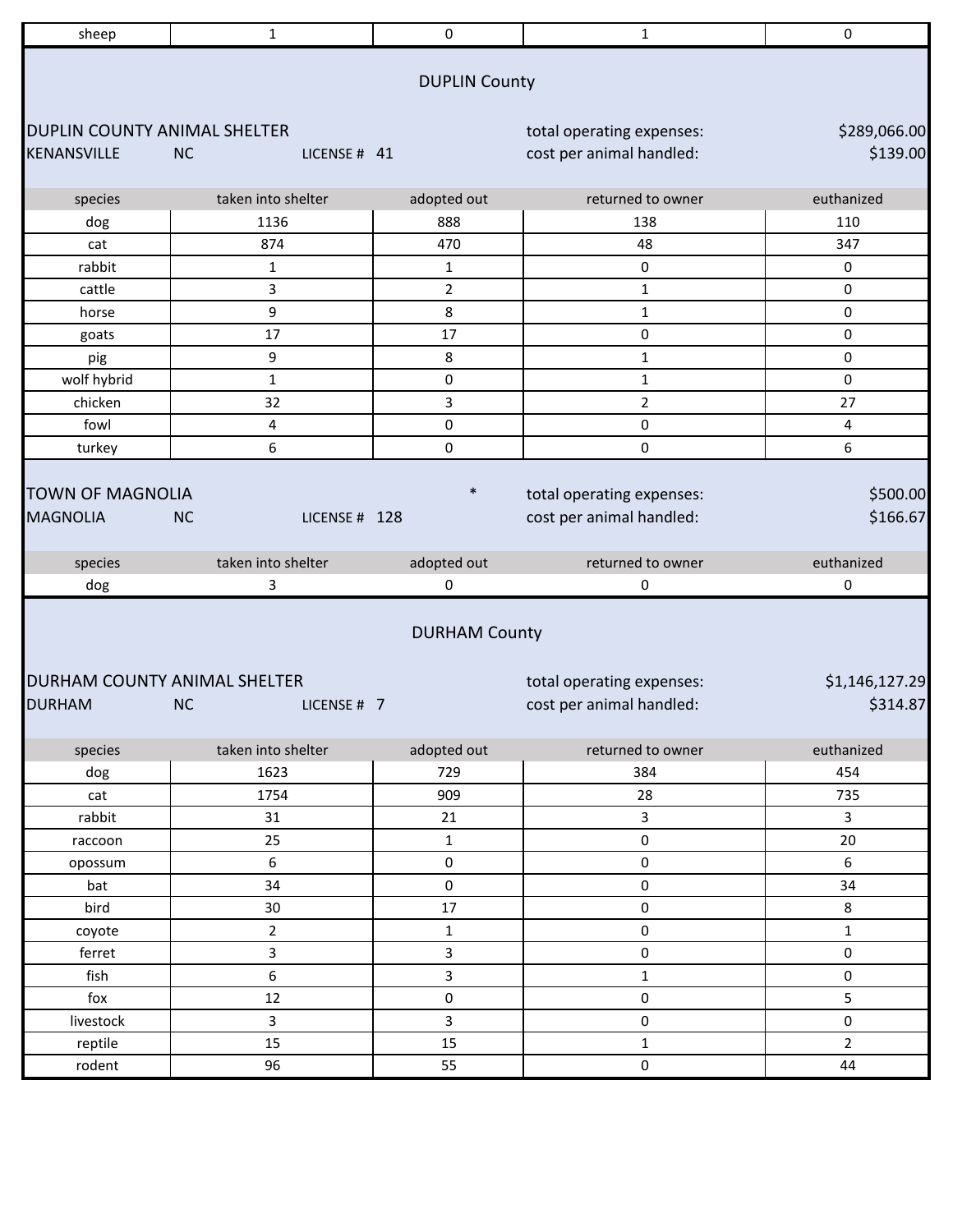|                                                 |                                                                                                                  | <b>EDGECOMBE County</b> |                                                       |                         |
|-------------------------------------------------|------------------------------------------------------------------------------------------------------------------|-------------------------|-------------------------------------------------------|-------------------------|
| <b>TARBORO</b>                                  | <b>EDGECOMBE COUNTY ANIMAL SHELTER</b><br><b>NC</b><br>LICENSE # 86                                              |                         | total operating expenses:<br>cost per animal handled: |                         |
| species                                         | taken into shelter                                                                                               | adopted out             | returned to owner                                     | euthanized              |
| dog                                             | 492                                                                                                              | 324                     | 90                                                    | 78                      |
| cat                                             | 493                                                                                                              | 226                     | 13                                                    | 254                     |
| <b>TARBORO ANIMAL SHELTER</b><br><b>TARBORO</b> | <b>NC</b><br>LICENSE # 27                                                                                        |                         | total operating expenses:<br>cost per animal handled: | \$77,521.87<br>\$414.56 |
| species                                         | taken into shelter                                                                                               | adopted out             | returned to owner                                     | euthanized              |
| dog                                             | 80                                                                                                               | 49                      | 14                                                    | 17                      |
| cat                                             | 107                                                                                                              | 66                      | 0                                                     | 41                      |
| <b>WINSTON SALEM</b>                            | FORSYTH COUNTY SHERIFF'S OFFICE ANIMAL SERVICES DIVISION total operating expenses:<br><b>NC</b><br>LICENSE # 351 |                         | cost per animal handled:                              | \$51,259.00<br>\$223.84 |
| species                                         | taken into shelter                                                                                               | adopted out             | returned to owner                                     | euthanized              |
| dog                                             | 1348                                                                                                             | 0                       | 23                                                    | 48                      |
| cat                                             | 205                                                                                                              | 0                       | 12                                                    | 31                      |
| rabbit                                          | 10                                                                                                               | 5                       | 0                                                     | 5                       |
| raccoon                                         | 35                                                                                                               | 0                       | 0                                                     | 35                      |
| opossum                                         | 6                                                                                                                | 0                       | 0                                                     | 6                       |
| bat                                             | 66                                                                                                               | 0                       | 0                                                     | 66                      |
| skunk                                           | 9                                                                                                                | 0                       | 0                                                     | 9                       |
| coyote                                          | $\overline{7}$                                                                                                   | 0                       | 0                                                     | $\overline{7}$          |
| fox                                             | 13                                                                                                               | $\pmb{0}$               | $\mathsf{O}\xspace$                                   | 13                      |
| guinea pig                                      | $\overline{a}$                                                                                                   | $\pmb{0}$               | $\pmb{0}$                                             | $\overline{2}$          |
| squirrel                                        | 6                                                                                                                | 0                       | 0                                                     | 6                       |
| chicken                                         | 50                                                                                                               | $\overline{2}$          | $\pmb{0}$                                             | 48                      |
| duck                                            | $\overline{2}$                                                                                                   | 0                       | $\pmb{0}$                                             | $\mathbf{1}$            |
| pig                                             | $\overline{2}$                                                                                                   | $\pmb{0}$               | $\pmb{0}$                                             | $\overline{2}$          |
| king fisher                                     | $\mathbf{1}$                                                                                                     | $\mathsf{O}\xspace$     | $\pmb{0}$                                             | $\mathbf{1}$            |
| ground hog                                      | 6                                                                                                                | $\pmb{0}$               | $\mathsf{O}\xspace$                                   | $\boldsymbol{6}$        |
| goat                                            | 3                                                                                                                | 0                       | $\overline{2}$                                        | $\mathbf{1}$            |
| deer                                            | 9                                                                                                                | 0                       | 0                                                     | 9                       |
| chipmunk                                        | $\mathbf{1}$                                                                                                     | $\mathsf 0$             | $\pmb{0}$                                             | $\mathbf{1}$            |
| dove                                            | $\mathbf{1}$                                                                                                     | $\pmb{0}$               | $\mathsf{O}\xspace$                                   | $\mathbf{1}$            |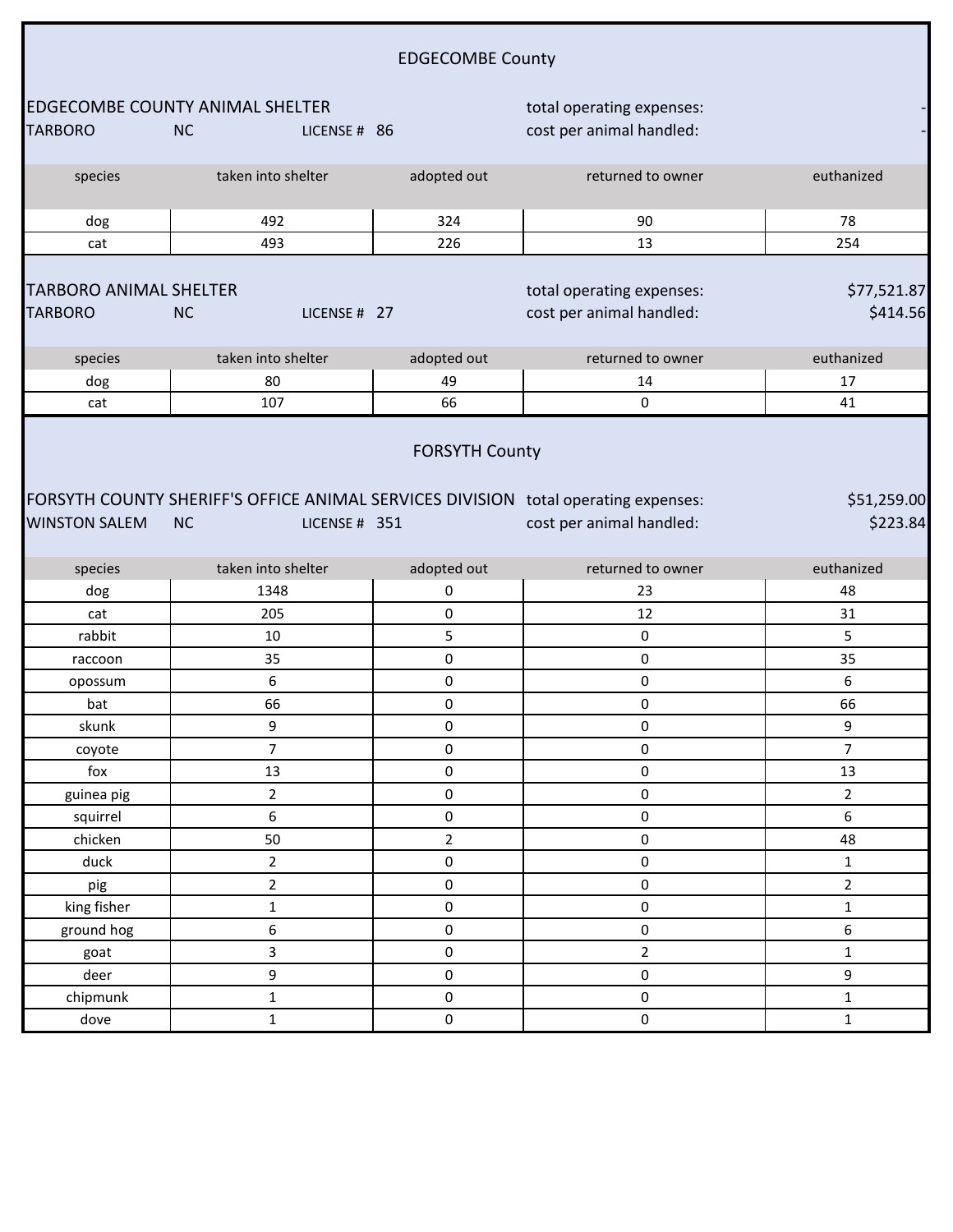|                       |                                                                                  | <b>FRANKLIN County</b>  |                                                       |                                |
|-----------------------|----------------------------------------------------------------------------------|-------------------------|-------------------------------------------------------|--------------------------------|
| <b>LOUISBURG</b>      | FRANKLIN COUNTY ANIMAL SHELTER<br><b>NC</b><br>LICENSE # 1                       |                         | total operating expenses:<br>cost per animal handled: | \$807,128.00<br>\$455.85       |
| species               | taken into shelter                                                               | adopted out             | returned to owner                                     | euthanized                     |
| dog                   | 807                                                                              | 487                     | 227                                                   | 106                            |
| cat                   | 944                                                                              | 386                     | 21                                                    | 529                            |
| raccoon               | $\mathbf{1}$                                                                     | 0                       | 0                                                     | $\mathbf{1}$                   |
| bat                   | $\overline{2}$                                                                   | 0                       | 0                                                     | 1                              |
| goat                  | 5                                                                                | $\overline{2}$          | 3                                                     | 0                              |
| lizard                | $\mathbf 1$                                                                      | $\mathbf{1}$            | 0                                                     | 0                              |
| pig                   | $\mathbf 1$                                                                      | $\pmb{0}$               | $\mathbf 1$                                           | 0                              |
| skunk                 | $\mathbf{1}$                                                                     | $\pmb{0}$               | 0                                                     | $\mathbf{1}$                   |
| squirrel              | $\overline{2}$                                                                   | 0                       | 0                                                     | $\overline{2}$                 |
| <b>DALLAS</b>         | <b>GASTON COUNTY ANIMAL CARE &amp; ENFORCEMENT</b><br><b>NC</b><br>LICENSE # 398 |                         | total operating expenses:<br>cost per animal handled: | \$2,519,115.00<br>\$142.00     |
| species               | taken into shelter                                                               | adopted out             | returned to owner                                     | euthanized                     |
| dog                   | 1371                                                                             | 940                     | 293                                                   | 144                            |
| cat                   | 1264                                                                             | 1085                    | 14                                                    | 148                            |
| raccoon               | 54                                                                               | 0                       | 0                                                     | 54                             |
| opossum               | 6                                                                                | 0                       | 0                                                     | 6                              |
| bat                   | $\overline{7}$                                                                   | $\pmb{0}$               | 0                                                     | 6                              |
| deer                  | $\overline{2}$                                                                   | $\pmb{0}$               | 0                                                     | $\overline{2}$                 |
| ferret                | $\mathbf{1}$                                                                     | 0                       | 0                                                     | $\mathbf{1}$                   |
| fox                   | 6                                                                                | $\mathbf{1}$            | 0                                                     | 5                              |
| guinea pig            | $\overline{2}$                                                                   | $\overline{2}$          | 0                                                     | 0                              |
| hawk                  | $\mathbf 1$                                                                      | 0                       | 0                                                     | $\mathbf{1}$                   |
| owl                   | $\mathbf 1$                                                                      | $\mathbf{1}$            | 0                                                     | 0                              |
| parrot                | $\mathbf{1}$                                                                     | $\mathbf{1}$            | 0                                                     | 0                              |
| pig                   | $\mathbf 1$                                                                      | $\mathbf{1}$            | 0                                                     | 0                              |
| skunk                 | $\overline{2}$                                                                   | $\pmb{0}$               | 0<br>$\mathsf{O}\xspace$                              | $\overline{2}$                 |
| song bird<br>squirrel | $\mathbf{1}$<br>$\overline{2}$                                                   | 0<br>0                  | 0                                                     | $\mathbf{1}$<br>$\overline{2}$ |
| <b>OXFORD</b>         | <b>GRANVILLE COUNTY ANIMAL SHELTER</b><br><b>NC</b><br>LICENSE # 404             | <b>GRANVILLE County</b> | total operating expenses:<br>cost per animal handled: | \$619,563.00<br>\$303.26       |
|                       |                                                                                  |                         |                                                       |                                |
| species               | taken into shelter                                                               | adopted out             | returned to owner                                     | euthanized                     |
| dog                   | 766<br>1252                                                                      | 527<br>771              | 171<br>10                                             | 80<br>32                       |
| cat<br>rabbit         | $\mathbf 1$                                                                      | 0                       | $\mathsf{O}\xspace$                                   | $\mathbf{1}$                   |
| raccoon               | $\mathsf g$                                                                      | $\mathsf 0$             | $\mathsf{O}\xspace$                                   | $\overline{7}$                 |
| opossum               | $\overline{2}$                                                                   | $\pmb{0}$               | $\pmb{0}$                                             | $\mathbf{1}$                   |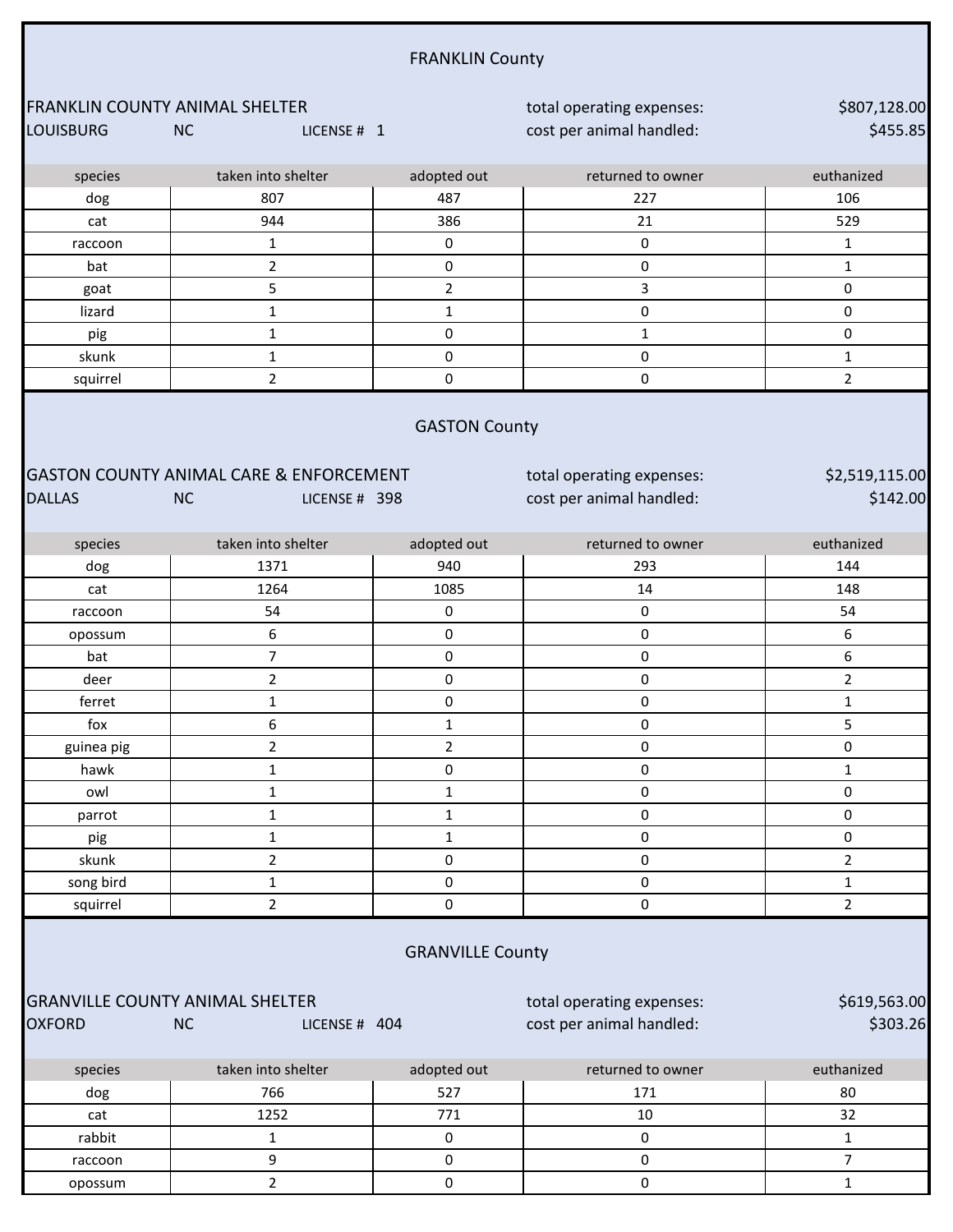| cow                                                                | $\mathbf{1}$                                         | $\mathbf{1}$           | 0                                                     | $\pmb{0}$                |
|--------------------------------------------------------------------|------------------------------------------------------|------------------------|-------------------------------------------------------|--------------------------|
| goat                                                               | $\mathbf{1}$                                         | $\mathbf{1}$           | 0                                                     | $\pmb{0}$                |
| guinea pig                                                         | 6                                                    | 5                      | 0                                                     | $\pmb{0}$                |
| skunk                                                              | $\overline{2}$                                       | $\pmb{0}$              | 0                                                     | $\mathbf{1}$             |
| bat                                                                | 3                                                    | 0                      | 0                                                     | $\overline{2}$           |
| horse                                                              | $\pmb{0}$                                            | $\mathbf{1}$           | 0                                                     | $\pmb{0}$                |
|                                                                    |                                                      | <b>GUILFORD County</b> |                                                       |                          |
| <b>GUILFORD COUNTY ANIMAL SHELTER</b><br>total operating expenses: |                                                      |                        |                                                       | \$2,063,149.00           |
| <b>GREENSBORO</b>                                                  | <b>NC</b><br>LICENSE # 151                           |                        | cost per animal handled:                              | \$436.00                 |
| species                                                            | taken into shelter                                   | adopted out            | returned to owner                                     | euthanized               |
| dog                                                                | 2780                                                 | 1152                   | 601                                                   | 387                      |
| cat                                                                | 1466                                                 | 720                    | 37                                                    | 349                      |
| bird                                                               | 111                                                  | 16                     | 6                                                     | 42                       |
| livestock                                                          | 18                                                   | $\boldsymbol{9}$       | $\overline{2}$                                        | $\mathbf 0$              |
| other                                                              | 354                                                  | 43                     | $\mathbf{1}$                                          | 232                      |
|                                                                    |                                                      | <b>HARNETT County</b>  |                                                       |                          |
| <b>LILLINGTON</b>                                                  | HARNETT COUNTY ANIMAL SERVICES<br>NC<br>LICENSE # 44 |                        | total operating expenses:<br>cost per animal handled: | \$233,640.46<br>\$146.39 |
| species                                                            | taken into shelter                                   | adopted out            | returned to owner                                     | euthanized               |
| dog                                                                | 703                                                  | 494                    | 89                                                    | 112                      |
| cat                                                                | 772                                                  | 569                    | 99                                                    | 140                      |
| rabbit                                                             | $\overline{4}$                                       | $\overline{2}$         | 0                                                     | $\overline{2}$           |
| raccoon                                                            | 18                                                   | $\pmb{0}$              | $\mathbf{1}$                                          | $\bf 8$                  |
| opossum                                                            | 14                                                   | 0                      | 123                                                   | $\overline{2}$           |
| bat                                                                | 15                                                   | $\pmb{0}$              | 0                                                     | $12\,$                   |
| chicken                                                            | 12                                                   | 12                     | 0                                                     | $\mathsf{O}\xspace$      |
| duck                                                               | $\overline{7}$                                       | $\boldsymbol{6}$       | 0                                                     | $\mathbf{1}$             |
| ferret                                                             | $\mathbf{1}$                                         | $\mathbf{1}$           | 0                                                     | $\pmb{0}$                |
| fox                                                                | 9                                                    | $\pmb{0}$              | 0                                                     | 5                        |
| goat                                                               | $\overline{7}$                                       | $\mathbf{3}$           | 4                                                     | $\pmb{0}$                |
| guinea pig                                                         | 5                                                    | 5                      | 0                                                     | $\pmb{0}$                |
| hawk                                                               | $\mathbf{1}$                                         | $\pmb{0}$              | $\mathbf 1$                                           | $\pmb{0}$                |
| horse                                                              | $\boldsymbol{6}$                                     | 3                      | 34                                                    | $\pmb{0}$                |
| parakeet                                                           | $\mathbf{1}$                                         | $\mathbf{1}$           | 0                                                     | $\pmb{0}$                |
| pig                                                                | 11                                                   | 6                      | 3                                                     | $\mathbf 1$              |
| primate                                                            | $\mathbf{1}$                                         | 0                      | $\mathbf 1$                                           | $\pmb{0}$                |
| rat                                                                | 3                                                    | $\overline{a}$         | $\mathbf{1}$                                          | $\pmb{0}$                |
| snake                                                              | 3                                                    | $\pmb{0}$              | $\overline{2}$                                        | $\pmb{0}$                |
| squirrel                                                           | $\mathbf{1}$                                         | $\pmb{0}$              | $\mathbf 1$                                           | $\mathsf{O}\xspace$      |
| turkey                                                             | $\mathbf{1}$                                         | $\mathsf{O}\xspace$    | $\mathbf 1$<br>0                                      | $\pmb{0}$<br>$\pmb{0}$   |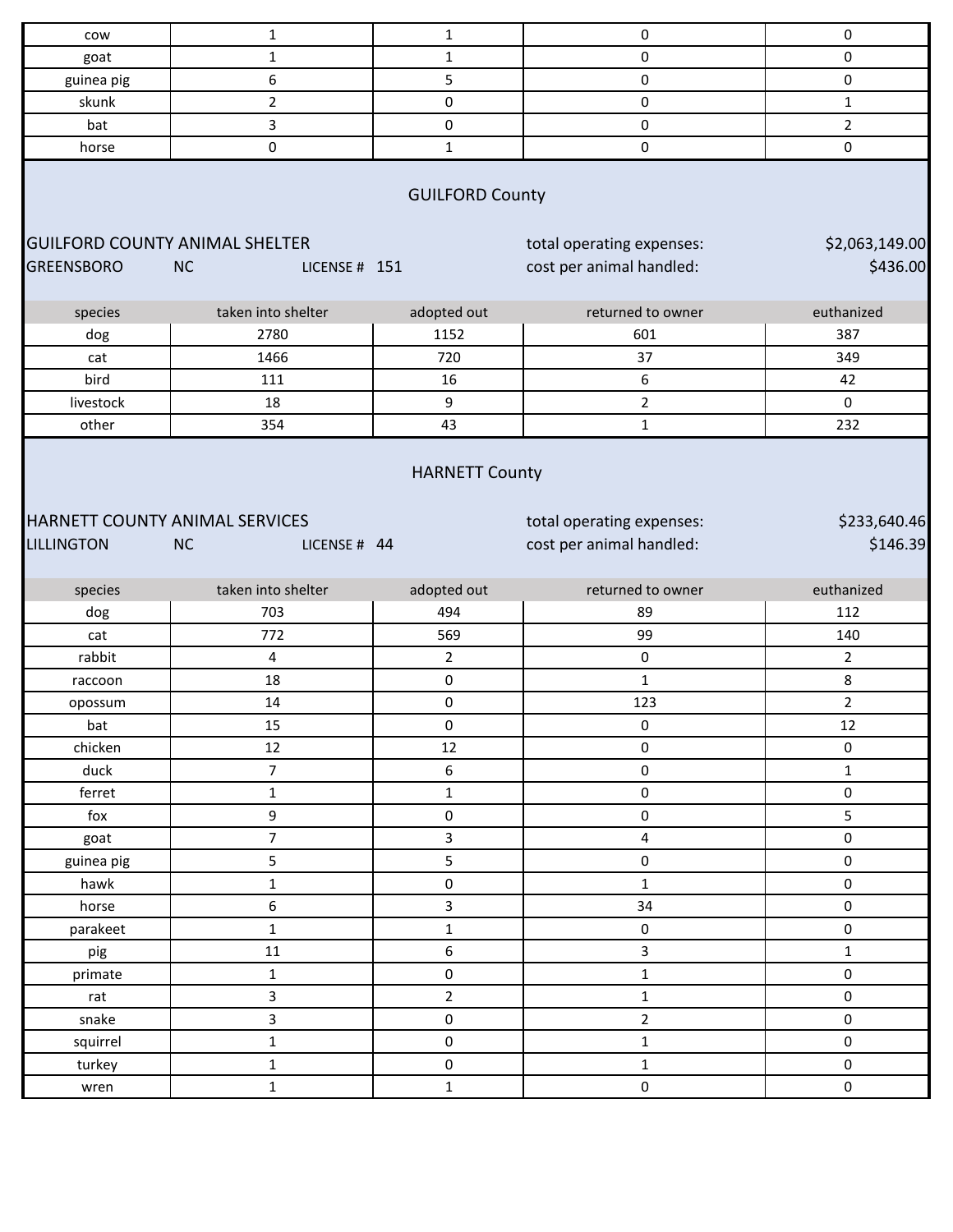| <b>DUNN</b>                                                                                                                                                     | CITY OF DUNN ANIMAL CONTROL FAICLITY<br><b>NC</b><br>LICENSE # 96 | $\ast$                  | total operating expenses:<br>cost per animal handled: | \$89,987.05<br>\$85.00   |
|-----------------------------------------------------------------------------------------------------------------------------------------------------------------|-------------------------------------------------------------------|-------------------------|-------------------------------------------------------|--------------------------|
| species                                                                                                                                                         | taken into shelter                                                | adopted out             | returned to owner                                     | euthanized               |
| dog                                                                                                                                                             | 200                                                               | 129                     | 52                                                    | 14                       |
| cat                                                                                                                                                             | 474                                                               | 398                     | 6                                                     | 43                       |
| chicken                                                                                                                                                         | 6                                                                 | 6                       | $\pmb{0}$                                             | 0                        |
| guinea pig                                                                                                                                                      | $\overline{2}$                                                    | $\overline{2}$          | 0                                                     | 0                        |
| <b>CLYDE</b>                                                                                                                                                    | HAYWOOD COUNTY ANIMAL SERVICES<br><b>NC</b><br>LICENSE # 353      | HAYWOOD County          | total operating expenses:<br>cost per animal handled: | \$551,676.94<br>\$318.89 |
| species                                                                                                                                                         | taken into shelter                                                | adopted out             | returned to owner                                     | euthanized               |
| dog                                                                                                                                                             | 1009                                                              | 594                     | 339                                                   | 70                       |
| cat                                                                                                                                                             | 675                                                               | 598                     | 27                                                    | 38                       |
| rabbit                                                                                                                                                          | 29                                                                | 13                      | 15                                                    | $\mathbf{1}$             |
| raccoon                                                                                                                                                         | $\overline{2}$                                                    | 0                       | $\pmb{0}$                                             | 1                        |
| bird                                                                                                                                                            | $\overline{2}$                                                    | $\overline{2}$          | 0                                                     | 0                        |
| guinea pig                                                                                                                                                      | $\mathbf{1}$                                                      | $\pmb{0}$               | $\mathbf{1}$                                          | 0                        |
| goat                                                                                                                                                            | 5                                                                 | 5                       | 0                                                     | 0                        |
| horse                                                                                                                                                           | 4                                                                 | 0                       | 4                                                     | 0                        |
| pig                                                                                                                                                             | 3                                                                 | $\overline{2}$          | $\mathbf{1}$                                          | 0                        |
| <b>HENDERSONVILLE</b>                                                                                                                                           | HENDERSON COUNTY ANIMAL SERVICES<br><b>NC</b><br>LICENSE # 52     | <b>HENDERSON County</b> | total operating expenses:<br>cost per animal handled: | \$653,788.00<br>\$353.00 |
| species                                                                                                                                                         | taken into shelter                                                | adopted out             | returned to owner                                     | euthanized               |
| dog                                                                                                                                                             | 755                                                               | 379                     | 314                                                   | 53                       |
| cat                                                                                                                                                             | 977                                                               | 721                     | 57                                                    | 200                      |
| rabbit                                                                                                                                                          | $\overline{7}$                                                    | $\overline{2}$          | 5                                                     | $\mathbf 0$              |
| raccoon                                                                                                                                                         | 78                                                                | $\pmb{0}$               | $\pmb{0}$                                             | 42                       |
| opossum                                                                                                                                                         | 10                                                                | $\pmb{0}$               | $\pmb{0}$                                             | 10                       |
| bat                                                                                                                                                             | 15                                                                | $\mathsf 0$             | $\pmb{0}$                                             | 8                        |
| goat                                                                                                                                                            | 4                                                                 | $\mathbf{1}$            | 3                                                     | 0                        |
| pig                                                                                                                                                             | 4                                                                 | $\mathbf 1$             | $\overline{2}$                                        | $\mathbf{1}$             |
| horse                                                                                                                                                           | $\mathbf{1}$                                                      | $\mathbf{1}$            | $\pmb{0}$                                             | 0                        |
| <b>HERTFORD County</b><br>HERTFORD COUNTY ANIMAL CONTROL<br>total operating expenses:<br><b>NC</b><br>cost per animal handled:<br><b>WINTON</b><br>LICENSE # 83 |                                                                   |                         |                                                       |                          |
| species                                                                                                                                                         | taken into shelter                                                | adopted out             | returned to owner                                     | euthanized               |
| dog                                                                                                                                                             | 258                                                               | 16                      | 42                                                    | 32                       |
| cat                                                                                                                                                             | 209                                                               | 12                      | 22                                                    | 32                       |
|                                                                                                                                                                 |                                                                   |                         |                                                       |                          |

П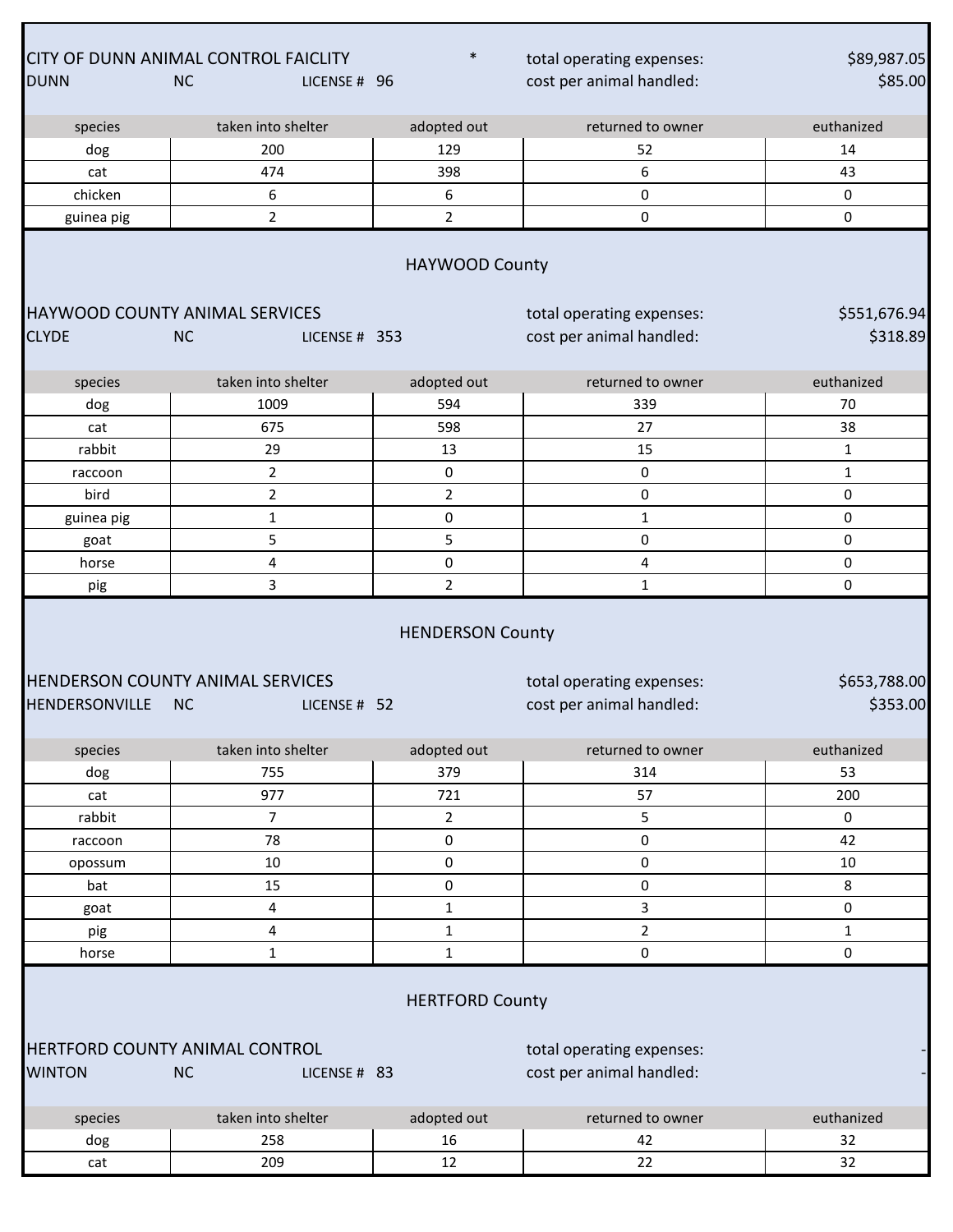|                                                            |                                                       | <b>IREDELL County</b>  |                                                       |                            |
|------------------------------------------------------------|-------------------------------------------------------|------------------------|-------------------------------------------------------|----------------------------|
| <b>IREDELL COUNTY ANIMAL CONTROL</b><br><b>STATESVILLE</b> | <b>NC</b><br>LICENSE # 38                             |                        | total operating expenses:<br>cost per animal handled: | \$2,202,964.50<br>\$516.03 |
| species                                                    | taken into shelter                                    | adopted out            | returned to owner                                     | euthanized                 |
| dog                                                        | 1581                                                  | 734                    | 405                                                   | 150                        |
| cat                                                        | 2408                                                  | 1216                   | 43                                                    | 312                        |
| rabbit                                                     | 17                                                    | 15                     | $\mathbf 0$                                           | $\mathbf{1}$               |
| raccoon                                                    | 57                                                    | 0                      | 0                                                     | 40                         |
| opossum                                                    | 10                                                    | $\pmb{0}$              | $\mathsf{O}\xspace$                                   | $\overline{\mathbf{4}}$    |
| bat                                                        | 9                                                     | 0                      | 0                                                     | 8                          |
| equine                                                     | 20                                                    | 3                      | 11                                                    | $\pmb{0}$                  |
| swine                                                      | 19                                                    | 6                      | 13                                                    | $\pmb{0}$                  |
| bovine                                                     | 24                                                    | 0                      | 11                                                    | $\pmb{0}$                  |
| bird                                                       | 32                                                    | 11                     | $\overline{2}$                                        | 14                         |
| reptile                                                    | 4                                                     | $\mathbf{1}$           | 0                                                     | 0                          |
| deer                                                       | 12                                                    | 0                      | 0                                                     | 9                          |
| goat                                                       | 5                                                     | 3                      | $\mathbf{1}$                                          | $\mathbf{1}$               |
| rabbit                                                     | 18                                                    | 16                     | $\mathbf 1$                                           | $\mathbf{1}$               |
| fox                                                        | 5                                                     | $\pmb{0}$              | $\mathsf{O}\xspace$                                   | $\overline{a}$             |
| coyote                                                     | $\overline{2}$                                        | $\mathbf 0$            | $\mathbf 0$                                           | 0                          |
| groundhog                                                  | 8                                                     | $\pmb{0}$              | $\mathsf{O}\xspace$                                   | $\pmb{4}$                  |
| guinea pig                                                 | 13                                                    | 13                     | $\mathsf{O}\xspace$                                   | $\pmb{0}$                  |
| skunk                                                      | 16                                                    | $\pmb{0}$              | $\mathsf{O}\xspace$                                   | $\overline{7}$             |
| rat                                                        | $\overline{2}$                                        | $\mathbf 0$            | $\mathbf 0$                                           | $\overline{2}$             |
| <b>SMITHFIELD</b>                                          | JOHNSTON COUNTY ANIMAL SERVICES<br>NC<br>LICENSE # 28 | <b>JOHNSTON County</b> | total operating expenses:<br>cost per animal handled: | \$899,830.00<br>\$260.37   |
| species                                                    | taken into shelter                                    | adopted out            | returned to owner                                     | euthanized                 |
| dog                                                        | 1330                                                  | 706                    | 294                                                   | 336                        |
| cat                                                        | 2055                                                  | 623                    | 33                                                    | 1400                       |
| rabbit                                                     | 11                                                    | $\overline{7}$         | $\mathsf{3}$                                          | $\mathbf 1$                |
| raccoon                                                    | 4                                                     | $\pmb{0}$              | $\mathsf{O}\xspace$                                   | 4                          |
| opossum                                                    | $\mathbf{1}$                                          | $\pmb{0}$              | $\pmb{0}$                                             | $\mathbf 1$                |
| chicken                                                    | 8                                                     | 6                      | $\pmb{0}$                                             | $\overline{2}$             |
| dove                                                       | $\mathbf{1}$                                          | $\mathbf 1$            | $\pmb{0}$                                             | $\pmb{0}$                  |
| duck                                                       | 3                                                     | $\mathbf 1$            | $\mathsf{O}\xspace$                                   | $\overline{a}$             |
| goat                                                       | $11\,$                                                | $\mathbf{1}$           | $10\,$                                                | $\pmb{0}$                  |
| guinea pig                                                 | 5                                                     | 5                      | $\mathbf 0$                                           | $\mathsf{O}\xspace$        |
| hawk                                                       | $\mathbf{1}$                                          | $\pmb{0}$              | $\pmb{0}$                                             | $\mathbf{1}$               |
| horse                                                      | 3                                                     | $\mathbf 1$            | $\overline{2}$                                        | $\mathbf 0$                |
| mockingbird                                                | $\mathbf{1}$                                          | $\pmb{0}$              | $\pmb{0}$                                             | $\mathbf{1}$               |
| owl                                                        | $\mathbf{1}$                                          | $\pmb{0}$              | $\pmb{0}$                                             | $\mathbf{1}$               |
| parakeet                                                   | $\overline{2}$                                        | $\mathbf 2$            | $\pmb{0}$                                             | $\mathsf{O}\xspace$        |
| peacock                                                    | $\mathbf{1}$                                          | $\mathbf 1$            | $\mathsf 0$                                           | $\pmb{0}$                  |
| pig                                                        | 9                                                     | 5                      | $\overline{\mathbf{3}}$                               | $\mathbf{1}$               |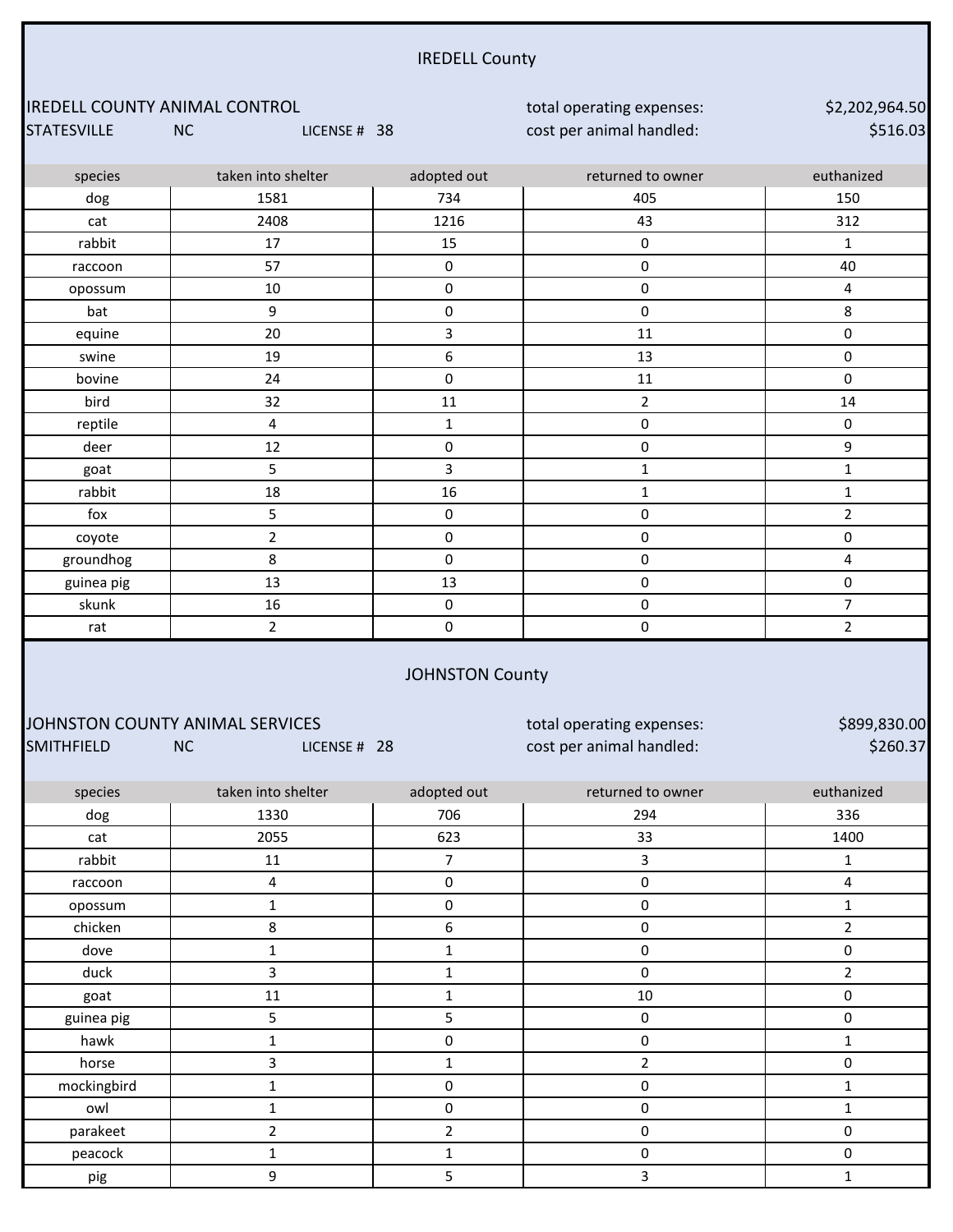| sheep                                       | 3                                                                     | $\mathbf{1}$          | 2                                                     | 0                        |
|---------------------------------------------|-----------------------------------------------------------------------|-----------------------|-------------------------------------------------------|--------------------------|
| snake                                       | $\mathbf 1$                                                           | $\mathbf{1}$          | 0                                                     | 0                        |
| squirrel                                    | $\mathbf{1}$                                                          | 0                     | 0                                                     | $\mathbf{1}$             |
| turkey                                      | $\overline{2}$                                                        | $\mathbf{1}$          | $\pmb{0}$                                             | $\mathbf{1}$             |
| vulture                                     | $\mathbf{1}$                                                          | 0                     | 0                                                     | $\mathbf{1}$             |
| <b>TOWN OF BENSON</b><br><b>BENSON</b>      | <b>NC</b><br>LICENSE # 97                                             | $\ast$                | total operating expenses:<br>cost per animal handled: |                          |
| species                                     | taken into shelter                                                    | adopted out           | returned to owner                                     | euthanized               |
| dog                                         | 13                                                                    | 0                     | 1                                                     | 0                        |
| cat                                         | 5                                                                     | 0                     | 0                                                     | 0                        |
| <b>CLAYTON</b>                              | TOWN OF CLAYTON ANIMAL HOLDING FACILITY<br><b>NC</b><br>LICENSE # 140 | $\ast$                | total operating expenses:<br>cost per animal handled: | \$0.00<br>\$0.00         |
| species                                     | taken into shelter                                                    | adopted out           | returned to owner                                     | euthanized               |
| dog                                         | 0                                                                     | 0                     | 0                                                     | 0                        |
| cat                                         | 0                                                                     | 0                     | 0                                                     | 0                        |
| LEE COUNTY ANIMAL SHELTER<br><b>SANFORD</b> | <b>NC</b><br>LICENSE # 42                                             | <b>LEE County</b>     | total operating expenses:<br>cost per animal handled: |                          |
| species                                     | taken into shelter                                                    | adopted out           | returned to owner                                     | euthanized               |
| dog                                         | 722                                                                   | 488                   | 187                                                   | 47                       |
| cat                                         | 658                                                                   | 613                   | 8                                                     | 37                       |
| bat<br>fox                                  | 16                                                                    | 0<br>0                | 0                                                     | 0<br>$\pmb{0}$           |
|                                             | $\mathbf{1}$                                                          | <b>LENOIR County</b>  | 0                                                     |                          |
| <b>LENOIR COUNTY SPCA</b><br><b>KINSTON</b> | <b>NC</b><br>LICENSE # 73                                             |                       | total operating expenses:<br>cost per animal handled: | \$496,376.28<br>\$324.22 |
| species                                     | taken into shelter                                                    | adopted out           | returned to owner                                     | euthanized               |
| dog                                         | 791                                                                   | 610                   | 90                                                    | 36                       |
| cat                                         | 740                                                                   | 527                   | 6                                                     | 28                       |
| <b>LINCOLNTON</b>                           | LINCOLN COUNTY ANIMAL SERVICES<br><b>NC</b><br>LICENSE # 76           | <b>LINCOLN County</b> | total operating expenses:<br>cost per animal handled: | \$512,925.00<br>\$173.27 |
|                                             |                                                                       |                       |                                                       |                          |
| species                                     | taken into shelter                                                    | adopted out           | returned to owner                                     | euthanized               |
| dog                                         | 1085                                                                  | 727                   | 182                                                   | 29                       |
| cat                                         | 1820                                                                  | 1313                  | 18                                                    | 62                       |
| rabbit                                      | 5                                                                     | 5                     | $\pmb{0}$                                             | 0                        |
| raccoon                                     | 13                                                                    | 0                     | $\pmb{0}$                                             | 12                       |
| opossum                                     | $\overline{2}$                                                        | 0                     | 0                                                     | $\overline{2}$           |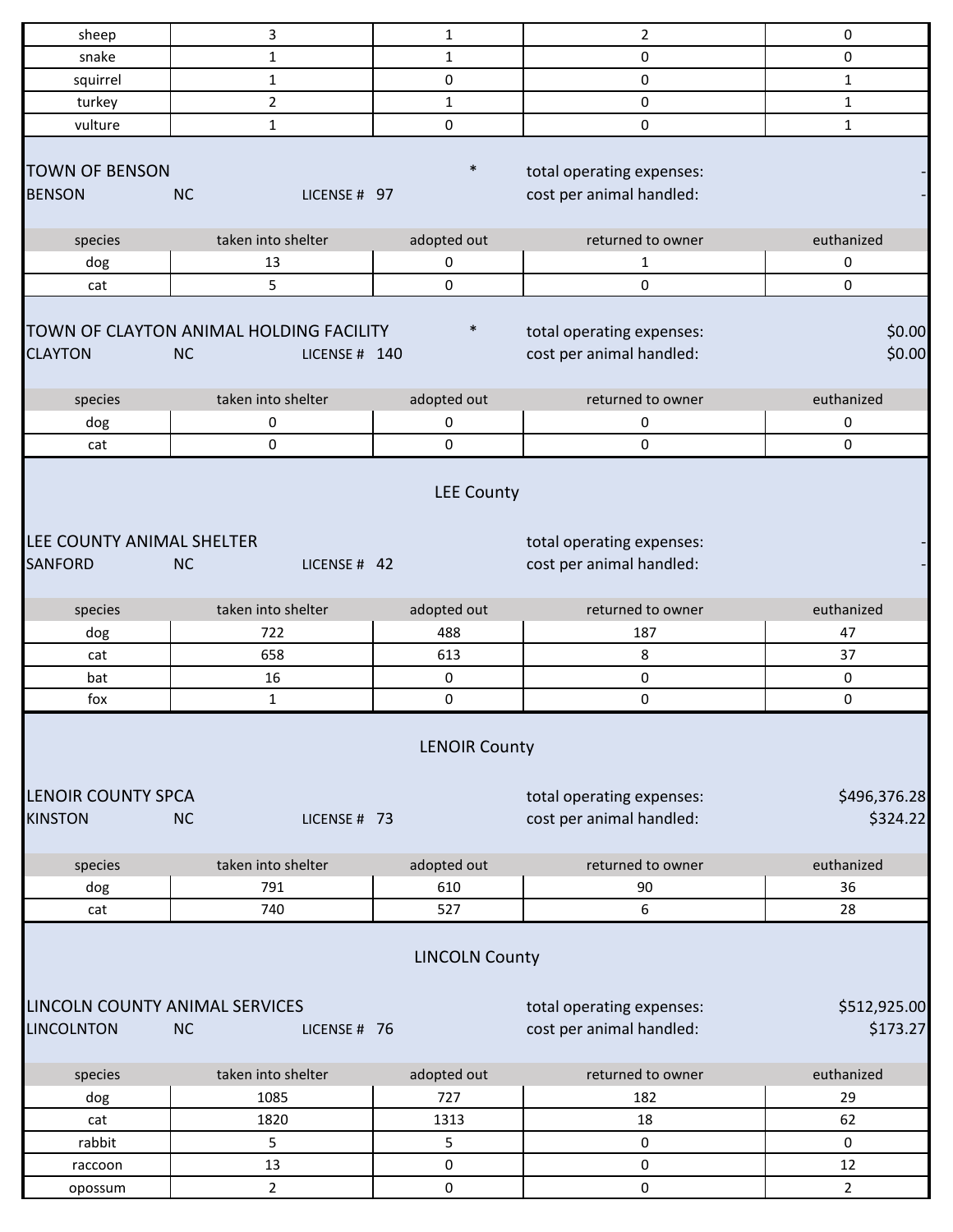| fox                                                                                                                                                                                                            | 4                          | 0              | 0                         | 4                        |  |
|----------------------------------------------------------------------------------------------------------------------------------------------------------------------------------------------------------------|----------------------------|----------------|---------------------------|--------------------------|--|
| bat                                                                                                                                                                                                            | 5                          | 0              | 0                         | 5                        |  |
| guinea pig                                                                                                                                                                                                     | 13                         | 9              | 0                         | 0                        |  |
| cow                                                                                                                                                                                                            | $\mathbf{1}$               | $\mathbf{1}$   | 0                         | $\mathsf{O}\xspace$      |  |
| pig                                                                                                                                                                                                            | $\overline{2}$             | 3              | 0                         | 0                        |  |
| rat                                                                                                                                                                                                            | $\mathbf{1}$               | $\mathbf{1}$   | 0                         | $\pmb{0}$                |  |
| duck                                                                                                                                                                                                           | 3                          | 3              | 0                         | $\mathsf{O}\xspace$      |  |
| chicken                                                                                                                                                                                                        | 3                          | $\mathbf{1}$   | 0                         | $\pmb{0}$                |  |
| goat                                                                                                                                                                                                           | 3                          | $\mathbf{1}$   | $\overline{2}$            | 0                        |  |
| squirrel                                                                                                                                                                                                       | $\mathbf{1}$               | 0              | 0                         | $\mathbf{1}$             |  |
| <b>MACON County</b>                                                                                                                                                                                            |                            |                |                           |                          |  |
| <b>MACON COUNTY ANIMAL SHELTER</b>                                                                                                                                                                             |                            |                | total operating expenses: | \$340,417.00             |  |
| <b>FRANKLIN</b>                                                                                                                                                                                                | <b>NC</b><br>LICENSE # 121 |                | cost per animal handled:  | \$542.92                 |  |
|                                                                                                                                                                                                                |                            |                |                           |                          |  |
| species                                                                                                                                                                                                        | taken into shelter         | adopted out    | returned to owner         | euthanized               |  |
| dog                                                                                                                                                                                                            | 348                        | 227            | 96                        | 10                       |  |
| cat                                                                                                                                                                                                            | 273                        | 222            | $\overline{2}$            | 12                       |  |
| <b>MADISON County</b><br><b>MADISON COUNTY ANIMAL SERVICES</b><br>total operating expenses:<br><b>MARSHALL</b><br>cost per animal handled:<br><b>NC</b><br>LICENSE # 113                                       |                            |                |                           | \$321,845.00<br>\$307.98 |  |
| species                                                                                                                                                                                                        | taken into shelter         | adopted out    | returned to owner         | euthanized               |  |
| dog                                                                                                                                                                                                            | 291                        | 197            | 68                        | 5                        |  |
| cat                                                                                                                                                                                                            | 185                        | 171            | 6                         | 5                        |  |
| <b>MARTIN County</b><br>MARTIN COUNTY SHERIFF'S OFFICE ANIMAL SHELTER<br>\$206,470.00<br>total operating expenses:<br>cost per animal handled:<br>\$276.39<br><b>NC</b><br><b>WILLIAMSTON</b><br>LICENSE # 147 |                            |                |                           |                          |  |
| species                                                                                                                                                                                                        | taken into shelter         | adopted out    | returned to owner         | euthanized               |  |
| dog                                                                                                                                                                                                            | 320                        | 130            | 32                        | 128                      |  |
| cat                                                                                                                                                                                                            | 421                        | 65             | $\mathbf{1}$              | 249                      |  |
| <b>MCDOWELL County</b><br>MCDOWELL COUNTY ANIMAL CONTROL<br>total operating expenses:<br>\$235,773.62<br>\$259.09<br>cost per animal handled:<br><b>MARION</b><br><b>NC</b><br>LICENSE # 88                    |                            |                |                           |                          |  |
| species                                                                                                                                                                                                        | taken into shelter         | adopted out    | returned to owner         | euthanized               |  |
| dog                                                                                                                                                                                                            | 544                        | 387            | 129                       | 12                       |  |
| cat                                                                                                                                                                                                            | 364                        | 379            | 5                         | 23                       |  |
| rabbit                                                                                                                                                                                                         | $\overline{2}$             | $\overline{2}$ | $\pmb{0}$                 | $\pmb{0}$                |  |
|                                                                                                                                                                                                                |                            |                |                           |                          |  |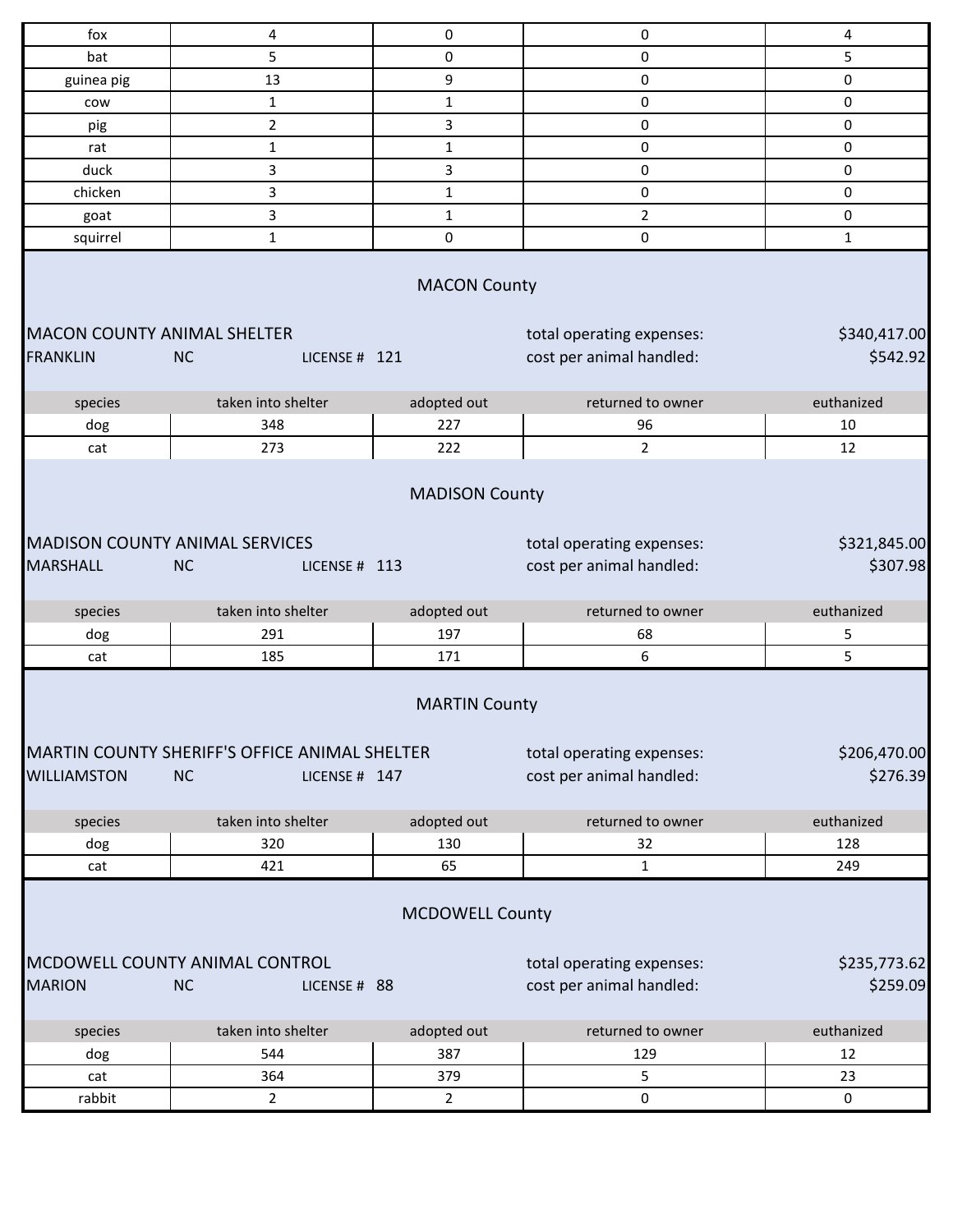|                           | <b>MECKLENBURG County</b>                                             |                          |                                                       |                          |  |
|---------------------------|-----------------------------------------------------------------------|--------------------------|-------------------------------------------------------|--------------------------|--|
| <b>DAVIDSON</b>           | TOWN OF DAVIDSON ANIMAL SHELTER<br><b>NC</b><br>LICENSE#              | 123                      | total operating expenses:<br>cost per animal handled: |                          |  |
|                           |                                                                       |                          |                                                       |                          |  |
| species                   | taken into shelter                                                    | adopted out              | returned to owner                                     | euthanized               |  |
| dog                       | 4                                                                     | 0                        | 4                                                     | 0                        |  |
|                           |                                                                       | <b>MONTGOMERY County</b> |                                                       |                          |  |
| <b>TROY</b>               | MONTGOMERY COUNTY ANIMAL SERVICES<br><b>NC</b><br>LICENSE # 403       |                          | total operating expenses:<br>cost per animal handled: | \$159,618.63<br>\$126.18 |  |
| species                   | taken into shelter                                                    | adopted out              | returned to owner                                     | euthanized               |  |
| dog                       | 507                                                                   | 321                      | 56                                                    | 120                      |  |
| cat                       | 750                                                                   | 122                      | $\mathbf{1}$                                          | 617                      |  |
| raccoon                   | 3                                                                     | 0                        | $\mathsf{O}\xspace$                                   | 3                        |  |
| opossum                   | 5                                                                     | $\mathsf{O}\xspace$      | 5                                                     | 0                        |  |
|                           | MOORE COUNTY SHERIFF'S OFFICE ANIMAL SERVICES                         | <b>MOORE County</b>      | total operating expenses:                             |                          |  |
| <b>CARTHAGE</b>           | <b>NC</b><br>LICENSE # 18                                             |                          | cost per animal handled:                              |                          |  |
| species                   | taken into shelter                                                    | adopted out              | returned to owner                                     | euthanized               |  |
| dog                       | 1021                                                                  | 665                      | 122                                                   | 238                      |  |
| cat                       | 911                                                                   | 440                      | 11                                                    | 451                      |  |
|                           |                                                                       | <b>NASH County</b>       |                                                       |                          |  |
| <b>ROCKY MOUNT</b>        | ROCKY MOUNT ANIMAL SERVICES AND SHELTER<br><b>NC</b><br>LICENSE # 154 |                          | total operating expenses:<br>cost per animal handled: | \$312,600.00<br>\$358.49 |  |
| species                   | taken into shelter                                                    | adopted out              | returned to owner                                     | euthanized               |  |
| dog                       | 483                                                                   | 311                      | 109                                                   | 61                       |  |
| cat                       | 371                                                                   | 180                      | 3                                                     | 184                      |  |
| <b>NORTHAMPTON County</b> |                                                                       |                          |                                                       |                          |  |
| <b>JACKSON</b>            | NORTHAMPTON COUNTY ANIMAL SHELTER<br><b>NC</b><br>LICENSE # 115       |                          | total operating expenses:<br>cost per animal handled: | \$54,612.77<br>\$148.40  |  |
| species                   | taken into shelter                                                    | adopted out              | returned to owner                                     | euthanized               |  |
| dog                       | 219                                                                   | 156                      | 31                                                    | 32                       |  |
| cat                       | 149                                                                   | 90                       | $\mathbf{1}$                                          | 58                       |  |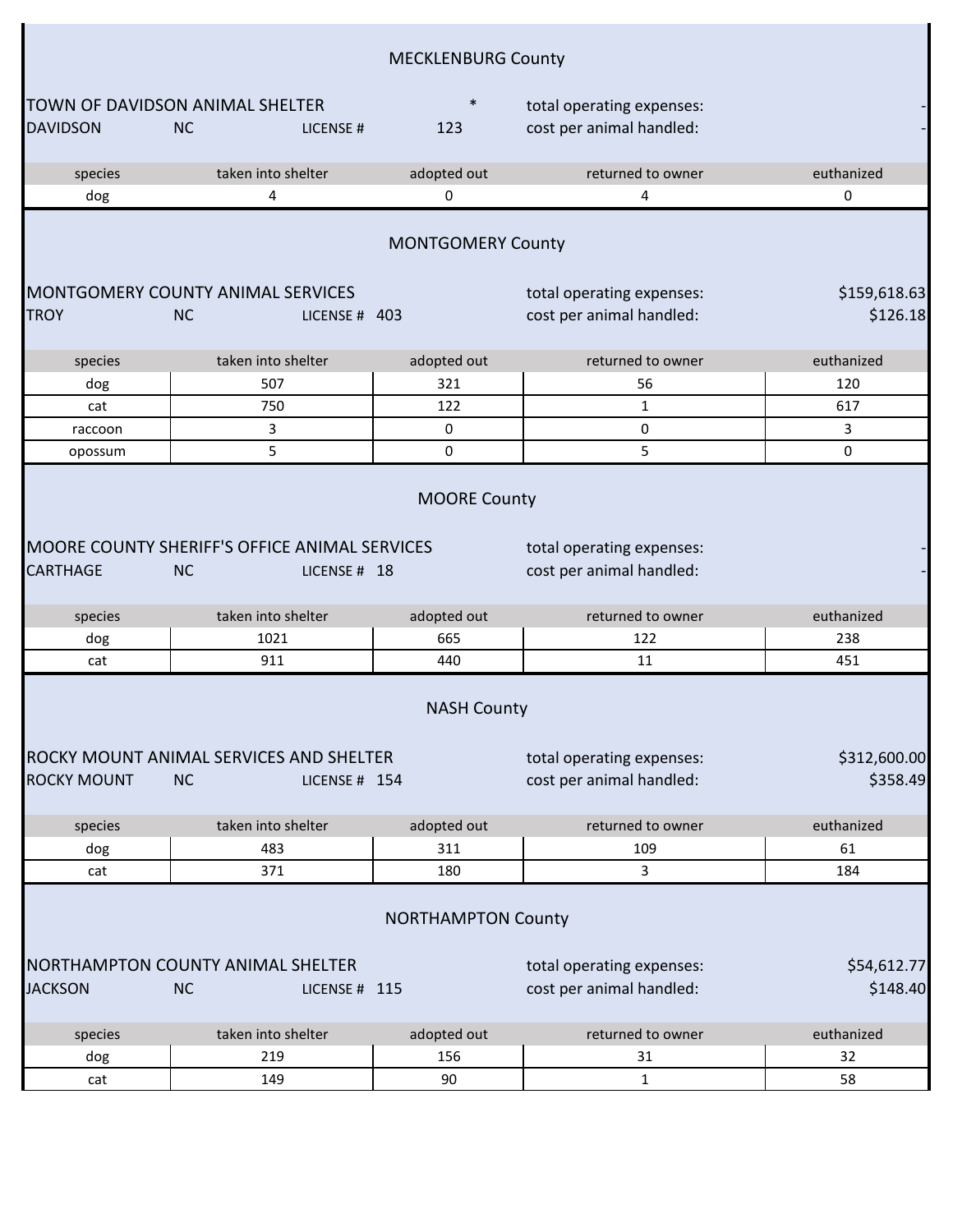| <b>TOWN OF GARYSBURG</b>                                                                                                                                                                               |                            |                | total operating expenses: | \$20.00        |  |
|--------------------------------------------------------------------------------------------------------------------------------------------------------------------------------------------------------|----------------------------|----------------|---------------------------|----------------|--|
| <b>GARYSBURG</b>                                                                                                                                                                                       | <b>NC</b><br>LICENSE # 114 |                | cost per animal handled:  | \$2.00         |  |
| species                                                                                                                                                                                                | taken into shelter         | adopted out    | returned to owner         | euthanized     |  |
| dog                                                                                                                                                                                                    | 3                          | 0              | 0                         | 0              |  |
| cat                                                                                                                                                                                                    | $\overline{7}$             | 0              | 0                         | 0              |  |
|                                                                                                                                                                                                        |                            |                |                           |                |  |
| <b>TOWN OF JACKSON</b>                                                                                                                                                                                 |                            |                | total operating expenses: | \$0.00         |  |
| <b>JACKSON</b>                                                                                                                                                                                         | <b>NC</b><br>LICENSE # 108 |                | cost per animal handled:  | \$0.00         |  |
|                                                                                                                                                                                                        |                            |                |                           |                |  |
| species                                                                                                                                                                                                | taken into shelter         | adopted out    | returned to owner         | euthanized     |  |
| dog                                                                                                                                                                                                    | 0                          | 0              | 0                         | 0              |  |
| cat                                                                                                                                                                                                    | $\mathsf 0$                | 0              | 0                         | $\mathbf 0$    |  |
| <b>ONSLOW County</b><br><b>ONSLOW COUNTY ANIMAL SHELTER</b><br>\$1,180,182.00<br>total operating expenses:<br>\$303.78<br><b>JACKSONVILLE</b><br>cost per animal handled:<br><b>NC</b><br>LICENSE # 59 |                            |                |                           |                |  |
| species                                                                                                                                                                                                | taken into shelter         | adopted out    | returned to owner         | euthanized     |  |
| bat                                                                                                                                                                                                    | 4                          | 0              | 0                         | 2              |  |
| cat                                                                                                                                                                                                    | 2213                       | 926            | 52                        | 1208           |  |
| dog                                                                                                                                                                                                    | 1602                       | 640            | 545                       | 444            |  |
| other                                                                                                                                                                                                  | 49                         | 42             | $\overline{7}$            | 0              |  |
| rabbit                                                                                                                                                                                                 | 8                          | $\overline{4}$ | $\mathbf 1$               | 3              |  |
| raccoon                                                                                                                                                                                                | 9                          | $\mathbf 0$    | $\mathbf 0$               | 6              |  |
| <b>ORANGE County</b><br>ORANGE COUNTY ANIMAL SHELTER<br>\$872,610.00<br>total operating expenses:<br>\$291.94<br><b>CHAPEL HILL</b><br><b>NC</b><br>cost per animal handled:<br>LICENSE # 20           |                            |                |                           |                |  |
| species                                                                                                                                                                                                | taken into shelter         | adopted out    | returned to owner         | euthanized     |  |
| dog                                                                                                                                                                                                    | 936                        | 592            | 237                       | 89             |  |
| cat                                                                                                                                                                                                    | 1095                       | 894            | 36                        | 117            |  |
| rabbit                                                                                                                                                                                                 | 30                         | 25             | $\mathbf{1}$              | 4              |  |
| raccoon                                                                                                                                                                                                | 74                         | $\mathbf 0$    | $\mathbf 0$               | 60             |  |
| opossum                                                                                                                                                                                                | $\overline{2}$             | $\pmb{0}$      | $\pmb{0}$                 | $\overline{2}$ |  |
| bird                                                                                                                                                                                                   | 32                         | 19             | $\mathbf{1}$              | $11\,$         |  |
| reptile                                                                                                                                                                                                | 3                          | 3              | $\pmb{0}$                 | $\pmb{0}$      |  |
| goat/sheep                                                                                                                                                                                             | $\overline{7}$             | 5              | $\mathbf{1}$              | $\mathbf{1}$   |  |
| rodent                                                                                                                                                                                                 | 45                         | 44             | $\mathbf 0$               | 0              |  |
| swine                                                                                                                                                                                                  | $\overline{2}$             | $\overline{2}$ | $\pmb{0}$                 | $\mathsf 0$    |  |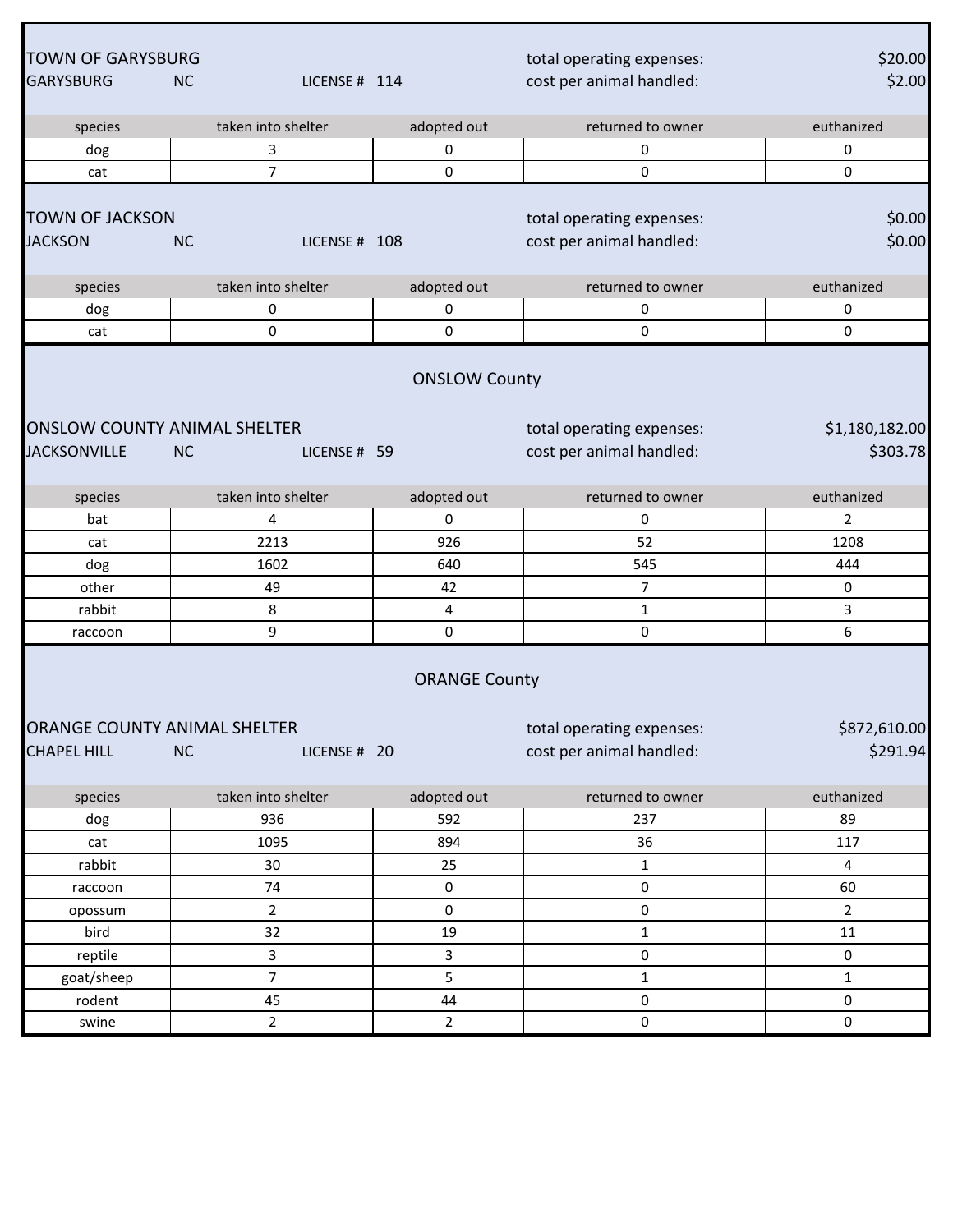|                                                |                                                                                                                                                                                        | PASQUOTANK County    |                                                       |                        |  |  |
|------------------------------------------------|----------------------------------------------------------------------------------------------------------------------------------------------------------------------------------------|----------------------|-------------------------------------------------------|------------------------|--|--|
|                                                |                                                                                                                                                                                        |                      |                                                       |                        |  |  |
| <b>SPCA OF NORTHEASTERN NC</b>                 |                                                                                                                                                                                        |                      | total operating expenses:                             | \$400,832.00           |  |  |
| <b>ELIZABETH CITY</b>                          | <b>NC</b><br>LICENSE # 162                                                                                                                                                             |                      | cost per animal handled:                              | \$177.00               |  |  |
| species                                        | taken into shelter                                                                                                                                                                     | adopted out          | returned to owner                                     | euthanized             |  |  |
| dog                                            | 607                                                                                                                                                                                    | 394                  | 126                                                   | 97                     |  |  |
| cat                                            | 1594                                                                                                                                                                                   | 629                  | 29                                                    | 616                    |  |  |
| rabbit                                         | 14                                                                                                                                                                                     | 14                   | 0                                                     | 0                      |  |  |
| bird                                           | 3                                                                                                                                                                                      | $\mathbf{1}$         | 0                                                     | 0                      |  |  |
| ferret                                         | $\mathbf{1}$                                                                                                                                                                           | $\mathbf{1}$         | 0                                                     | 0                      |  |  |
| guinea pig                                     | 14                                                                                                                                                                                     | 14                   | 0                                                     | 0                      |  |  |
| hamster                                        | $\mathbf{1}$                                                                                                                                                                           | $\mathbf{1}$         | 0                                                     | 0                      |  |  |
| rat                                            | 3                                                                                                                                                                                      | 3                    | 0                                                     | 0                      |  |  |
| turtle                                         | $\mathbf{1}$                                                                                                                                                                           | $\mathbf{1}$         | 0                                                     | 0                      |  |  |
| gerbil                                         | 29                                                                                                                                                                                     | 26                   | 0                                                     | $\mathsf{O}\xspace$    |  |  |
|                                                | <b>PENDER County</b><br>PENDER COUNTY ANIMAL SHELTER<br>total operating expenses:<br>\$684,873.54                                                                                      |                      |                                                       |                        |  |  |
| <b>BURGAW</b>                                  | <b>NC</b><br>LICENSE # 87                                                                                                                                                              |                      | cost per animal handled:                              | \$301.70               |  |  |
| species                                        | taken into shelter                                                                                                                                                                     | adopted out          | returned to owner                                     | euthanized             |  |  |
| dog                                            | 934                                                                                                                                                                                    | 634                  | 153                                                   | 145                    |  |  |
| cat                                            | 1310                                                                                                                                                                                   | 829                  | 11                                                    | 421                    |  |  |
| other                                          | 26                                                                                                                                                                                     | 21                   | 3                                                     | $\mathbf{3}$           |  |  |
| PERSON COUNTY ANIMAL SHELTER<br><b>ROXBORO</b> | NC<br>LICENSE # 21                                                                                                                                                                     | <b>PERSON County</b> | total operating expenses:<br>cost per animal handled: | \$50,036.00<br>\$39.40 |  |  |
| species                                        | taken into shelter                                                                                                                                                                     | adopted out          | returned to owner                                     | euthanized             |  |  |
|                                                | 523                                                                                                                                                                                    | 54                   | 140                                                   | 193                    |  |  |
| dog<br>cat                                     | 731                                                                                                                                                                                    | 36                   | 10                                                    | 507                    |  |  |
| raccoon                                        | $\mathbf{1}$                                                                                                                                                                           | 0                    | 0                                                     | $\mathbf{1}$           |  |  |
| guinea pig                                     | 6                                                                                                                                                                                      | 6                    | 0                                                     | 0                      |  |  |
| pig                                            | $\mathbf{1}$                                                                                                                                                                           | 0                    | $\mathbf 1$                                           | 0                      |  |  |
| bat                                            | 8                                                                                                                                                                                      | $\pmb{0}$            | 0                                                     | 8                      |  |  |
| <b>GREENVILLE</b>                              | <b>PITT County</b><br>$\ast$<br><b>GREENVILLE PD HOLDING FACILITY</b><br>total operating expenses:<br>\$49,168.68<br>cost per animal handled:<br>\$93.48<br><b>NC</b><br>LICENSE # 133 |                      |                                                       |                        |  |  |
|                                                |                                                                                                                                                                                        |                      |                                                       |                        |  |  |
| species                                        | taken into shelter                                                                                                                                                                     | adopted out          | returned to owner                                     | euthanized             |  |  |
| dog                                            | 305                                                                                                                                                                                    | 195                  | 91                                                    | 17                     |  |  |
| cat                                            | 214                                                                                                                                                                                    | 73                   | $\overline{7}$                                        | 127                    |  |  |
| ferret                                         | $\mathbf{1}$                                                                                                                                                                           | $\mathbf{1}$         | 0                                                     | 0                      |  |  |
| bearded dragon                                 | $\overline{2}$                                                                                                                                                                         | $\overline{2}$       | 0                                                     | $\mathsf{O}\xspace$    |  |  |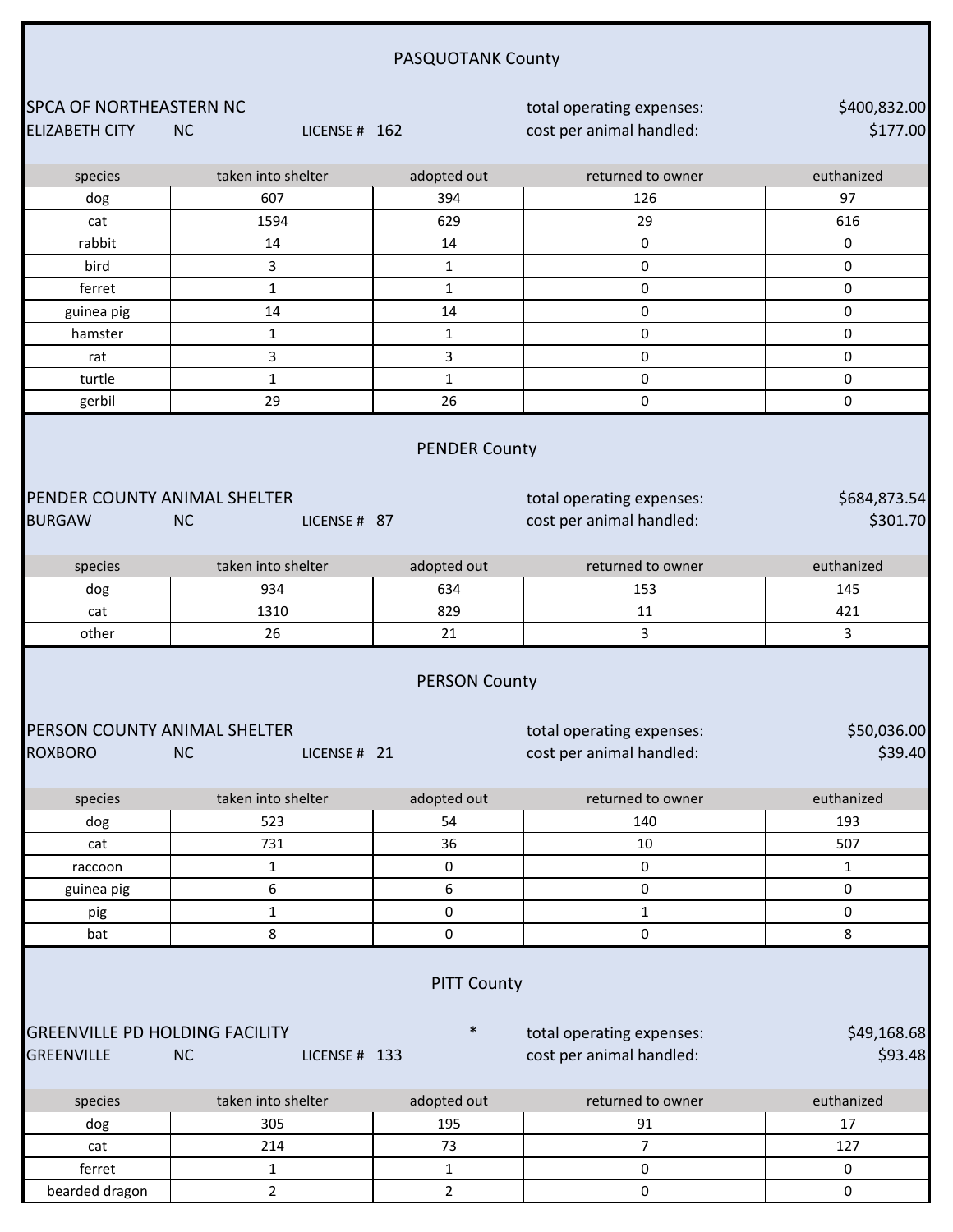| chicken                                          | $\mathbf{1}$       | $\mathbf{1}$            | 0                                                     | 0                        |
|--------------------------------------------------|--------------------|-------------------------|-------------------------------------------------------|--------------------------|
| other domesticated                               | 3                  | $\overline{2}$          | $\mathbf{1}$                                          | $\Omega$                 |
| wildlife                                         | 28                 | 0                       | 0                                                     | 28                       |
| <b>TOWN OF AYDEN</b><br><b>AYDEN</b>             | <b>NC</b>          | $\ast$<br>LICENSE # 131 | total operating expenses:<br>cost per animal handled: | \$19,782.00<br>\$250.00  |
| species                                          | taken into shelter | adopted out             | returned to owner                                     | euthanized               |
| dog                                              | 33                 | 5                       | 18                                                    | 0                        |
| cat                                              | 46                 | $\overline{7}$          | 3                                                     | 0                        |
| opossum                                          | 3                  | 0                       | 0                                                     | 0                        |
| <b>TOWN OF FARMVILLE</b><br><b>FARMVILLE</b>     | <b>NC</b>          | $\ast$<br>LICENSE # 130 | total operating expenses:<br>cost per animal handled: | \$3,476.48<br>\$38.20    |
| species                                          | taken into shelter | adopted out             | returned to owner                                     | euthanized               |
| dog                                              | 33                 | 5                       | 18                                                    | 0                        |
| cat                                              | 46                 | $\overline{7}$          | 3                                                     | 0                        |
| PITT COUNTY ANIMAL SHELTER<br><b>GREENVILLE</b>  | <b>NC</b>          | LICENSE # 77            | total operating expenses:<br>cost per animal handled: | \$236,045.82<br>\$125.69 |
| species                                          | taken into shelter | adopted out             | returned to owner                                     |                          |
| dog                                              | 921                | 603                     | 119                                                   | 203                      |
| cat                                              | 947                | 750                     | 5                                                     | 185                      |
| raccoon                                          | $\overline{2}$     | $\mathsf{O}\xspace$     | 0                                                     | $\overline{2}$           |
| opossum                                          | $\mathbf{1}$       | 0                       | 0                                                     | $\mathbf{1}$             |
| coyote                                           | $\mathbf{1}$       | 0                       | 0                                                     | $\mathbf{1}$             |
| ferret                                           | $\overline{2}$     | $\overline{2}$          | 0                                                     | 0                        |
| fox                                              | $\mathbf{1}$       | 0                       | 0                                                     | $\mathbf{1}$             |
| guinea pig                                       | 2                  | 2                       | 0                                                     | 0                        |
| pig                                              | $\mathbf{1}$       | $\mathbf{1}$            | 0                                                     | $\pmb{0}$                |
| <b>TOWN OF WINTERVILLE</b><br><b>WINTERVILLE</b> | <b>NC</b>          | $\ast$<br>LICENSE # 132 | total operating expenses:<br>cost per animal handled: | \$13,100.00<br>\$935.71  |
| species                                          | taken into shelter | adopted out             | returned to owner                                     | euthanized               |
| dog                                              | 12                 | 0                       | 4                                                     | 0                        |
| cat                                              | $\overline{2}$     | $\mathsf{O}\xspace$     | 0                                                     | $\pmb{0}$                |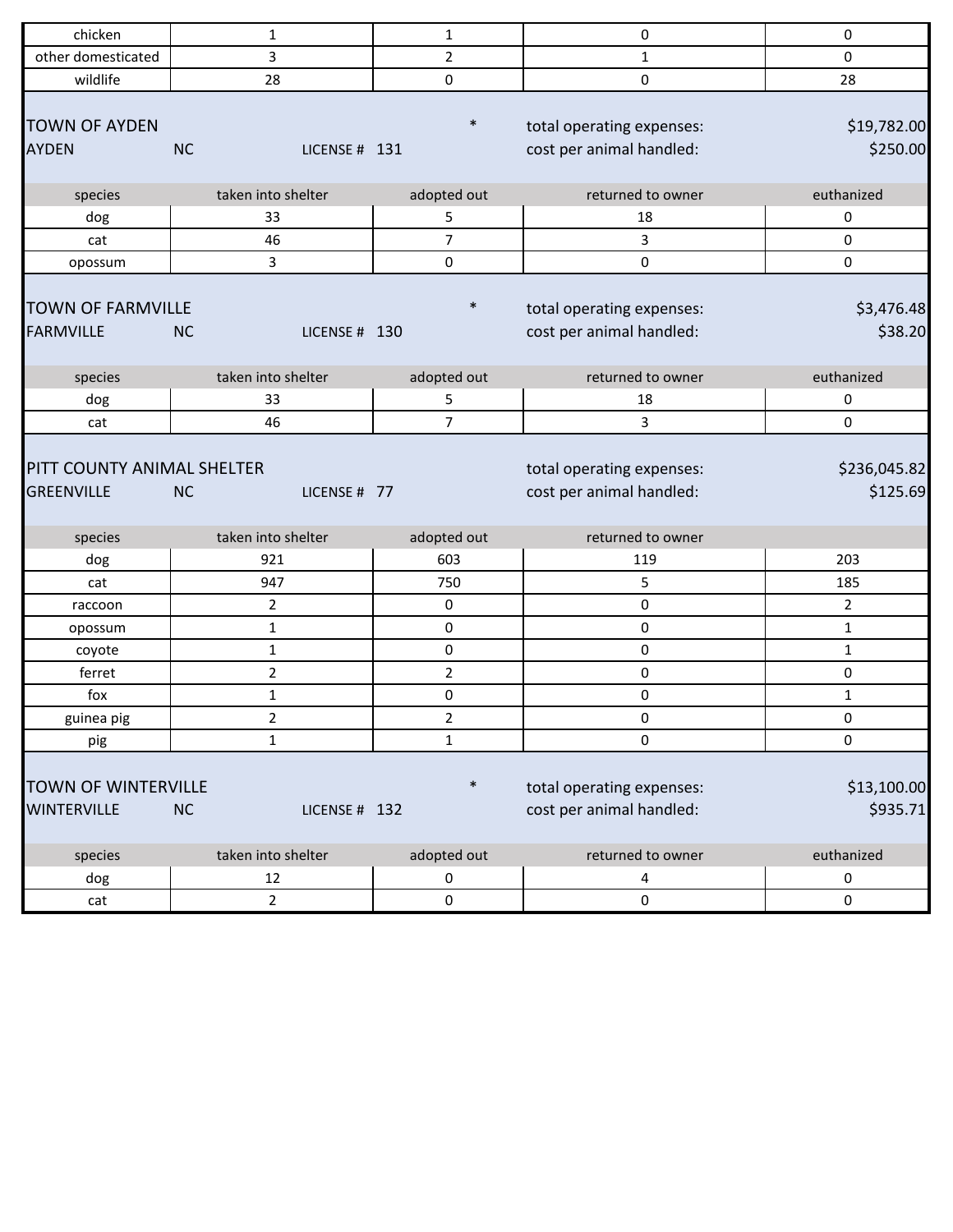|                                 |                                                             | <b>POLK County</b>     |                                                       |                          |
|---------------------------------|-------------------------------------------------------------|------------------------|-------------------------------------------------------|--------------------------|
| <b>FOOTHILLS HUMANE SOCIETY</b> |                                                             |                        | total operating expenses:                             | \$100,730.00             |
| <b>COLUMBUS</b>                 | <b>NC</b><br>LICENSE # 8                                    |                        | cost per animal handled:                              | \$106.93                 |
|                                 |                                                             |                        |                                                       |                          |
| species                         | taken into shelter                                          | adopted out            | returned to owner                                     | euthanized               |
| dog                             | 478                                                         | 367                    | 139                                                   | 5                        |
| cat                             | 464                                                         | 438                    | 9                                                     | $\overline{7}$           |
| pig                             | $\overline{7}$                                              | 6                      | $\mathbf{1}$                                          | 0                        |
| horse                           | 5                                                           | 4                      | $\mathbf{1}$                                          | 0                        |
|                                 |                                                             | <b>RANDOLPH County</b> |                                                       |                          |
| <b>ASHEBORO</b>                 | RANDOLPH COUNTY ANIMAL SHELTER<br><b>NC</b><br>LICENSE # 24 |                        | total operating expenses:<br>cost per animal handled: | \$984,075.12<br>\$296.58 |
| species                         | taken into shelter                                          | adopted out            | returned to owner                                     | euthanized               |
| dog                             | 1364                                                        | 838                    | 314                                                   | 198                      |
| cat                             | 1918                                                        | 882                    | 17                                                    | 990                      |
| rabbit                          | 5                                                           | 5                      | 0                                                     | 0                        |
| raccoon                         | 8                                                           | 0                      | 0                                                     | 8                        |
| opossum                         | $\mathbf{1}$                                                | $\mathbf{1}$           | 0                                                     | 0                        |
| pig                             | 6                                                           | 4                      | $\overline{2}$                                        | 0                        |
| goose                           | $\mathbf{1}$                                                | $\mathbf{1}$           | 0                                                     | 0                        |
| rat                             | $\mathbf{1}$                                                | $\mathbf{1}$           | 0                                                     | 0                        |
| chicken                         | 3                                                           | 3                      | 0                                                     | 0                        |
| lizard                          | $\overline{2}$                                              | $\overline{2}$         | 0                                                     | 0                        |
| cockateil                       | $\mathbf{1}$                                                | $\mathbf{1}$           | 0                                                     | 0                        |
| bat                             | 8                                                           | 0                      | 0                                                     | 8                        |
|                                 |                                                             | <b>RICHMOND County</b> |                                                       |                          |
|                                 | RICHMOND COUNTY ANIMAL SHELTER                              |                        | total operating expenses:                             | \$384,584.00             |
| <b>ROCKINGHAM</b>               | <b>NC</b><br>LICENSE # 142                                  |                        | cost per animal handled:                              | \$414.00                 |
| species                         | taken into shelter                                          | adopted out            | returned to owner                                     | euthanized               |
| dog                             | 597                                                         | 417                    | 82                                                    | 104                      |
| cat                             | 331                                                         | 184                    | $\overline{7}$                                        | 97                       |
|                                 |                                                             | <b>ROBESON County</b>  |                                                       |                          |
| LUMBERTON POLICE DEPT.          |                                                             | $\ast$                 | total operating expenses:                             |                          |
| <b>LUMBERTON</b>                | <b>NC</b><br>LICENSE # 103                                  |                        | cost per animal handled:                              |                          |
| species                         | taken into shelter                                          | adopted out            | returned to owner                                     | euthanized               |
| dog                             | 234                                                         | 0                      | 0                                                     | 0                        |
| cat                             | 308                                                         | 0                      | 0                                                     | 0                        |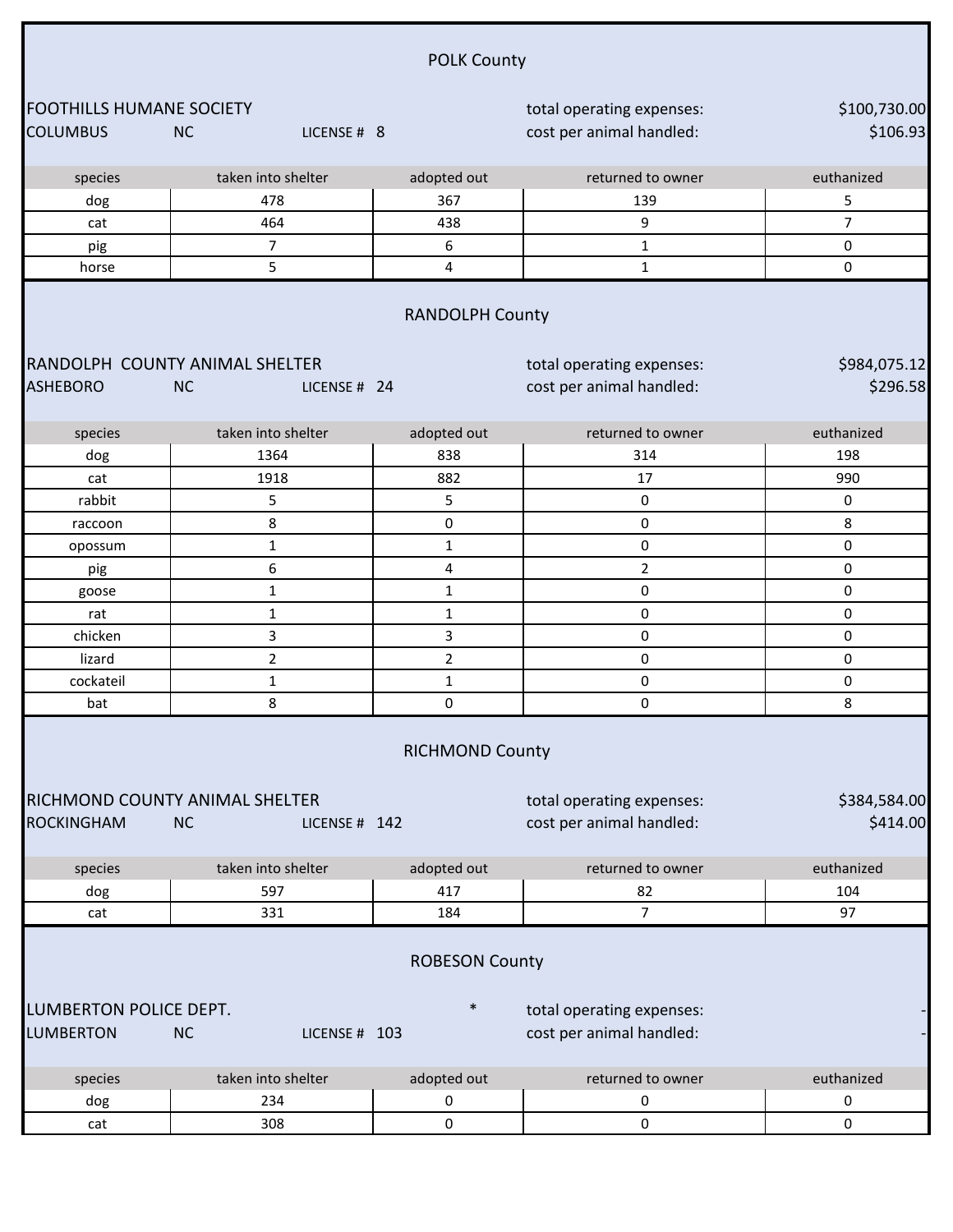|                   | TOWN OF MAXTON ANIMAL HOLDING                            | $\ast$                   | total operating expenses:                             |                          |
|-------------------|----------------------------------------------------------|--------------------------|-------------------------------------------------------|--------------------------|
| <b>MAXTON</b>     | <b>NC</b><br>LICENSE # 117                               |                          | cost per animal handled:                              |                          |
| species           | taken into shelter                                       | adopted out              | returned to owner                                     | euthanized               |
| dog               | 4                                                        | 0                        | 0                                                     | 0                        |
|                   |                                                          |                          |                                                       |                          |
|                   | ROBESON COUNTY ANIMAL SHELTER                            |                          | total operating expenses:                             | \$644,842.59             |
| <b>ST. PAULS</b>  | <b>NC</b><br>LICENSE # 29                                |                          | cost per animal handled:                              | \$142.34                 |
| species           | taken into shelter                                       | adopted out              | returned to owner                                     | euthanized               |
| dog               | 2395                                                     | 275                      | 167                                                   | 1212                     |
| cat               | 2135                                                     | 84                       | 11                                                    | 1314                     |
|                   |                                                          | <b>ROCKINGHAM County</b> |                                                       |                          |
|                   | ROCKINGHAM COUNTY ANIMAL SHELTER                         |                          | total operating expenses:                             | \$625,000.00             |
| <b>REIDSVILLE</b> | <b>NC</b><br>LICENSE # 136                               |                          | cost per animal handled:                              | \$163.00                 |
|                   |                                                          |                          |                                                       |                          |
| species           | taken into shelter                                       | adopted out              | returned to owner                                     | euthanized               |
| dog               | 1394                                                     | 979                      | 241                                                   | 203                      |
| cat               | 2370                                                     | 1399                     | 30                                                    | 791                      |
| rabbit            | 13                                                       | 13                       | 0                                                     | 0                        |
| opossum           | $\mathbf{1}$                                             | 0                        | 0                                                     | $\mathbf{1}$             |
| bird              | 3                                                        | 3                        | 0                                                     | 0                        |
| bat               | 6                                                        | 0                        | 0                                                     | 6                        |
| ferret            | $\overline{2}$                                           | $\mathbf 1$              | 0                                                     | $\mathbf{1}$             |
| goat              | 5                                                        | $\overline{2}$           | 3                                                     | 0                        |
| guinea pig        | 9                                                        | 9                        | 0                                                     | 0                        |
| hamster           | $\overline{2}$                                           | $\overline{2}$           | 0                                                     | 0                        |
| pig               | 5                                                        | 5                        | 0                                                     | 0                        |
| rat               | $\overline{2}$                                           | $\overline{2}$           | 0                                                     | $\mathsf 0$              |
| fox               | $\mathbf{1}$                                             | 0                        | 0                                                     | $\mathbf{1}$             |
| owl               | $\mathbf{1}$                                             | $\mathbf{1}$             | 0                                                     | $\mathsf{O}\xspace$      |
| deer              | $\mathbf{1}$                                             | 0                        | 0                                                     | $\mathbf{1}$             |
| duck              | 3                                                        | 3                        | 0                                                     | 0                        |
|                   |                                                          | <b>ROWAN County</b>      |                                                       |                          |
| <b>SALISBURY</b>  | ROWAN COUNTY ANIMAL SHELTER<br><b>NC</b><br>LICENSE # 36 |                          | total operating expenses:<br>cost per animal handled: | \$835,361.00<br>\$244.25 |
| species           | taken into shelter                                       | adopted out              | returned to owner                                     | euthanized               |
| dog               | 1414                                                     | 1037                     | 318                                                   | 84                       |
| cat               | 1926                                                     | 1667                     | 32                                                    | 81                       |
| rabbit            | $\overline{2}$                                           | $\mathbf 1$              | $\mathsf{O}\xspace$                                   | $\mathbf{1}$             |
| raccoon           | $11\,$                                                   | $\pmb{0}$                | 0                                                     | 9                        |
| bat               | 6                                                        | $\mathsf{O}\xspace$      | 0                                                     | 4                        |
| pig               | 10                                                       | 15                       | $\mathbf{1}$                                          | 0                        |
| chicken           | $\overline{2}$                                           | $\mathbf 0$              | 0                                                     | $\mathbf 0$              |
| ferret            | 4                                                        | $\overline{\mathbf{4}}$  | 0                                                     | $\mathbf 0$              |

Г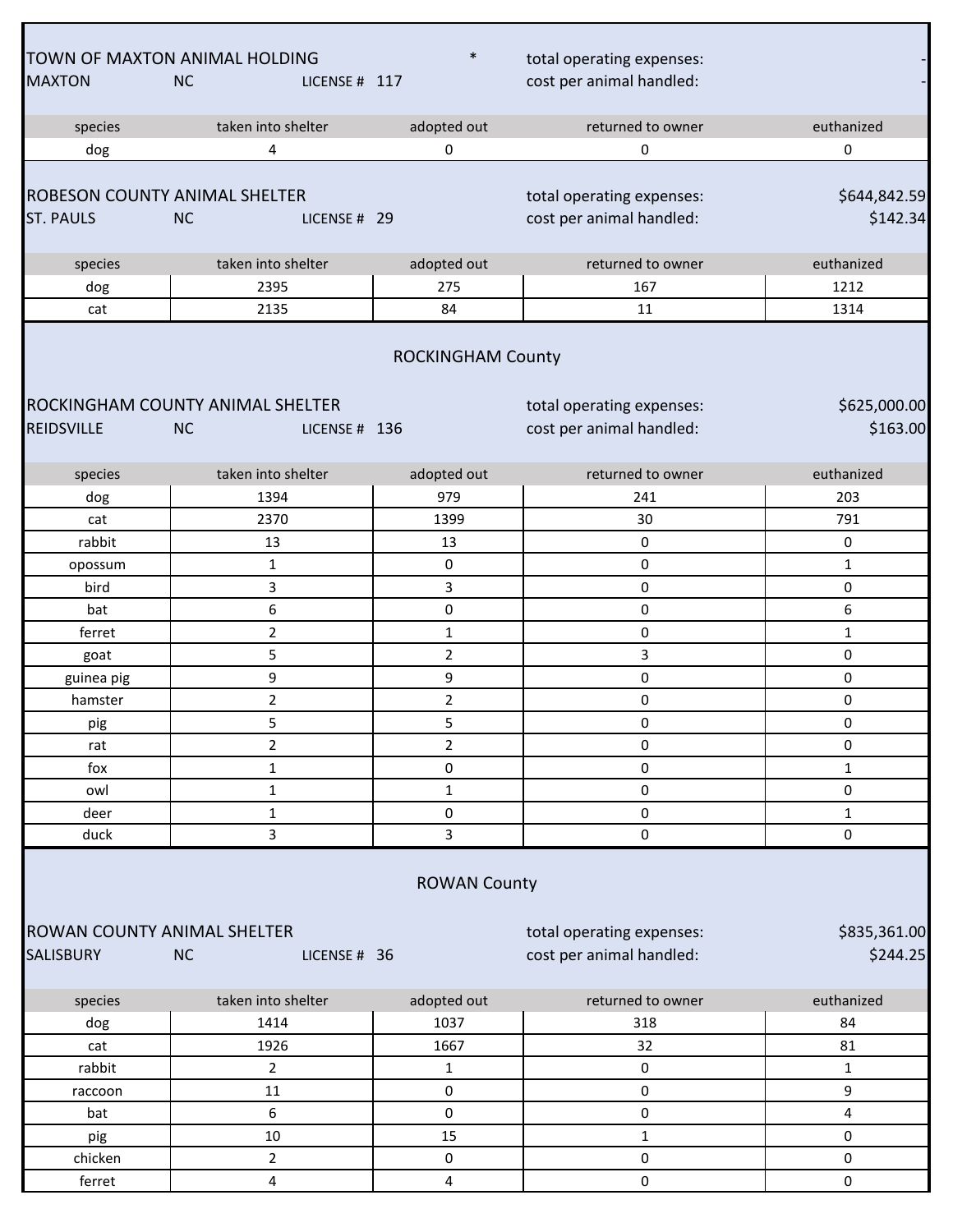| goat                                | 3                                                                      | $\mathbf{1}$                       | 2                                                     | 0                        |
|-------------------------------------|------------------------------------------------------------------------|------------------------------------|-------------------------------------------------------|--------------------------|
| guinea pig                          | 24                                                                     | 24                                 | $\pmb{0}$                                             | $\mathbf 0$              |
| skunk                               | $\overline{2}$                                                         | 0                                  | 0                                                     | $\overline{2}$           |
| various birds                       | 13                                                                     | 6                                  | $\pmb{0}$                                             | $\overline{2}$           |
| snake                               | $\overline{2}$                                                         | 0                                  | 0                                                     | $\mathbf 0$              |
| hamster                             | $\mathbf{1}$                                                           | $\mathbf{1}$                       | 0                                                     | $\mathbf 0$              |
| <b>RUTHERFORDTON</b>                | RUTHERFORD COUNTY ANIMAL CONTROL SERVICES<br><b>NC</b><br>LICENSE # 65 | <b>RUTHERFORD County</b>           | total operating expenses:<br>cost per animal handled: | \$272,811.00<br>\$200.15 |
|                                     |                                                                        |                                    |                                                       |                          |
| species                             | taken into shelter                                                     | adopted out                        | returned to owner                                     | euthanized               |
| dog                                 | 838                                                                    | 583                                | 197                                                   | 60                       |
| cat                                 | 396                                                                    | 264                                | 101                                                   | 20                       |
| raccoon                             | 20                                                                     | 0                                  | 0                                                     | 20                       |
| opossum                             | $\mathbf{1}$                                                           | 0                                  | 0                                                     | $\mathbf{1}$             |
| pig                                 | 99                                                                     | 90                                 | 0                                                     | 3                        |
| bat                                 | $\overline{2}$                                                         | 0                                  | 0                                                     | $\overline{2}$           |
| fox                                 | 5                                                                      | 0                                  | 0                                                     | 5                        |
| skunk                               | $\overline{2}$                                                         | 0                                  | $\pmb{0}$                                             | $\overline{2}$           |
| <b>CLINTON</b>                      | <b>SAMPSON COUNTY ANIMAL SHELTER</b><br><b>NC</b><br>LICENSE # 81      |                                    | total operating expenses:<br>cost per animal handled: | \$419,885.00             |
| species                             | taken into shelter                                                     | adopted out                        | returned to owner                                     | euthanized               |
| dog                                 | 1112                                                                   | 729                                | 87                                                    | 300                      |
| cat                                 | 737                                                                    | 188                                | 4                                                     | 548                      |
|                                     |                                                                        | <b>SCOTLAND County</b>             |                                                       |                          |
| <b>ASHER ANIMAL SHELTER</b>         |                                                                        |                                    | total operating expenses:                             | \$284,710.00             |
| <b>LAURINBURG</b>                   | <b>NC</b><br>LICENSE # 32                                              |                                    | cost per animal handled:                              | \$215.85                 |
|                                     | taken into shelter                                                     |                                    |                                                       | euthanized               |
| species                             | 730                                                                    | adopted out<br>501                 | returned to owner<br>83                               | 138                      |
| cat<br>dog                          | 589                                                                    | 321                                | 3                                                     | 247                      |
| <b>STOKES COUNTY ANIMAL SHELTER</b> |                                                                        | <b>STOKES County</b>               | total operating expenses:                             | \$365,085.00             |
| <b>GERMANTON</b>                    | <b>NC</b><br>LICENSE # 63                                              |                                    | cost per animal handled:                              | \$287.24                 |
| species                             | taken into shelter                                                     | adopted out                        | returned to owner                                     | euthanized               |
| dog                                 | 513                                                                    | 47                                 | 81                                                    | 74                       |
| cat                                 | 758                                                                    | 89                                 | 6                                                     | 487                      |
| raccoon                             | $\overline{4}$                                                         | $\pmb{0}$                          | 0                                                     | $\overline{4}$           |
| guinea pig<br>ferret                | 9<br>$\overline{2}$                                                    | $\boldsymbol{9}$<br>$\overline{2}$ | 0<br>0                                                | 0<br>0                   |
|                                     |                                                                        |                                    |                                                       |                          |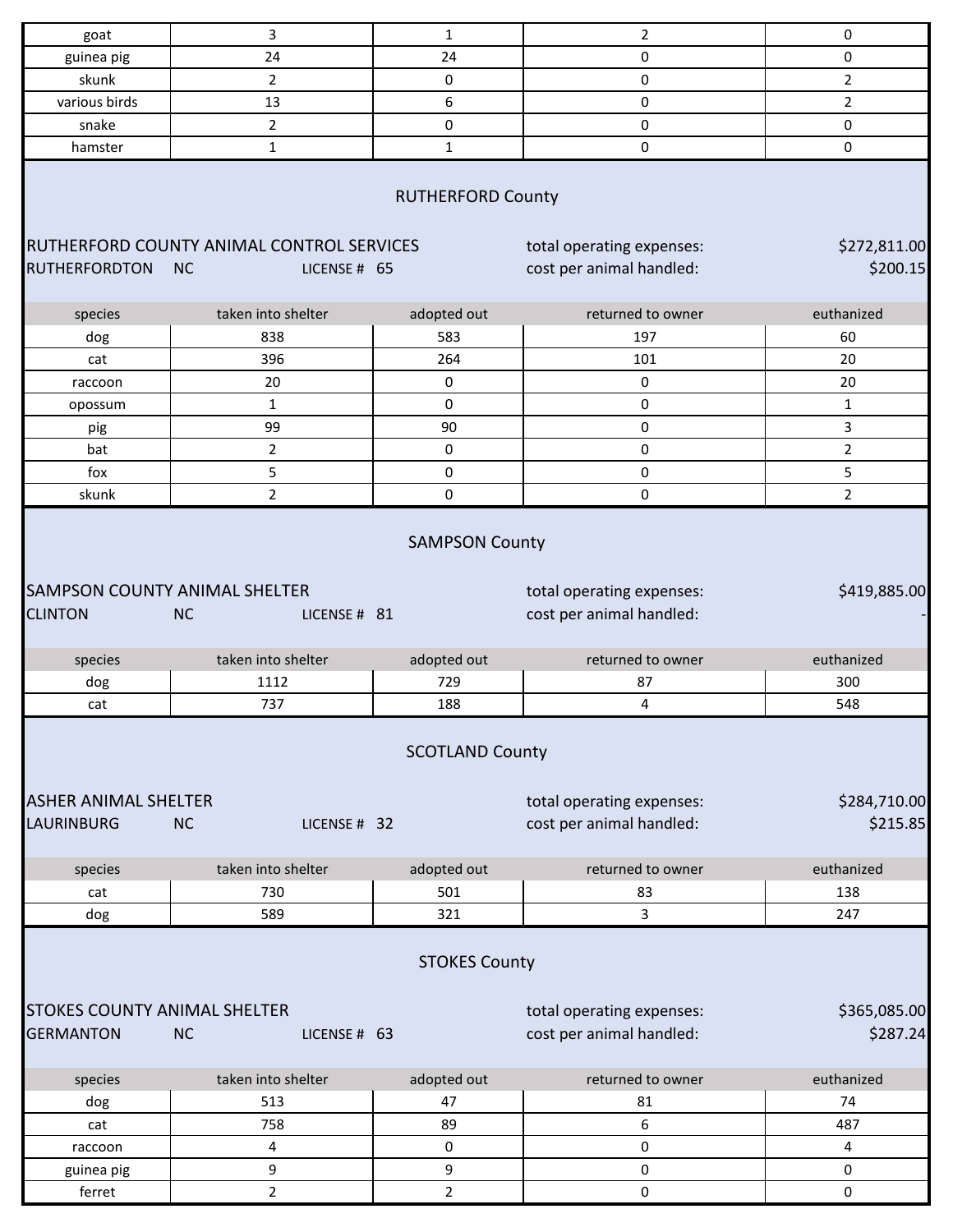|                                              |                                                                  | <b>SURRY County</b>        |                                                       |                            |
|----------------------------------------------|------------------------------------------------------------------|----------------------------|-------------------------------------------------------|----------------------------|
|                                              |                                                                  |                            |                                                       |                            |
| <b>SURRY COUNTY ANIMAL CONTROL</b>           |                                                                  |                            | total operating expenses:                             | \$535,000.00               |
| <b>DOBSON</b>                                | <b>NC</b><br>LICENSE # 55                                        |                            | cost per animal handled:                              | \$231.60                   |
|                                              |                                                                  |                            |                                                       |                            |
| species                                      | taken into shelter                                               | adopted out                | returned to owner                                     | euthanized                 |
| dog                                          | 925                                                              | 551                        | 184                                                   | 183                        |
| cat                                          | 1367                                                             | 279                        | 8                                                     | 1066                       |
| rabbit                                       | $\overline{2}$                                                   | $\overline{2}$             | 0                                                     | $\mathbf 0$                |
| raccoon                                      | $\mathbf{1}$                                                     | 0                          | 0                                                     | $\mathbf{1}$               |
| chicken                                      | $\overline{2}$                                                   | $\overline{2}$             | 0                                                     | 0                          |
| fox                                          | $\mathbf{1}$                                                     | 0                          | 0                                                     | 1                          |
| pig                                          | 5                                                                | 4                          | $\pmb{0}$                                             | 1                          |
| guinea pig                                   | $\mathbf{1}$                                                     | $\mathbf{1}$               | 0                                                     | 0                          |
| mouse                                        | $\mathbf{1}$                                                     | $\mathbf{1}$               | 0                                                     | 0                          |
| hamster                                      | $\mathbf{1}$                                                     | 0                          | 0                                                     | $\mathbf{1}$               |
| bat                                          | 4                                                                | 0                          | 0                                                     | 4                          |
| <b>BREVARD</b>                               | TRANSYLVANIA COUNTY ANIMAL SERVICES<br><b>NC</b><br>LICENSE # 90 | <b>TRANSYLVANIA County</b> | total operating expenses:<br>cost per animal handled: |                            |
| species                                      | taken into shelter                                               | adopted out                | returned to owner                                     | euthanized                 |
| dog                                          | 504                                                              | 289                        | 131                                                   | 84                         |
| cat                                          | 306                                                              | 237                        | 44                                                    | 25                         |
| raccoon                                      | 19                                                               | 0                          | $\pmb{0}$                                             | 19                         |
| bat                                          | $\overline{4}$                                                   | 0                          | 0                                                     | 4                          |
| bird                                         | 5                                                                | $\overline{2}$             | 3                                                     | 0                          |
| fox                                          | $\mathbf 1$                                                      | $\pmb{0}$                  | 0                                                     | $\mathbf{1}$               |
| horse                                        | $\overline{\mathbf{4}}$                                          | 0                          | $\overline{\mathbf{4}}$                               | 0                          |
| goat                                         | 3                                                                | $\mathsf{O}\xspace$        | 3                                                     | $\mathsf{O}\xspace$        |
| UNION COUNTY ANIMAL SHELTER<br><b>MONROE</b> | <b>NC</b><br>LICENSE # 64                                        | <b>UNION County</b>        | total operating expenses:<br>cost per animal handled: | \$1,313,277.00<br>\$436.16 |
| species                                      | taken into shelter                                               | adopted out                | returned to owner                                     | euthanized                 |
| dog                                          | 1231                                                             | 200                        | 229                                                   | 313                        |
| cat                                          | 1687                                                             | 320                        | 31                                                    | 688                        |
| rabbit                                       | 12                                                               | 3                          | 0                                                     | $\mathbf{1}$               |
| raccoon                                      | 8                                                                | 0                          | 0                                                     | $\overline{2}$             |
| opossum                                      | $\overline{\mathbf{4}}$                                          | 0                          | 0                                                     | $\overline{2}$             |
| guinea pig                                   | 35                                                               | 9                          | 0                                                     | $\overline{a}$             |
| horse                                        | $\overline{2}$                                                   | $\pmb{0}$                  | 0                                                     | $\pmb{0}$                  |
| skunk                                        | $\mathbf{3}$                                                     | 0                          | 0                                                     | $\pmb{0}$                  |
| fox                                          | $\mathbf{1}$                                                     | 0                          | $\pmb{0}$                                             | $\pmb{0}$                  |
| donkey                                       | $\mathbf{1}$                                                     | $\mathsf 0$                | $\mathbf 0$                                           | $\mathbf 0$                |
| iguana                                       | $\overline{2}$                                                   | $\mathbf{1}$               | $\mathsf{O}\xspace$                                   | $\mathbf 0$                |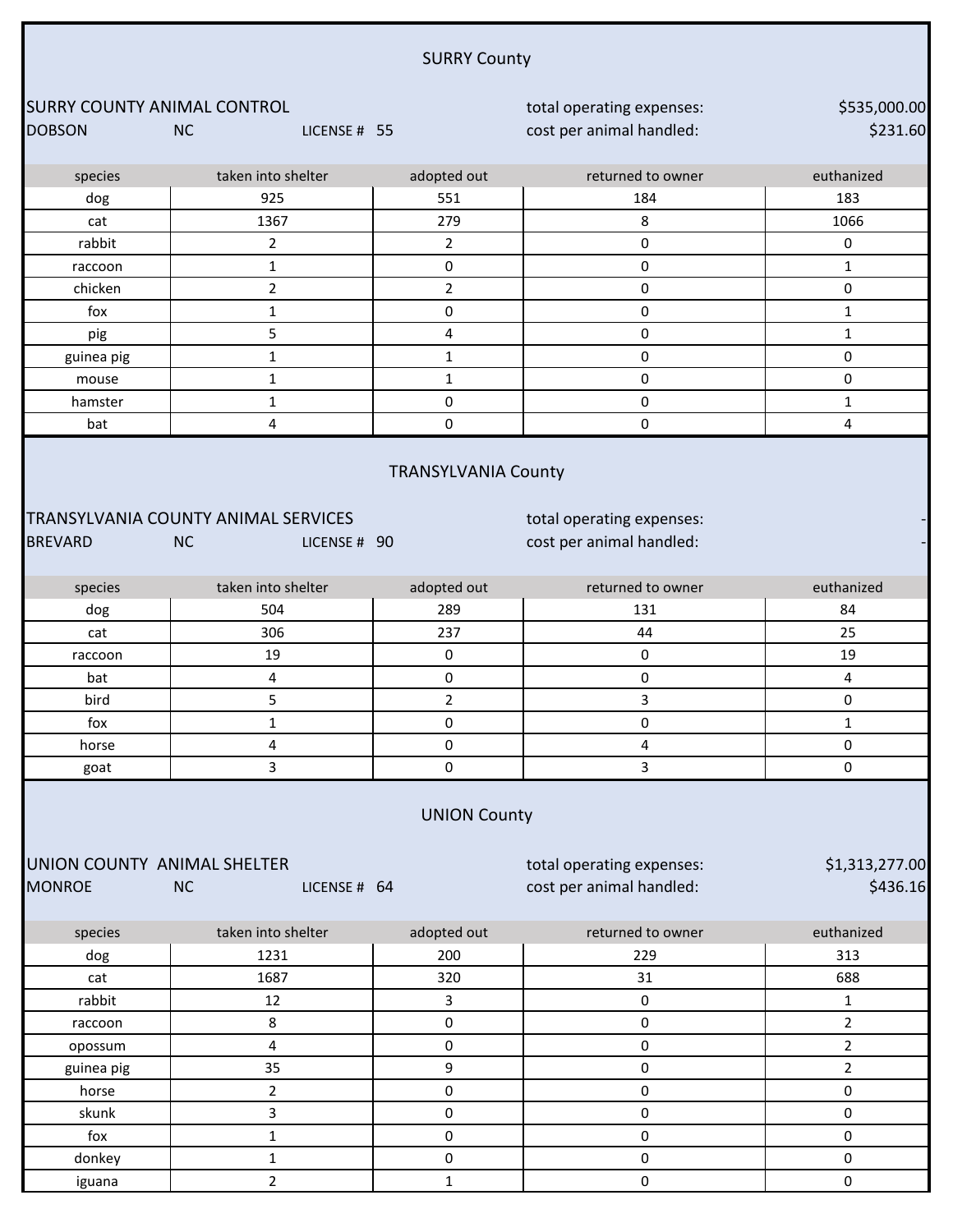| pig                                                                                                                                                                                  | $\mathbf{1}$              | $\pmb{0}$           | 0                                                     | $\mathsf{O}\xspace$      |  |
|--------------------------------------------------------------------------------------------------------------------------------------------------------------------------------------|---------------------------|---------------------|-------------------------------------------------------|--------------------------|--|
| squirrel                                                                                                                                                                             | $\mathbf{1}$              | $\pmb{0}$           | 0                                                     | $\mathsf{O}\xspace$      |  |
| rodent                                                                                                                                                                               | $\overline{7}$            | $\mathbf{1}$        | 0                                                     | $\mathbf{1}$             |  |
| poultry                                                                                                                                                                              | $\overline{7}$            | 0                   | 0                                                     | $\mathsf{O}\xspace$      |  |
| deer                                                                                                                                                                                 | $\mathbf{1}$              | $\pmb{0}$           | 0                                                     | $\mathsf{O}\xspace$      |  |
| bat                                                                                                                                                                                  | 8                         | $\pmb{0}$           | 0                                                     | $\pmb{0}$                |  |
| <b>VANCE COUNTY ANIMAL SERVICES</b><br><b>HENDERSON</b>                                                                                                                              | <b>NC</b><br>LICENSE # 49 | <b>VANCE County</b> | total operating expenses:<br>cost per animal handled: | \$538,232.00<br>\$301.36 |  |
|                                                                                                                                                                                      |                           |                     |                                                       |                          |  |
| species                                                                                                                                                                              | taken into shelter        | adopted out         | returned to owner                                     | euthanized               |  |
| dog                                                                                                                                                                                  | 870                       | 747                 | 101                                                   | 28                       |  |
| cat                                                                                                                                                                                  | 858                       | 730                 | 42                                                    | 97                       |  |
| rabbit                                                                                                                                                                               | $\pmb{0}$                 | $10\,$              | 0                                                     | $\pmb{0}$                |  |
| raccoon                                                                                                                                                                              | 10                        | $\pmb{0}$           | 4                                                     | 6                        |  |
| bat                                                                                                                                                                                  | 8                         | 0                   | $\mathbf{1}$                                          | $\overline{7}$           |  |
| bird                                                                                                                                                                                 | 3                         | $\mathbf{1}$        | $\overline{2}$                                        | 0                        |  |
| chicken                                                                                                                                                                              | 3                         | $\mathbf 1$         | $\mathbf 1$                                           | $\mathbf 1$              |  |
| deer                                                                                                                                                                                 | $\mathbf{1}$              | 0                   | 0                                                     | $\mathbf{1}$             |  |
| duck                                                                                                                                                                                 | 3                         | $\mathbf 1$         | $\mathbf{1}$                                          | $\mathbf{1}$             |  |
| fox                                                                                                                                                                                  | $\mathbf{1}$              | $\pmb{0}$           | 0                                                     | $\mathbf{1}$             |  |
| goat                                                                                                                                                                                 | $\mathbf{1}$              | $\pmb{0}$           | $\mathbf{1}$                                          | 0                        |  |
| goose                                                                                                                                                                                | $\mathbf{1}$              | $\pmb{0}$           | $\mathbf{1}$                                          | $\mathsf{O}\xspace$      |  |
| ground hog                                                                                                                                                                           | $\overline{a}$            | 0                   | $\overline{2}$                                        | 0                        |  |
| guinea pig                                                                                                                                                                           | 3                         | 3                   | 0                                                     | $\pmb{0}$                |  |
| hawk                                                                                                                                                                                 | $\overline{a}$            | $\mathbf 1$         | $\mathbf{1}$                                          | $\mathsf{O}\xspace$      |  |
| horse                                                                                                                                                                                | 9                         | 6                   | 3                                                     | $\pmb{0}$                |  |
| owl                                                                                                                                                                                  | $\overline{a}$            | 0                   | 0                                                     | $\overline{2}$           |  |
| pig                                                                                                                                                                                  | $\overline{a}$            | $\mathbf 1$         | $\mathbf 1$                                           | 0                        |  |
| sheep                                                                                                                                                                                | $\mathbf{1}$              | 0                   | 1                                                     | $\mathsf 0$              |  |
| skunk                                                                                                                                                                                | $\overline{\mathbf{3}}$   | $\pmb{0}$           | 3                                                     | $\mathsf{O}\xspace$      |  |
| squirrel                                                                                                                                                                             | $\overline{2}$            | $\mathbf 1$         | $\mathbf 1$                                           | $\mathsf{O}\xspace$      |  |
| tortoise                                                                                                                                                                             | $\mathbf{1}$              | $\mathsf{O}\xspace$ | $\mathbf{1}$                                          | $\mathsf{O}\xspace$      |  |
| <b>WAKE County</b><br>WAKE COUNTY ANIMAL CARE CONTROL<br>\$3,546,666.00<br>total operating expenses:<br>\$536.88<br>cost per animal handled:<br><b>RALEIGH</b><br>NC<br>LICENSE # 57 |                           |                     |                                                       |                          |  |
| species                                                                                                                                                                              | taken into shelter        | adopted out         | returned to owner                                     | euthanized               |  |
| dog                                                                                                                                                                                  | 3155                      | 2050                | 778                                                   | 370                      |  |
| cat                                                                                                                                                                                  | 2947                      | 2586                | 98                                                    | 306                      |  |
| rabbit                                                                                                                                                                               | 61                        | 60                  | $\mathbf{1}$                                          | $\mathbf 0$              |  |
| reptile                                                                                                                                                                              | $\mathbf{1}$              | 9                   | $\mathbf{1}$                                          | $\mathbf 0$              |  |
| wildlife                                                                                                                                                                             | 158                       | $\pmb{0}$           | 0                                                     | 158                      |  |
| horse                                                                                                                                                                                | $\overline{7}$            | 5                   | $\mathbf 1$                                           | $\mathbf{1}$             |  |
| pig                                                                                                                                                                                  | 8                         | $\overline{2}$      | 4                                                     | $\pmb{0}$                |  |
| fowl                                                                                                                                                                                 | $11\,$                    | 17                  | $\pmb{0}$                                             | $\mathsf{O}\xspace$      |  |
| rodent                                                                                                                                                                               | 165                       | 161                 | 0                                                     | $\mathbf 1$              |  |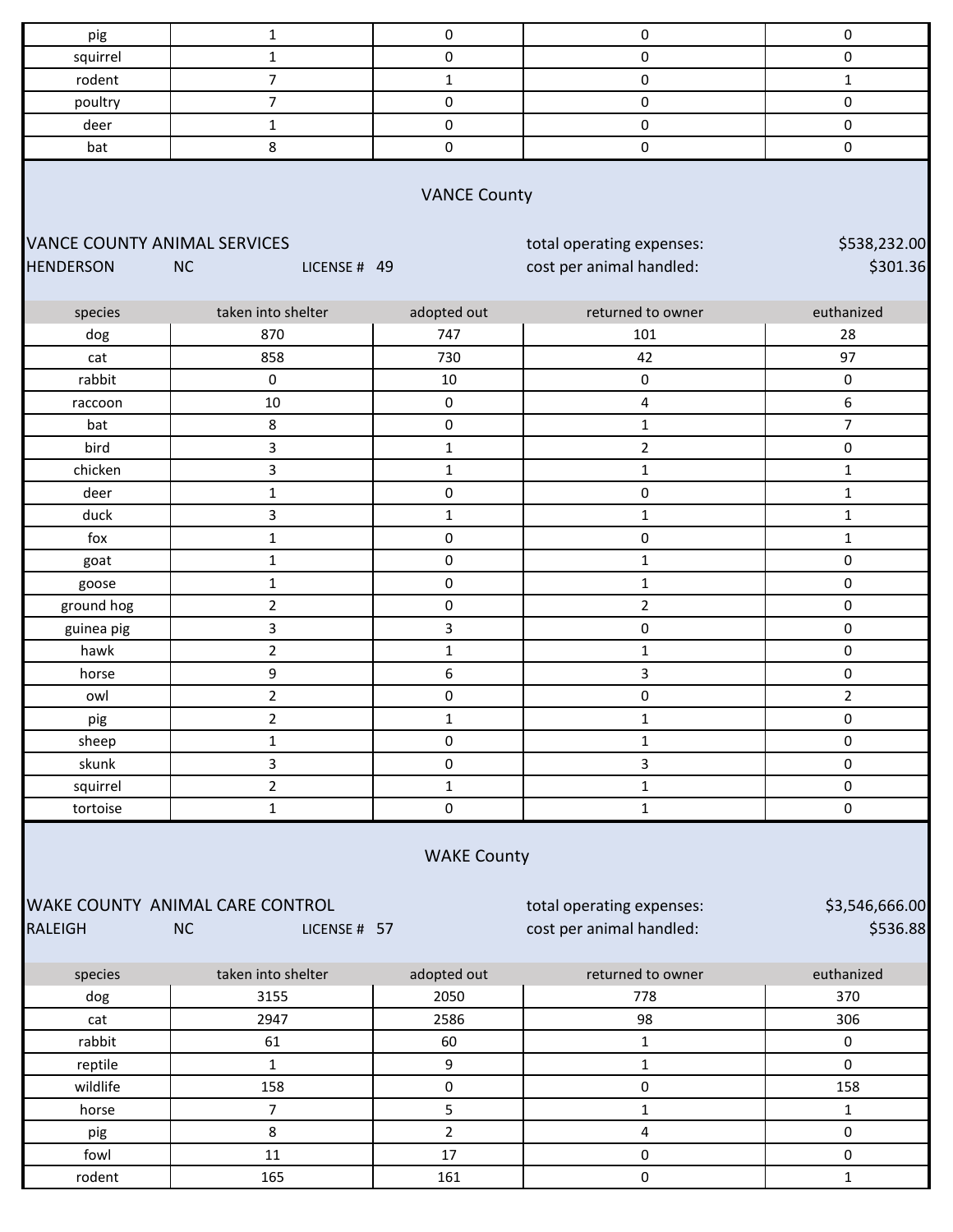| guinea pig                                          | 72                                                                    | 74                       | 0                                                     | 0                        |
|-----------------------------------------------------|-----------------------------------------------------------------------|--------------------------|-------------------------------------------------------|--------------------------|
| bird                                                | 11                                                                    | 8                        | $\mathbf 1$                                           | $\pmb{0}$                |
|                                                     |                                                                       | <b>WARREN County</b>     |                                                       |                          |
| <b>WARREN COUNTY ANIMAL ARK</b><br><b>WARRENTON</b> | <b>NC</b><br>LICENSE # 50                                             |                          | total operating expenses:<br>cost per animal handled: | \$321,438.00<br>\$372.00 |
| species                                             | taken into shelter                                                    | adopted out              | returned to owner                                     | euthanized               |
| dog                                                 | 534                                                                   | 398                      | 61                                                    | 62                       |
| cat                                                 | 317                                                                   | 172                      | 5                                                     | 132                      |
| raccoon                                             | $\mathbf{1}$                                                          | 0                        | 0                                                     | 0                        |
| parakeet                                            | 3                                                                     | 0                        | 0                                                     | 0                        |
| hawk                                                | $\mathbf{1}$                                                          | 0                        | 0                                                     | 0                        |
| chicken                                             | $\mathbf{1}$                                                          | 0                        | 0                                                     | $\mathsf{O}\xspace$      |
| ferret                                              | $\mathbf{1}$                                                          | 0                        | 0                                                     | $\mathbf{1}$             |
| fox                                                 | $\mathbf{1}$                                                          | 0                        | 0                                                     | 0                        |
| goat                                                | $\mathbf{1}$                                                          | $\mathbf{1}$             | 0                                                     | 0                        |
| horse                                               | $\overline{2}$                                                        | $\mathbf{1}$             | 0                                                     | 0                        |
| skunk                                               | $\mathbf{1}$                                                          | 0                        | 0                                                     | $\mathsf{O}\xspace$      |
|                                                     |                                                                       | <b>WASHINGTON County</b> |                                                       |                          |
| PLYMOUTH                                            | <b>WASHINGTON COUNTY ANIMAL SHELTER</b><br><b>NC</b><br>LICENSE # 107 |                          | total operating expenses:<br>cost per animal handled: |                          |
| species                                             | taken into shelter                                                    | adopted out              | returned to owner                                     | euthanized               |
| dog                                                 | 107                                                                   | 77                       | 4                                                     | 10                       |
| cat                                                 | 49                                                                    | 30                       | 0                                                     | 19                       |
| <b>GOLDSBORO</b>                                    | WAYNE CO. ADOPTION & EDUCATION CTR.<br><b>NC</b><br>LICENSE # 78      | <b>WAYNE County</b>      | total operating expenses:<br>cost per animal handled: | \$828,398.99<br>\$266.54 |
| species                                             | taken into shelter                                                    | adopted out              | returned to owner                                     | euthanized               |
| dog                                                 | 1603                                                                  | 1107                     | 231                                                   | 207                      |
| cat                                                 | 1485                                                                  | 679                      | 17                                                    | 630                      |
| rabbit                                              | $\mathbf{1}$                                                          | $\mathbf{1}$             | 0                                                     | 0                        |
| raccoon                                             | $\overline{2}$                                                        | 0                        | 0                                                     | $\overline{2}$           |
| opossum                                             | $\mathbf{1}$                                                          | 0                        | 0                                                     | $\mathbf{1}$             |
| bat                                                 | 3                                                                     | 0                        | 0                                                     | 3                        |
| peacock                                             | $\mathbf{1}$                                                          | 0                        | $\mathbf{1}$                                          | 0                        |
| guinea pig                                          | 6                                                                     | 6                        | 0                                                     | 0                        |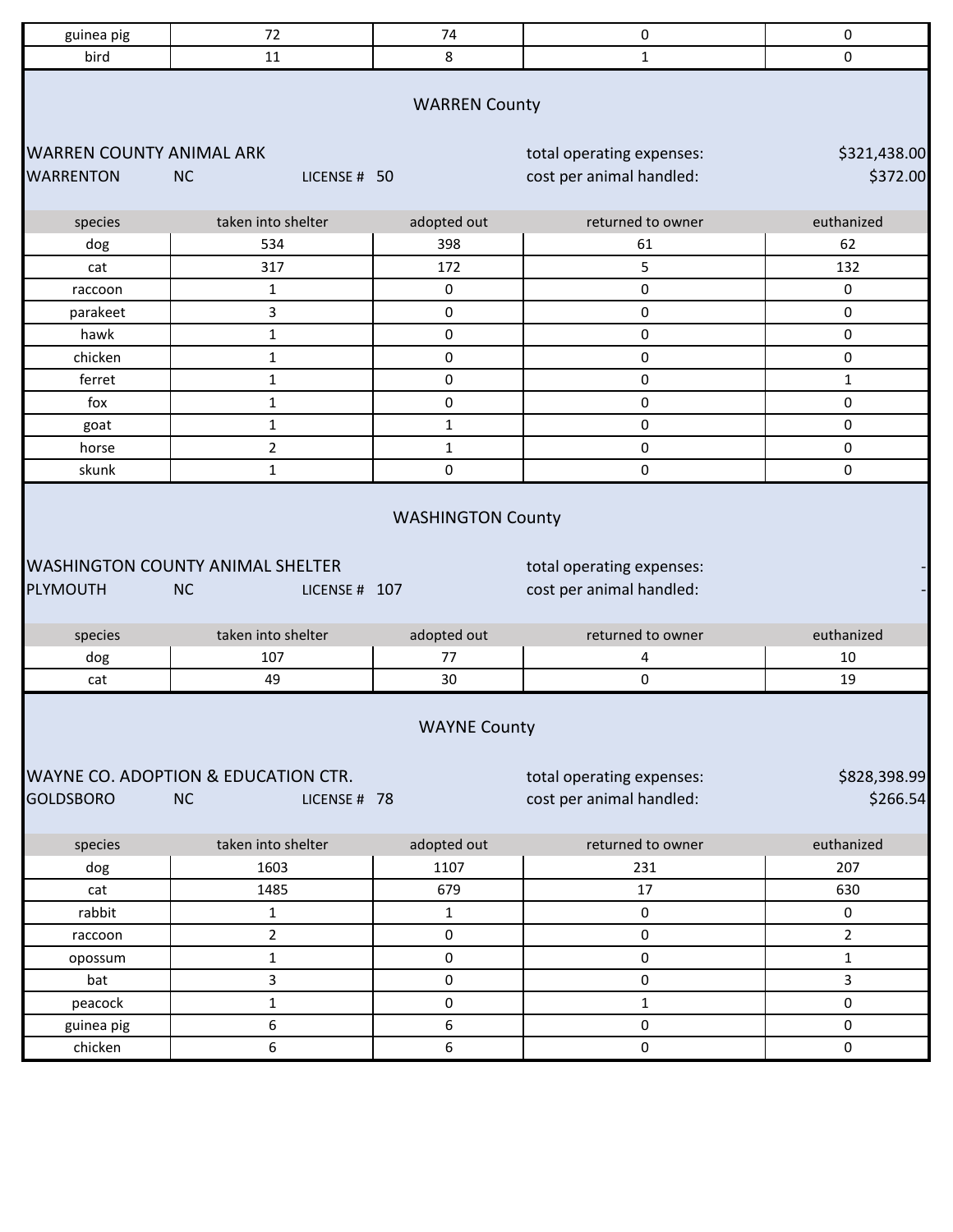|                                     |                           | <b>WILKES County</b> |                           |                     |
|-------------------------------------|---------------------------|----------------------|---------------------------|---------------------|
| <b>WILKES COUNTY ANIMAL SHELTER</b> |                           |                      | total operating expenses: | \$686,860.00        |
| <b>WILKESBORO</b>                   | <b>NC</b><br>LICENSE # 19 |                      | cost per animal handled:  | \$179.00            |
| species                             | taken into shelter        | adopted out          | returned to owner         | euthanized          |
| dog                                 | 1423                      | 783                  | 188                       | 451                 |
| cat                                 | 2358                      | 472                  | 49                        | 1831                |
| rabbit                              | $\mathbf{1}$              | $\mathbf{1}$         | $\mathbf 0$               | 0                   |
| opossum                             | 10                        | 0                    | 0                         | 10                  |
| raccoon                             | 17                        | 0                    | 0                         | 17                  |
| skunk                               | $\mathbf 1$               | $\pmb{0}$            | $\pmb{0}$                 | $\mathbf{1}$        |
| fox                                 | 4                         | $\pmb{0}$            | $\pmb{0}$                 | 4                   |
| goat                                | 3                         | 3                    | $\mathsf{O}\xspace$       | $\pmb{0}$           |
| chicken                             | 3                         | 3                    | 0                         | $\pmb{0}$           |
| bat                                 | 8                         | $\pmb{0}$            | 0                         | 8                   |
| ground hog                          | $\mathbf{1}$              | 0                    | 0                         | $\mathbf{1}$        |
| donkey                              | 1                         | $\mathbf{1}$         | 0                         | 0                   |
| pig                                 | 5                         | 5                    | $\pmb{0}$                 | $\pmb{0}$           |
| deer                                | 1                         | $\pmb{0}$            | $\pmb{0}$                 | 1                   |
| mole                                | $\mathbf{1}$              | $\pmb{0}$            | $\pmb{0}$                 | $\mathbf{1}$        |
|                                     |                           | <b>WILSON County</b> |                           |                     |
| <b>WILSON COUNTY ANIMAL SHELTER</b> |                           |                      | total operating expenses: | \$647,319.00        |
| <b>WILSON</b>                       | <b>NC</b><br>LICENSE # 82 |                      | cost per animal handled:  | \$318.25            |
| species                             | taken into shelter        | adopted out          | returned to owner         | euthanized          |
| dog                                 | 991                       | 587                  | 310                       | 91                  |
| cat                                 | 1007                      | 409                  | 14                        | 568                 |
| raccoon                             | 6                         | $\mathsf{O}$         | $\mathsf{O}$              | $6\,$               |
| bird                                | $\overline{2}$            | $\overline{2}$       | $\mathsf{O}\xspace$       | $\mathsf{O}\xspace$ |
| fox                                 | $\mathbf{1}$              | $\mathsf{O}\xspace$  | $\mathsf{O}\xspace$       | $\mathsf{O}\xspace$ |
| pig                                 | $\overline{2}$            | $\mathbf{1}$         | $\mathbf{1}$              | $\mathbf 0$         |
| guinea pig                          | 9                         | 9                    | $\mathsf{O}\xspace$       | $\mathsf 0$         |
| bat                                 | $11\,$                    | $\pmb{0}$            | $\mathsf{O}\xspace$       | $10\,$              |
| deer                                | $\mathbf 1$               | $\mathsf{O}\xspace$  | $\mathsf{O}\xspace$       | $\mathbf{1}$        |
| goat                                | $\overline{2}$            | $\mathsf{O}\xspace$  | $\overline{2}$            | $\pmb{0}$           |
| turkey                              | $\mathbf 1$               | $\mathbf{1}$         | $\mathsf{O}\xspace$       | $\mathsf{O}\xspace$ |
| rooster                             | $\mathbf{1}$              | $\mathbf{1}$         | $\mathsf{o}$              | $\mathsf{O}\xspace$ |